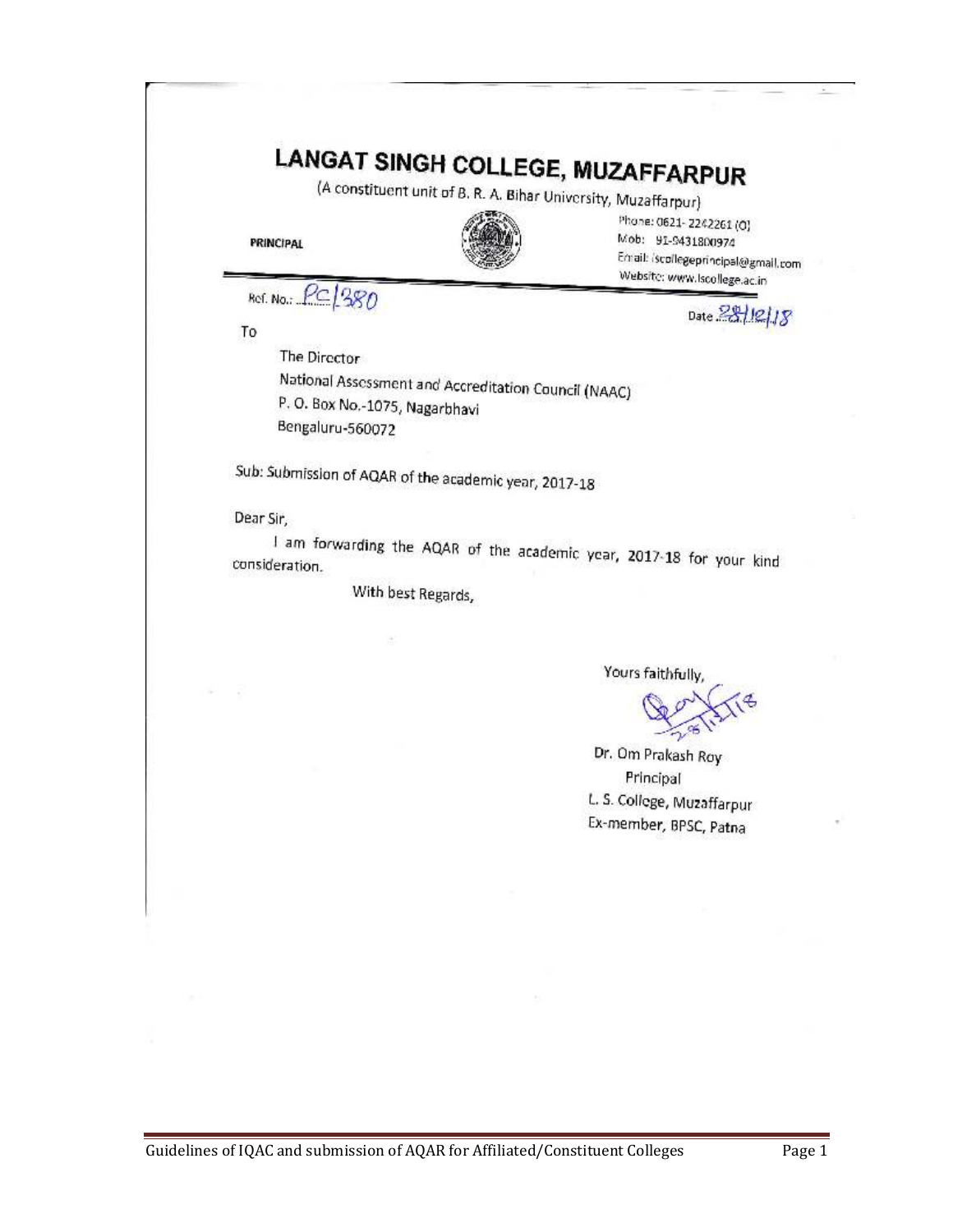# **ANNUAL QUALITY ASSURANCE REPORT (AQAR)**

**Academic Year: 2017- 18**

**BY** 

# **INTERNAL QUALITY ASSURANCE CELL (IQAC) Langat Singh Collge, Muzaffarpur (NAAC Grade – 'A')**

**(A constituent unit of B.R.A. Bihar University, Muzaffarpur)** 

**To** 

# **National Assessment and Accreditation Council (NAAC) Bangalore**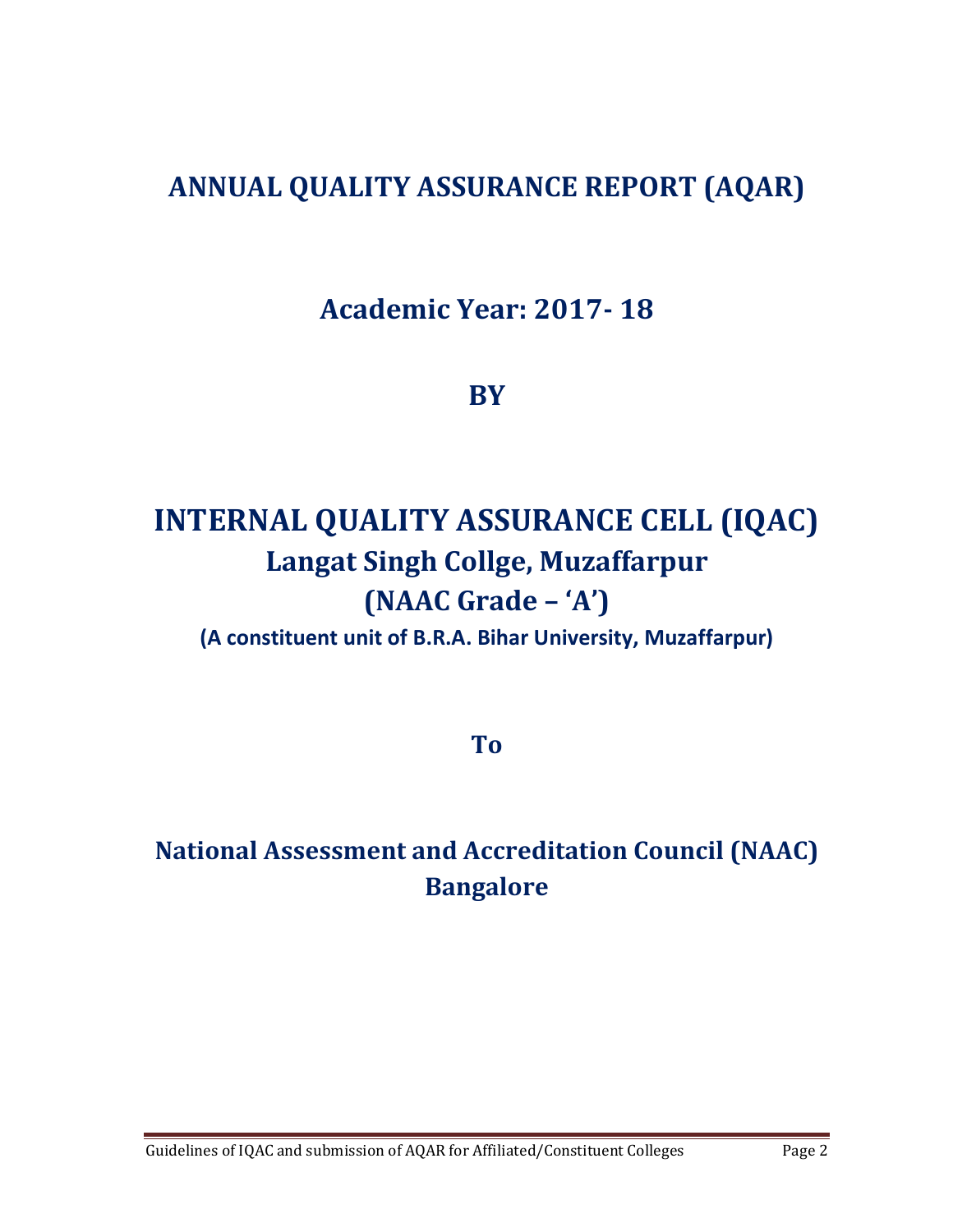# **The Annual Quality Assurance Report (AQAR) of the IQAC**

# **Part – A**

| Data of the Institution                                      |                      |
|--------------------------------------------------------------|----------------------|
| 1. Name of the Institution                                   | Langat Singh College |
| Name of the Head of the institution                          | Dr. Om Prakash Roy   |
| Designation                                                  | Principal            |
| Does the institution function from own campus :<br>$\bullet$ | Yes                  |
| Phone no./Alternate phone no.                                | 0621-2242261         |
| Mobile no.                                                   | $+91-9431800974$     |
| Registered e-mail: $lscollegeprincipal(\omega)$ gmail.com    |                      |

- Alternate e-mail : lscollege-princ-bih@gov.in
- Address : Kalambagh Road, Muzaffarpur
- City/Town : Muzaffarpur
- State/UT : Bihar
- Pin Code : 842001

**2.** Institutional status:

- Affiliated / Constituent : Constituent
- Type of Institution: Co-education/Men/Women : Co-Education
- Location : Rural/Semi-urban/Urban: Urban
- Financial Status: Grant-in-Aid
- Name of the Affiliating University: B. R. A. Bihar University, Muzaffarpur, Bihar
- Name of the IQAC Co-ordinator : Prof. S. K. Mukul
- Phone no.  $: 0621 2242261$
- Alternate phone no.
- Mobile: : 9572103506
- IQAC e-mail address : lscollegeprincipal@gmail.com
- Alternate Email address: lscollege-princ-bih $@gov.in$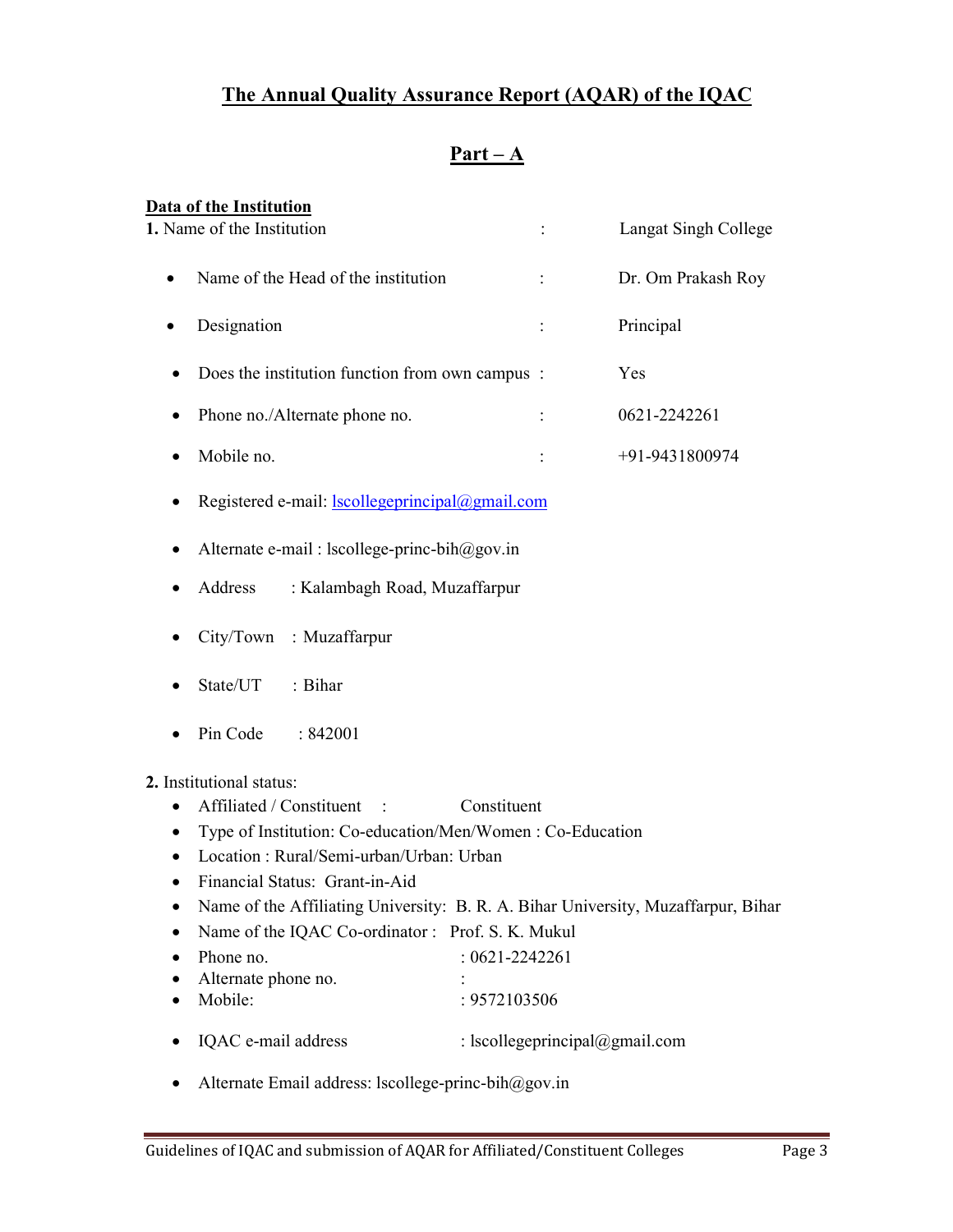**3.** Website address: www.lscollege.ac.in

 Weblink of the AQAR: (Previous Academic Year): www.lscollege.ac.in/aqar/2017- 2018.pdf

**4.** Whether Academic Calendar prepared during the year?

Yes/No : Yes. if yes, whether it is uploaded in the Institutional website:

Weblink:

|                                                     | Academic Calender for the Undergraduate Courses for the Academic Year 2018-2019 |
|-----------------------------------------------------|---------------------------------------------------------------------------------|
| $\mathbf{r}$ $\mathbf{r}$ $\mathbf{r}$ $\mathbf{r}$ |                                                                                 |

| <b>Description</b>     | Date                     |
|------------------------|--------------------------|
| Fresher's Meet         | $16^{th}$ July, 2018     |
| Classes Begin          | $18^{th}$ July, 2018     |
| X-mas Break            | 24-12-2018 to 31-12-2018 |
| Classes begin          | $2nd$ January, 2019      |
| after X-mas Break      |                          |
| Dispersal of           | $10^{th}$ May, 2019      |
| Classes                |                          |
| University Exams       | $15^{th}$ May, 2019      |
| <b>Summer Vacation</b> | 09-06-2019 to 30-06-2019 |

As the semester system at the postgraduate level has been recently introduced, P. G. examinations are getting streamlined, So the Calender is flexible now.

|  | <b>5.</b> Accreditation Details: |  |
|--|----------------------------------|--|
|--|----------------------------------|--|

| Cycle                 | Grade | <b>CGPA</b> | Year of<br>Accreditation | <b>Validity Period</b>   |
|-----------------------|-------|-------------|--------------------------|--------------------------|
| 1 <sup>st</sup>       | A     | 3.05        | 2014                     | 10.12.2014 to 09.12.2019 |
| 2 <sup>nd</sup>       |       |             |                          | from:<br>to:             |
| $2^{\text{rd}}$       |       |             |                          | from:<br>to:             |
| 4 <sup>th</sup>       |       |             |                          | from:<br>to:             |
| $\zeta$ <sup>th</sup> |       |             |                          | from:<br>to:             |

6. Date of Establishment of IQAC: DD/MM/YYYY: 23.06.2011

7**.** Internal Quality Assurance System

| 7.1 Quality initiatives by IQAC during the year for promoting quality culture |                           |                            |  |  |  |
|-------------------------------------------------------------------------------|---------------------------|----------------------------|--|--|--|
| Item /Title of the quality initiative by                                      |                           | Number of                  |  |  |  |
| <b>IOAC</b>                                                                   | Date & duration           | participants/beneficiaries |  |  |  |
| 1. Computer Literacy Programme                                                | $04/06/2018 - 13/06/2018$ | 20                         |  |  |  |
| 2. Yoga Camp                                                                  | $24/06/2018 - 26/06/2018$ | 32                         |  |  |  |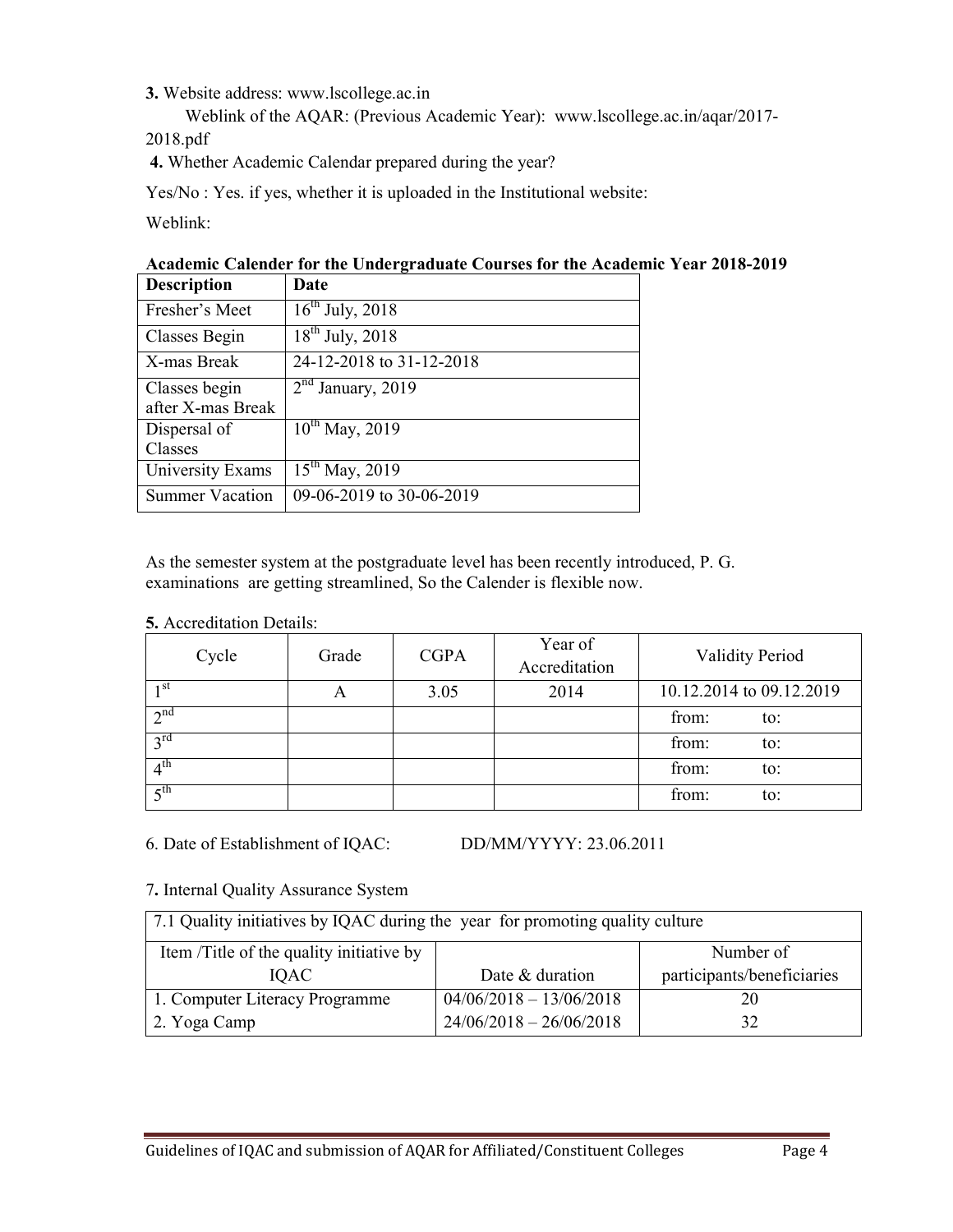#### *Note: Some Quality Assurance initiatives of the institution are: (Indicative list)*

# • Regular meeting of Internal Quality Assurance Cell (IQAC).

- Regular submission of DCF-II to All India Survey of Higher Education.
- Financial Audit (Internal & External).
- Funds from RUSA
- Proposal submitted to UGC for Heritage Status.
- Feedback from all stakeholders collected, analysed and used for improvements.

**8.** Provide the list of funds by Central/ State Government-

UGC/CSIR/DST/DBT/ICMR/TEQIP/World Bank/CPE of UGC etc.

| Institution/       |                 |                       | Year of award |           |  |
|--------------------|-----------------|-----------------------|---------------|-----------|--|
| Department/Faculty | Scheme          | Funding agency        | with duration | Amount    |  |
| L.S. College,      | <b>RUSA</b>     | SHEC, Government of   | 2016          | 1.5 Crore |  |
| Muzaffarpur        |                 | Bihar, Patna          |               |           |  |
| Science            | <b>DST-FIST</b> | Department of Science | 2016          | 60 lakh   |  |
| Department, L.S.   |                 | & Technology,         |               |           |  |
| College,           |                 | Government of India   |               |           |  |
| Muzaffarpur        |                 |                       |               |           |  |
| L.S. College,      | Heritage        | UGC                   | 2015          | 15 lakh   |  |
| Muzaffarpur        | <b>Status</b>   |                       |               |           |  |

**9.** Whether composition of IQAC as per latest NAAC guidelines:: Yes

# **10.** No. of IQAC meetings held during the year: 04

The minutes of IQAC meeting and compliance with the decisions have been uploaded on the institutional website : Yes, www.lscollege.ac.in

(Please upload, minutes of meetings and action taken report)

**11.** Whether IQAC received funding from any of the funding agency to support its activities during the year? : Yes, 3 Lakh Year: 2014-2019

**12.** Significant contributions made by IQAC during the current year (maximum five bullets)

- Regular submission of DCF-II to All India Survey of Higher Education.
- Financial Audit (Internal & External).
- Funds from RUSA
- Maintenance of Campus
- Proposal submitted to UGC for Heritage Status.
- Feedback from all stakeholders collected, analysed and used for improvements.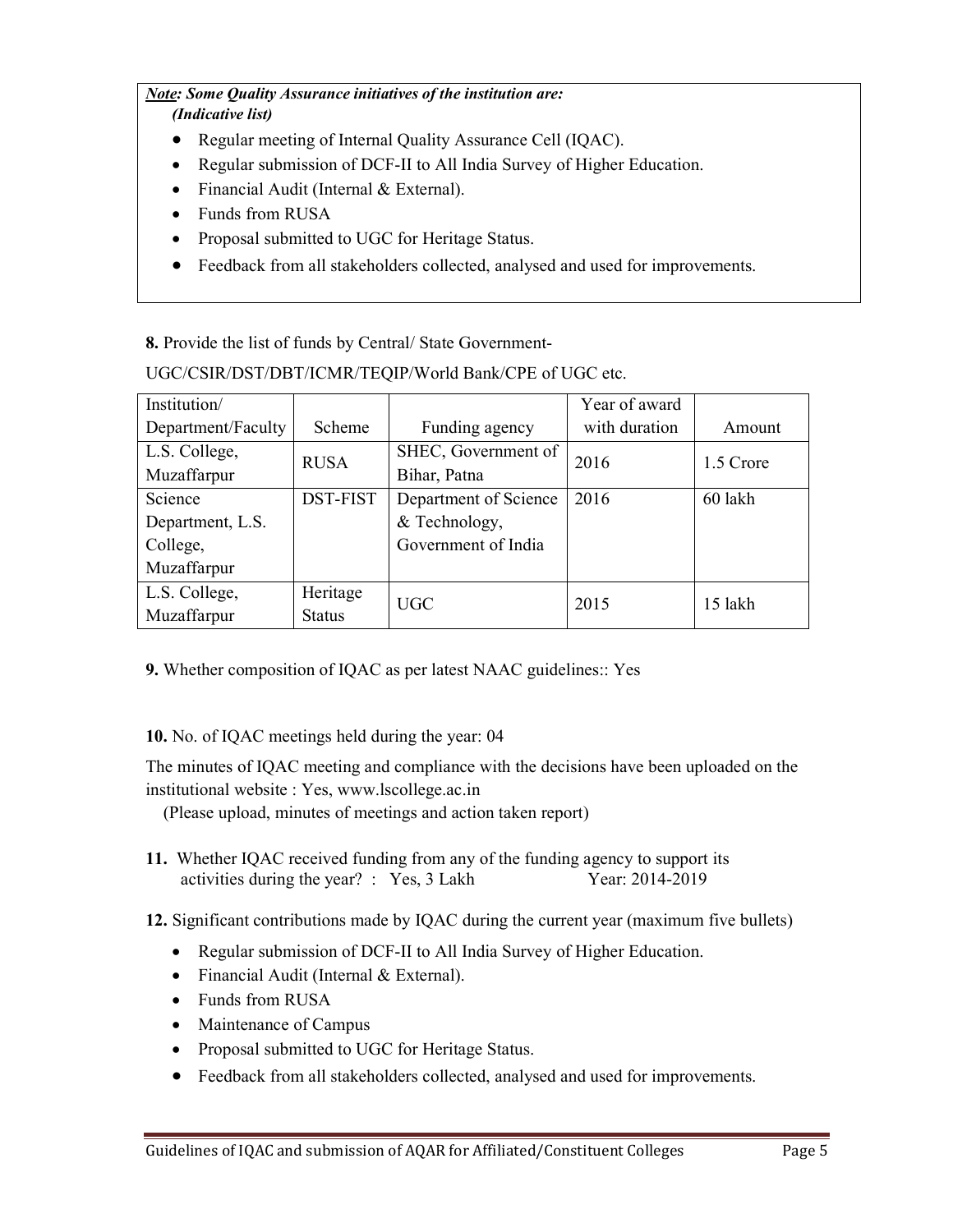**13.** Plan of action chalked out by the IQAC in the beginning of the Academic year towards Quality Enhancement and the outcome achieved by the end of the Academic year

| <b>Plan of Action</b>           | <b>Achievements/Outcome</b>                             |
|---------------------------------|---------------------------------------------------------|
| Regular submission of DCF-II to | As per the direction of MHRD, the IQAC is               |
| All India Survey of Higher      | committed to submit DCF-II to All India Survey of       |
| Education.                      | Higher Education, Government of India.                  |
| Financial Audit (Internal &     | With the effort of IQAC the college conducted           |
| External).                      | internal & external audit regularly.                    |
| Funds from RUSA                 | The college prepared Institutional Development          |
|                                 | Plan with the consultation of IQAC and                  |
|                                 | submitted it to MHRD for grants. The RUSA also          |
|                                 | sanctioned grants under component-9 of Rs. 2            |
|                                 | crore.                                                  |
| Maintenance of Campus           | Infrastructure of the college maintained with the       |
|                                 | help RUSA fund.                                         |
| Proposal submitted to UGC for   | The college received Heritage Status from UGC           |
| Heritage Status.                | after NAAC accreditation with grade $-A^{\prime}$ . The |
|                                 | IQAC prepared its proposal and achieved Heritage        |
|                                 | Status in the year 2015.                                |

**14.** Whether the AQAR was placed before statutory body? : Yes

Name of the Statutory body: Development Committee Date of meeting(s): 20/12/2018

- **15.** Whether NAAC/or any other accredited body(s) visited IQAC or interacted with it to assess the functioning? : No
- **16.** Whether institutional data submitted to AISHE: Yes

Year: 2017-18 Date of Submission: 23/03/2018

**17.** Does the Institution have Management Information System? **: Yes** 

 If yes, give a brief description and a list of modules currently operational. (Maximum 500 words)

The College has Management Information System. It has different modules like:. Administration, Accounts, Admission, Teaching, Library, etc. These modules are linked together and have centralized database.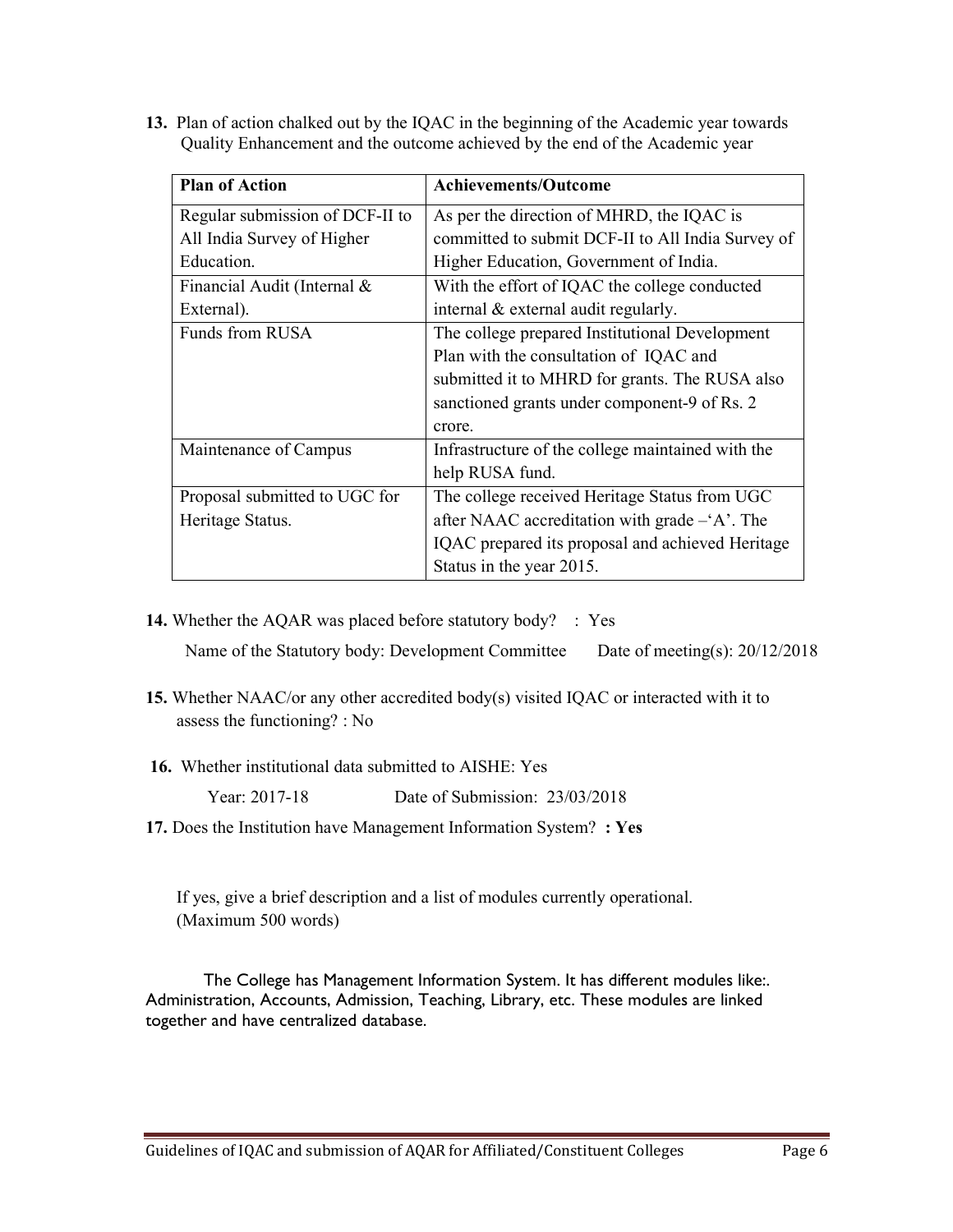# **Part-B**

| <b>CRITERION I - CURRICULAR ASPECTS</b>                                                                                                                                |                         |             |                                      |                  |                                                            |             |                         |                             |                      |                                                           |
|------------------------------------------------------------------------------------------------------------------------------------------------------------------------|-------------------------|-------------|--------------------------------------|------------------|------------------------------------------------------------|-------------|-------------------------|-----------------------------|----------------------|-----------------------------------------------------------|
| 1.1 Curriculum Planning and Implementation                                                                                                                             |                         |             |                                      |                  |                                                            |             |                         |                             |                      |                                                           |
| 1.1.1 Institution has the mechanism for well planned curriculum delivery and documentation. Explain in 500 words                                                       |                         |             |                                      |                  |                                                            |             |                         |                             |                      |                                                           |
|                                                                                                                                                                        |                         |             |                                      |                  |                                                            |             |                         |                             |                      |                                                           |
| 1.1.2 Certificate/ Diploma Courses introduced during the Academic year                                                                                                 |                         |             |                                      |                  |                                                            |             |                         |                             |                      |                                                           |
| Name of the<br>Certificate                                                                                                                                             | Name of                 |             | Date of introduction<br>and duration |                  |                                                            |             | focus on employability/ |                             | Skill development    |                                                           |
| Course                                                                                                                                                                 | the                     |             |                                      |                  | entrepreneurship                                           |             |                         |                             |                      |                                                           |
|                                                                                                                                                                        | Diploma<br>Courses      |             |                                      |                  |                                                            |             |                         |                             |                      |                                                           |
| Certificate                                                                                                                                                            | Post                    |             |                                      | 1 Year           |                                                            |             | Yes                     |                             |                      | Yes                                                       |
| in Computer                                                                                                                                                            | Graduate                |             |                                      | (In the process) |                                                            |             |                         |                             |                      |                                                           |
| Application                                                                                                                                                            | Diploma                 |             |                                      |                  |                                                            |             |                         |                             |                      |                                                           |
|                                                                                                                                                                        | in Yogic                |             |                                      |                  |                                                            |             |                         |                             |                      |                                                           |
|                                                                                                                                                                        | <b>Studies</b>          |             |                                      |                  |                                                            |             |                         |                             |                      |                                                           |
|                                                                                                                                                                        |                         |             |                                      |                  |                                                            |             |                         |                             |                      |                                                           |
| 1.2 Academic Flexibility                                                                                                                                               |                         |             |                                      |                  |                                                            |             |                         |                             |                      |                                                           |
| 1.2.1 New programmes/courses introduced during the Academic year                                                                                                       |                         |             |                                      |                  |                                                            |             |                         |                             |                      |                                                           |
| Programme with                                                                                                                                                         |                         |             | Date of Introduction                 |                  | Course with Code                                           |             |                         |                             | Date of Introduction |                                                           |
| Code                                                                                                                                                                   |                         |             |                                      |                  |                                                            |             |                         |                             |                      |                                                           |
| <b>None</b>                                                                                                                                                            |                         |             | <b>None</b>                          |                  |                                                            | <b>None</b> |                         |                             | <b>None</b>          |                                                           |
| 1.2.2 Programmes in which Choice Based Credit System (CBCS)/Elective course system implemented at<br>the affiliated Colleges (if applicable) during the Academic year. |                         |             |                                      |                  |                                                            |             |                         |                             |                      |                                                           |
| Name of Programmes                                                                                                                                                     |                         |             | <b>UG</b>                            | PG               |                                                            |             |                         |                             | <b>UG</b>            | PG                                                        |
| adopting CBCS                                                                                                                                                          |                         |             |                                      |                  | Date of implementation of<br>CBCS / Elective Course System |             |                         |                             |                      |                                                           |
|                                                                                                                                                                        | <b>None</b>             |             | <b>None</b>                          | <b>None</b>      |                                                            |             | <b>None</b>             |                             | <b>None</b>          | <b>None</b>                                               |
| Already adopted (mention the year)                                                                                                                                     |                         |             |                                      |                  |                                                            |             |                         |                             |                      |                                                           |
| 1.2.3 Students enrolled in Certificate/ Diploma Courses introduced during the year                                                                                     |                         |             |                                      |                  |                                                            |             |                         |                             |                      |                                                           |
|                                                                                                                                                                        |                         | Certificate |                                      |                  | Diploma Courses                                            |             |                         |                             |                      |                                                           |
| No of Students                                                                                                                                                         |                         |             | 50                                   |                  |                                                            |             | N <sub>o</sub>          |                             |                      |                                                           |
| 1.3 Curriculum Enrichment                                                                                                                                              |                         |             |                                      |                  |                                                            |             |                         |                             |                      |                                                           |
| 1.3.1 Value-added courses imparting transferable and life skills offered during the year                                                                               |                         |             |                                      |                  |                                                            |             |                         |                             |                      |                                                           |
| Value added courses                                                                                                                                                    |                         |             |                                      |                  | Date of introduction                                       |             |                         | Number of students enrolled |                      |                                                           |
| Communicative English                                                                                                                                                  |                         |             |                                      |                  | 05-07-2018                                                 |             |                         |                             | 50                   |                                                           |
| <b>Computer Application</b>                                                                                                                                            |                         |             |                                      |                  | 05-07-2018                                                 |             |                         |                             | 50                   |                                                           |
| 1.3.2 Field Projects / Internships under taken during the year                                                                                                         |                         |             |                                      |                  |                                                            |             |                         |                             |                      |                                                           |
|                                                                                                                                                                        | Project/Programme Title |             |                                      |                  |                                                            |             |                         |                             |                      | No. of students enrolled for Field Projects / Internships |
| 1."Production of baked food products and their                                                                                                                         |                         |             |                                      |                  |                                                            |             |                         |                             |                      |                                                           |
| marketing in Vaishali".                                                                                                                                                |                         |             |                                      |                  |                                                            |             |                         |                             |                      |                                                           |
| 2. "Industrial training" at Sudha Dairy,                                                                                                                               |                         |             |                                      |                  |                                                            |             |                         |                             |                      |                                                           |
| Muzaffarpur.                                                                                                                                                           |                         |             |                                      |                  | 22                                                         |             |                         |                             |                      |                                                           |
| 3. "Mushroom Cultivation" at Pusa                                                                                                                                      |                         |             |                                      |                  |                                                            |             |                         |                             |                      |                                                           |
| 4. "Summer training in the area of quality                                                                                                                             |                         |             |                                      |                  |                                                            |             |                         |                             |                      |                                                           |
| control" at Lupin pharmaceutical, East Sikkim                                                                                                                          |                         |             |                                      |                  |                                                            |             |                         |                             |                      |                                                           |
| 1.4 Feedback System<br>1.4.1 Whether structured feedback received from all the stakeholders.                                                                           |                         |             |                                      |                  |                                                            |             |                         |                             |                      |                                                           |
| 1) Students                                                                                                                                                            |                         | 2) Teachers |                                      |                  | 3) Employers                                               |             | 4) Alumni               |                             | 5) Parents           |                                                           |
|                                                                                                                                                                        |                         |             |                                      |                  |                                                            |             |                         |                             |                      |                                                           |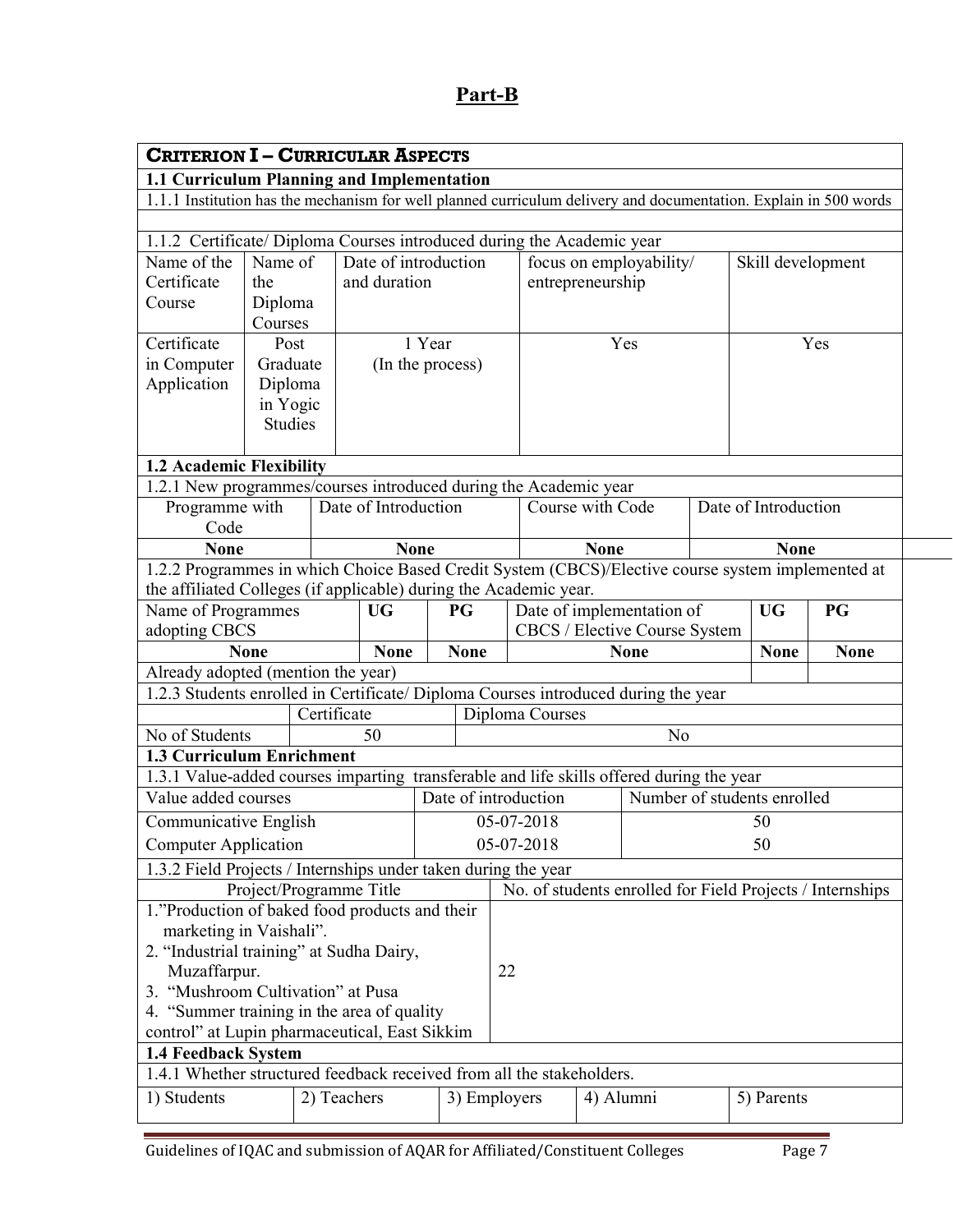| - -<br>∨ ac<br>1 <sub>0</sub> | v an<br>$1 \cup 3$ | - -<br>v oo<br>⊥ ∪∪ | v an<br>ັບປ<br>- - - | ' ചെ<br>1 V V |
|-------------------------------|--------------------|---------------------|----------------------|---------------|
| $\sqrt{2}$                    |                    | .                   |                      |               |

1.4.2 How the feedback obtained is being analyzed and utilized for overall development of the institution? (maximum 500 words)

Feedback obtain from students is analysed by Feedback Analysis Committee. After analysis the Committee submits report regarding teachers and suggest how to improve their quality of teaching. But these reposts are kept confidential.

## **CRITERION II -TEACHING-LEARNING AND EVALUATION 2.1 Student Enrolment and Profile**

|                                   | 2.1. 1 Demand Ratio during the year                          |                        |                          |
|-----------------------------------|--------------------------------------------------------------|------------------------|--------------------------|
| Name of the                       |                                                              | Number of applications | <b>Students Enrolled</b> |
| Programme                         | Number of seats available                                    | received               |                          |
| B.A.                              | 1757                                                         | 873                    | 873                      |
| <b>B.Sc</b>                       | 937                                                          | 493                    | 493                      |
| <b>B.Com</b>                      | 318                                                          | 173                    | 173                      |
| M.A.                              | 1050                                                         | 318                    | 318                      |
| M.Sc.                             | 550                                                          | 207                    | 207                      |
| <b>IMB</b>                        | 50                                                           | 22                     | 22                       |
| <b>BBA</b>                        | 91                                                           | 61                     | 61                       |
| <b>B. C. A</b>                    | 94                                                           | 250                    | 94                       |
| ${\rm BMC}$                       | 50                                                           | 22                     | 22                       |
| <b>BLIS</b>                       | 40                                                           | 22                     | 22                       |
| <b>COMMERCE</b>                   | 250                                                          | 173                    | 173                      |
| <b>GEOGRAPHY</b>                  | 150                                                          | 90                     | 90                       |
| 2.2 Catering to Student Diversity |                                                              |                        |                          |
|                                   | 2.2.1. Student - Full time teacher ratio (current year data) |                        |                          |

| Year             | Number of students |                                                      |      | Number of students          | Number of full time                                                                            | Number of full time | Number of   |
|------------------|--------------------|------------------------------------------------------|------|-----------------------------|------------------------------------------------------------------------------------------------|---------------------|-------------|
|                  |                    | enrolled in the institution                          |      | enrolled in the institution | teachers available                                                                             | teachers available  | teachers    |
|                  | (UG)               |                                                      | (PG) |                             | in the institution                                                                             | in the institution  | teaching    |
|                  |                    |                                                      |      |                             | teaching only UG                                                                               | teaching only PG    | both UG     |
|                  |                    |                                                      |      |                             | courses                                                                                        | courses             | and PG      |
|                  |                    |                                                      |      |                             |                                                                                                |                     | courses     |
| 2018-19          |                    | 1539                                                 |      | 525                         | 63                                                                                             | 63                  | 63          |
|                  |                    |                                                      |      |                             |                                                                                                |                     |             |
|                  |                    | <b>2.3 Teaching - Learning Process</b>               |      |                             |                                                                                                |                     |             |
|                  |                    |                                                      |      |                             | 2.3.1 Percentage of teachers using ICT for effective teaching with Learning Management Systems |                     |             |
|                  |                    | (LMS), E-learning resources etc. (current year data) |      |                             |                                                                                                |                     |             |
| Number of        |                    | Number of                                            |      | ICT tools and               | Number of ICT                                                                                  | Number of           | E-resources |
| teachers on roll |                    | teachers using                                       |      | resources                   | enabled                                                                                        | smart               | and         |
|                  |                    | ICT $(LMS, e-$                                       |      | available                   | classrooms                                                                                     | classrooms          | techniques  |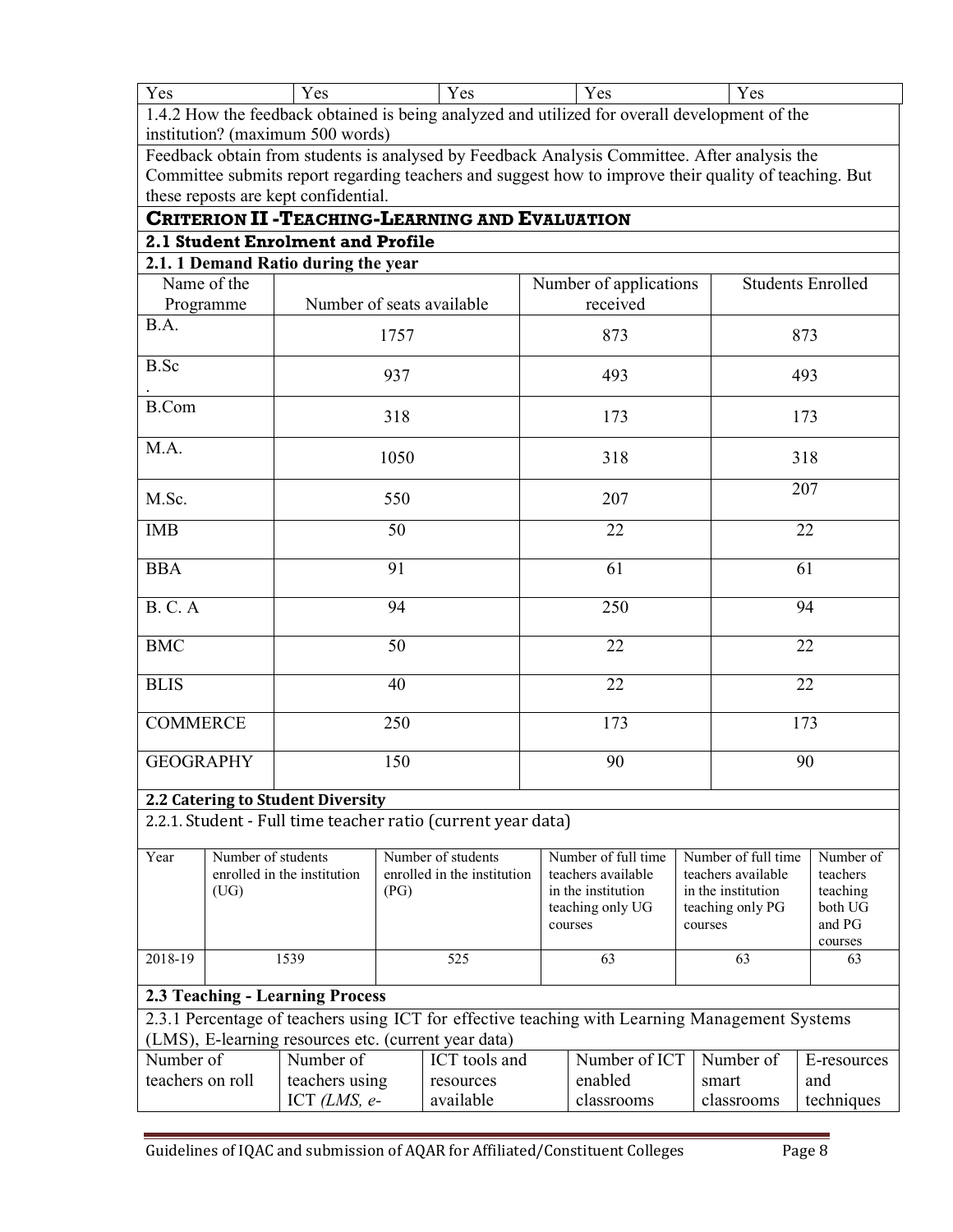|                                                                                                 | Resources) |                   |  |    | used      |  |  |  |
|-------------------------------------------------------------------------------------------------|------------|-------------------|--|----|-----------|--|--|--|
| 63                                                                                              | 59         | Computer, Smart   |  | 04 | PPT &     |  |  |  |
|                                                                                                 |            | Classroom, PPT    |  |    | Smart     |  |  |  |
|                                                                                                 |            | Presentation etc. |  |    | Classroom |  |  |  |
| 2.3.2 Students mentoring system available in the institution? Give details. (maximum 500 words) |            |                   |  |    |           |  |  |  |

Under Students Mentoring System, each teacher has a group of thirty students. He not only teaches them in the classroom but also guides them personally outside the class.

He motivates them for higher studies and entrepreneurship.

 He creates awareness among students regarding moral values and goal achievements. In this way better Environment on campus is crated.

| Number of students enrolled in the institution | Number of fulltime teachers | Mentor: Mentee Ratio |
|------------------------------------------------|-----------------------------|----------------------|
| 2064                                           |                             | οv                   |

| 2.4 Teacher Profile and Quality                                                                                                                                                                  |  |                                                                                                      |                     |                        |                                                                                       |                                                                    |  |  |  |  |
|--------------------------------------------------------------------------------------------------------------------------------------------------------------------------------------------------|--|------------------------------------------------------------------------------------------------------|---------------------|------------------------|---------------------------------------------------------------------------------------|--------------------------------------------------------------------|--|--|--|--|
| 2.4.1 Number of full time teachers appointed during the year                                                                                                                                     |  |                                                                                                      |                     |                        |                                                                                       |                                                                    |  |  |  |  |
| No. of sanctioned<br>positions                                                                                                                                                                   |  | No. of filled positions                                                                              | Vacant<br>positions |                        | Positions filled<br>during the<br>current year                                        |                                                                    |  |  |  |  |
| 93                                                                                                                                                                                               |  | 64                                                                                                   | 29                  |                        | 11                                                                                    | with Ph.D<br>62                                                    |  |  |  |  |
|                                                                                                                                                                                                  |  |                                                                                                      |                     |                        |                                                                                       |                                                                    |  |  |  |  |
| 2.4.2 Honours and recognitions received by teachers<br>(received awards, recognition, fellowships at State, National, International level from Government, recognised<br>bodies during the year) |  |                                                                                                      |                     |                        |                                                                                       |                                                                    |  |  |  |  |
| Year of award                                                                                                                                                                                    |  | Name of full time teachers receiving awards from state<br>level, national level, international level |                     | Designation            | Name of the award,<br>fellowship, received<br>from Government or<br>recognized bodies |                                                                    |  |  |  |  |
| 2017                                                                                                                                                                                             |  | Dr. P.K. Chaurasia                                                                                   |                     | Assistant<br>Professor |                                                                                       | R.A. (CSIR)                                                        |  |  |  |  |
| 2016                                                                                                                                                                                             |  | Dr. M.D Serajul Haque Faizi                                                                          |                     | Assistant<br>Professor | Project Scientist                                                                     |                                                                    |  |  |  |  |
| 2018                                                                                                                                                                                             |  | Dr. JayKant Singh, State Level Award                                                                 |                     | Associate<br>Professor | Vidyasagar, Hindi<br><b>Bihar</b>                                                     | Viydapith, Bhagalpur,                                              |  |  |  |  |
| 2015                                                                                                                                                                                             |  | Dr, Shail Kumari                                                                                     |                     | Professor              | $\overline{a}$                                                                        |                                                                    |  |  |  |  |
|                                                                                                                                                                                                  |  | Bhagwan Buddha National Fellowship Award, 2015                                                       |                     |                        |                                                                                       |                                                                    |  |  |  |  |
| $\overline{2015}$                                                                                                                                                                                |  | Dr, Shail Kumari<br>Global Achiever Pacific Award - 2014                                             |                     | Professor              |                                                                                       | Global Society for<br>Health and Educational<br>Growth at Dehradun |  |  |  |  |
| 2018                                                                                                                                                                                             |  | Dr, Shail Kumari                                                                                     |                     | Professor              | <b>JSHEG</b>                                                                          |                                                                    |  |  |  |  |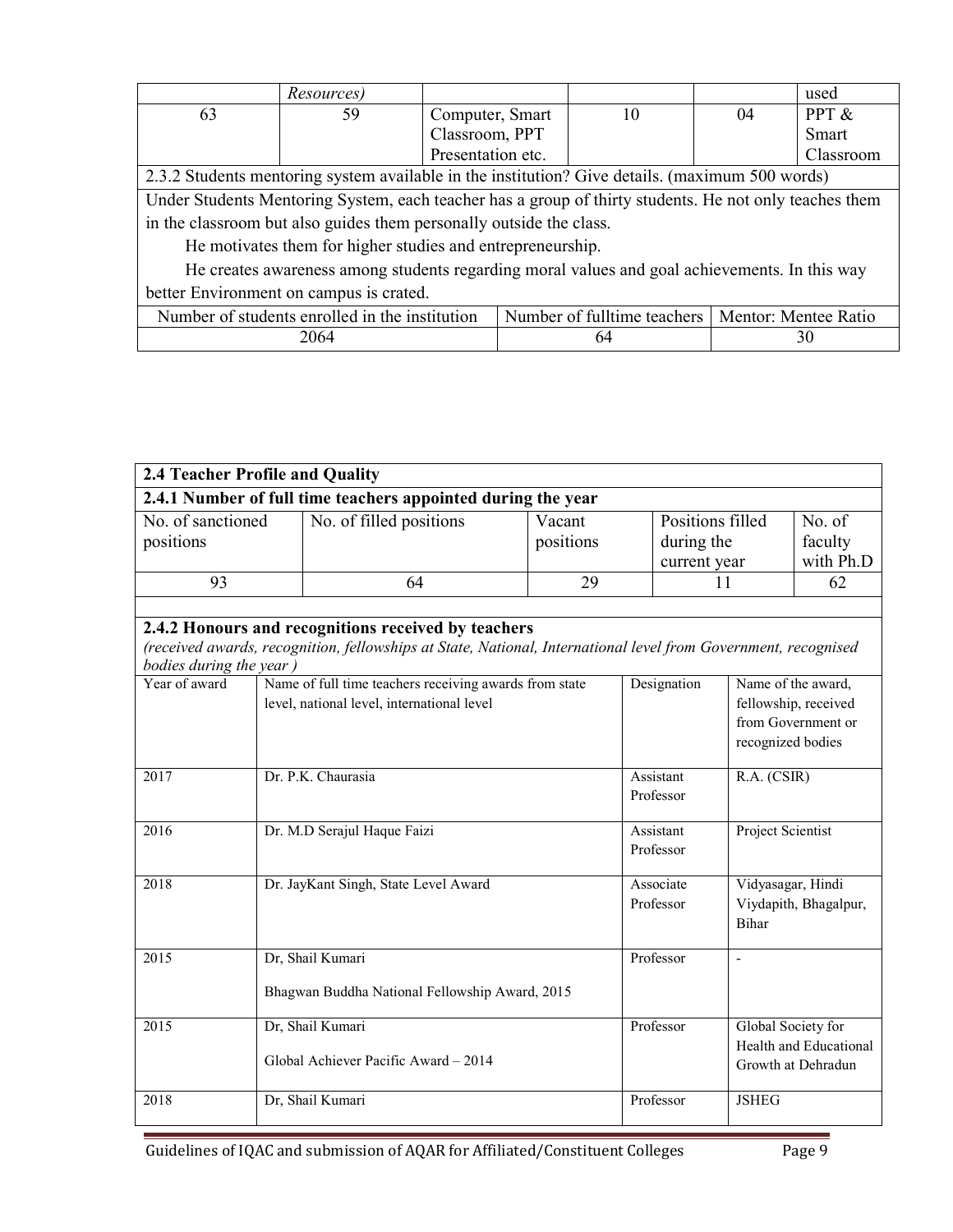|      | Life Time Achievement Award for Educational Excellence<br>$-2015$ |           |                                   |
|------|-------------------------------------------------------------------|-----------|-----------------------------------|
| 2018 | Dr, Shail Kumari<br>Shailedra Smriti Sikhar Samman – 2018         | Professor | Bhartiya Dalit Sahitya<br>Academy |
|      |                                                                   |           |                                   |

# **2.5 Evaluation Process and Reforms**

2.5.1 Number of days from the date of semester-end/ year- end examination till the declaration of results during the year

| Progra | Programme    | Semester/year | Last date of the last | Date of declaration of results |
|--------|--------------|---------------|-----------------------|--------------------------------|
| mme    | Code         |               | semester-end/year-end | of semester-end/year-end       |
| Name   |              |               | examination           | examination                    |
| B.A.   | B.A.         | Year          | April                 | June                           |
| B.Sc.  | B.Sc.        | Year          | April                 | June                           |
| B.Com  | <b>B.Com</b> | Year          | April                 | June                           |
| M.A.   | M.A.         | Semester      | December              | January                        |
| M.Sc.  | M.Sc.        | Semester      | June                  | July                           |

2.5.2 Reforms initiated on Continuous Internal Evaluation(CIE) system at the institutional level (250 words):

The introduction of semester system and internal assessment at the post graduate level has led to increase in attendance of the students in the classroom and it also has brought qualitative improvement in class room teaching.

**2.5.3** Academic calendar prepared and adhered for conduct of Examination and other related matters (250 words)

- Teachers are apprised of the decisions of IQAC and encouraged to impart the curriculum through innovative teaching method like presentations, assignments, discussions, workshop, seminars, industrial visits (wherever required), computer education etc., apart from traditional (chalk & talk) teaching methods.
- In the departmental council meetings, the staff members of various teaching departments prepare academic plans for the coming academic year in the light of the IQAC decisions and recommendations.
- Each department of the college follows the academic calendar issued by the university. The syllabus is divided into units which are to be finished by a given deadline.
- The progress of the syllabus is monitored through getting the feedback from the students by senior most members of faculty and communicated to the IQAC and the Principal for review.

# **2.6 Student Performance and Learning Outcomes**

2.6.1 Program outcomes, program specific outcomes and course outcomes for all programs offered by the institution are stated and displayed in website of the institution (to provide the weblink)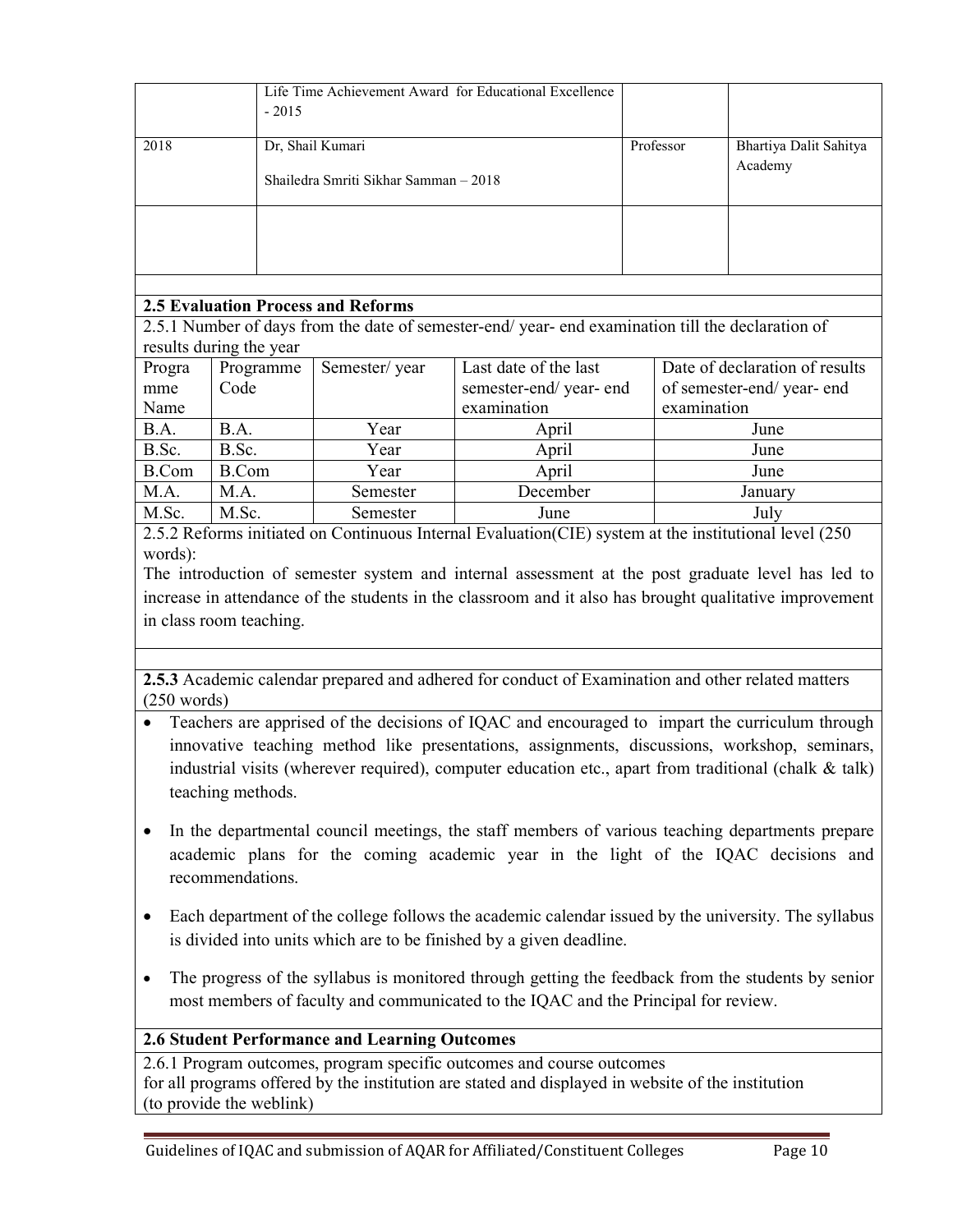To facilitate the achievement of the intended learning outcomes the teaching, learning and assessment strategies are evaluated and discussed by each department as per the feedback received from students. The outcome of such discussions is then placed before HODs committee, IQAC and college research committee for discussions and recommendations.

| 2.6.2 Pass percentage of students |              |                                    |                     |     |  |  |  |  |  |  |
|-----------------------------------|--------------|------------------------------------|---------------------|-----|--|--|--|--|--|--|
| Program                           | Programme    | Number of students appeared in the | Pass Percentage     |     |  |  |  |  |  |  |
| me Code                           | name         | final year examination             | final semester/year |     |  |  |  |  |  |  |
|                                   |              |                                    | examination         |     |  |  |  |  |  |  |
| B.A.                              | <b>B.A.</b>  | 735                                | 715                 | 97% |  |  |  |  |  |  |
| B.Sc.                             | B.Sc.        | 475                                | 462                 | 98% |  |  |  |  |  |  |
| <b>B.Com</b>                      | <b>B.Com</b> | 177                                | 175                 | 99% |  |  |  |  |  |  |
| M.A.                              | M.A.         | 308                                | 298                 | 97% |  |  |  |  |  |  |
| M.Sc.                             | M.Sc.        | 187                                | 184                 | 98% |  |  |  |  |  |  |
|                                   |              |                                    |                     |     |  |  |  |  |  |  |

# **2.7 Student Satisfaction Survey**

2.7.1 Student Satisfaction Survey (SSS) on overall institutional performance (Institution may design the questionnaire) (results and details be provided as weblink)

The Student Satisfaction Survey regarding Teaching – Learning and Evaluation, which will help to upgrade the quality in education. A student will have to respond to all the questions given in the following format with her/his sincere effort and thought. Her/his identity will not be revealed. The format of SSS available on our college website (www.lscollege.ac.in).

# **CRITERION III – RESEARCH, INNOVATIONS AND EXTENSION**

# **3.1 Resource Mobilization for Research**

3.1.1 Research funds sanctioned and received from various agencies, industry and other organisations

| 9.1.1 KGSCATCH TUNUS SANCHONCU ANU TCCCTVCU ITONI VALIOUS AGCHCICS, MUUSU Y ANU OINCI OLGANISANONS |          |                |               |                            |  |  |  |  |  |
|----------------------------------------------------------------------------------------------------|----------|----------------|---------------|----------------------------|--|--|--|--|--|
| Nature of the Project                                                                              | Duration | Name of the    | Total grant   | Amount received during the |  |  |  |  |  |
|                                                                                                    |          | funding        | sanctioned    | Academic year              |  |  |  |  |  |
|                                                                                                    |          | Agency         |               |                            |  |  |  |  |  |
| Major projects                                                                                     | 4 Years  | <b>ICHR</b>    | $3,50,000/-$  | $2,75,000/-$               |  |  |  |  |  |
| Minor Projects                                                                                     | 2 Years  | <b>UGC</b>     | $1,35,000/-$  | $1,35,000/-$               |  |  |  |  |  |
|                                                                                                    | 2 Years  | <b>UGC</b>     | $2,60,000/$ - | 1,75,000/-                 |  |  |  |  |  |
|                                                                                                    | 2 Years  | <b>UGC</b>     | $1,90,000/-$  | $1,15,000/-$               |  |  |  |  |  |
| Interdisciplinary                                                                                  |          |                |               |                            |  |  |  |  |  |
| Projects                                                                                           |          |                |               |                            |  |  |  |  |  |
| Industry sponsored                                                                                 |          |                |               |                            |  |  |  |  |  |
| Projects                                                                                           |          |                |               |                            |  |  |  |  |  |
| Projects sponsored by                                                                              |          |                |               |                            |  |  |  |  |  |
| the University/College                                                                             |          |                |               |                            |  |  |  |  |  |
| <b>Students Research</b>                                                                           |          |                |               |                            |  |  |  |  |  |
| Projects                                                                                           |          |                |               |                            |  |  |  |  |  |
| (other than compulsory                                                                             |          |                |               |                            |  |  |  |  |  |
| by the College)                                                                                    |          |                |               |                            |  |  |  |  |  |
|                                                                                                    |          | S.B.A.Univer   | Rs.           |                            |  |  |  |  |  |
| <b>International Projects</b>                                                                      | One Year | sity, Alkharj, |               | Rs. 6,80,000.00            |  |  |  |  |  |
|                                                                                                    |          | <b>KSA</b>     | 6,80,000.00   |                            |  |  |  |  |  |
|                                                                                                    |          |                |               |                            |  |  |  |  |  |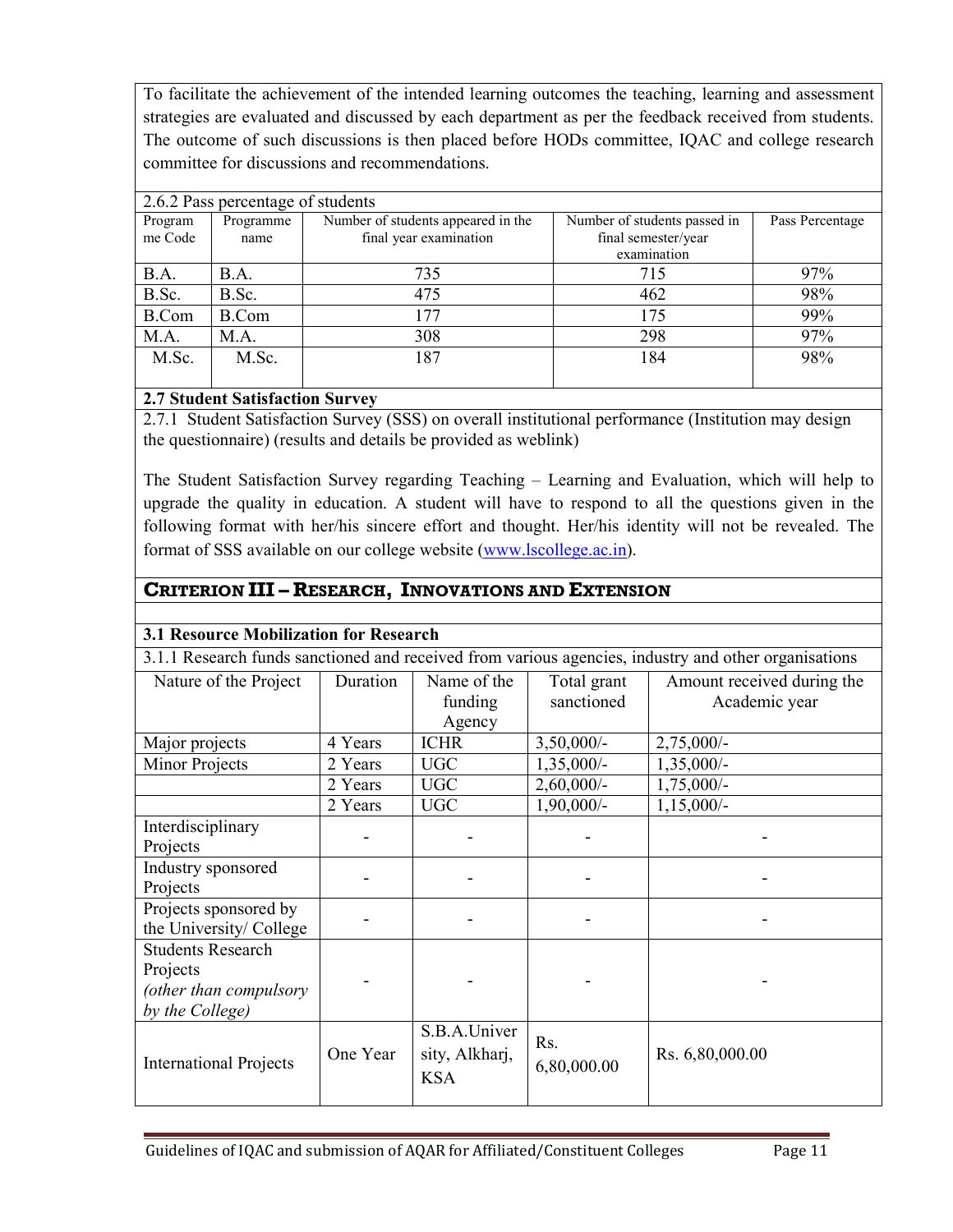|                                                                                       |                        |          | S.B.A.Univer                                 |                                |                       |                      |                                                                                                    |  |
|---------------------------------------------------------------------------------------|------------------------|----------|----------------------------------------------|--------------------------------|-----------------------|----------------------|----------------------------------------------------------------------------------------------------|--|
|                                                                                       |                        | One Year | sity, Alkharj,<br><b>KSA</b>                 | Rs. 7,14,000                   |                       |                      | Rs. 7,14,000.00                                                                                    |  |
|                                                                                       |                        | Two Yars | S.B.A.Univer<br>sity, Alkharj,<br><b>KSA</b> | R <sub>s</sub> .<br>500,000.00 |                       |                      | Rs. 500,000.00                                                                                     |  |
| Any other(Specify)                                                                    |                        |          |                                              |                                |                       |                      |                                                                                                    |  |
| Total                                                                                 |                        |          |                                              |                                |                       |                      |                                                                                                    |  |
|                                                                                       |                        |          |                                              |                                |                       |                      |                                                                                                    |  |
| <b>3.2 Innovation Ecosystem</b>                                                       |                        |          |                                              |                                |                       |                      | 3.2.1 Workshops/Seminars Conducted on Intellectual Property Rights (IPR) and Industry-Academia     |  |
| Innovative practices during the year                                                  |                        |          |                                              |                                |                       |                      |                                                                                                    |  |
| Title of Workshop/Seminar                                                             |                        |          | Name of the Dept.                            |                                |                       |                      | Date(s)                                                                                            |  |
|                                                                                       |                        |          |                                              |                                |                       |                      |                                                                                                    |  |
|                                                                                       |                        |          |                                              |                                |                       |                      |                                                                                                    |  |
|                                                                                       |                        |          |                                              |                                |                       |                      | 3.2.2 Awards for Innovation won by Institution/Teachers/Research scholars/Students during the year |  |
| Title of the<br>innovation                                                            | Name of the<br>Awardee |          | Awarding                                     |                                | Date of Award         |                      | Category                                                                                           |  |
|                                                                                       |                        |          | Agency                                       |                                |                       |                      |                                                                                                    |  |
|                                                                                       |                        |          |                                              |                                |                       |                      |                                                                                                    |  |
| 3.2.3 No. of Incubation centre created, start-ups incubated on campus during the year |                        |          |                                              |                                |                       |                      |                                                                                                    |  |
| <b>Incubation Centre</b>                                                              |                        |          | Name                                         |                                |                       |                      | Sponsored by                                                                                       |  |
|                                                                                       |                        |          |                                              |                                |                       |                      |                                                                                                    |  |
|                                                                                       |                        |          |                                              |                                |                       |                      |                                                                                                    |  |
| Name of the Start-up                                                                  |                        |          | Nature of Start-up                           |                                |                       | Date of commencement |                                                                                                    |  |
|                                                                                       |                        |          |                                              |                                |                       |                      |                                                                                                    |  |
| <b>3.3 Research Publications and Awards</b>                                           |                        |          |                                              |                                |                       |                      |                                                                                                    |  |
| 3.3.1 Incentive to the teachers who receive recognition/awards                        |                        |          |                                              |                                |                       |                      |                                                                                                    |  |
| <b>State</b>                                                                          |                        | National |                                              | International                  |                       |                      |                                                                                                    |  |
| 02                                                                                    |                        |          | 01                                           |                                |                       |                      |                                                                                                    |  |
| 3.3.2 Ph. Ds awarded during the year (applicable for PG College, Research Center)     |                        |          |                                              |                                |                       |                      |                                                                                                    |  |
| Name of the Department<br><b>PHYSICS</b>                                              |                        |          |                                              |                                | No. of Ph. Ds Awarded | 07                   |                                                                                                    |  |
| <b>CHEMISTRY</b>                                                                      |                        |          |                                              | 01                             |                       |                      |                                                                                                    |  |
| <b>BOTANY</b>                                                                         |                        |          |                                              | 02                             |                       |                      |                                                                                                    |  |
| ZOOLOGY                                                                               |                        |          |                                              |                                |                       |                      |                                                                                                    |  |
| <b>MATHEMATICS</b>                                                                    |                        |          |                                              |                                |                       |                      |                                                                                                    |  |
| <b>ELECTRONICS</b>                                                                    |                        |          |                                              |                                |                       |                      |                                                                                                    |  |
| <b>PSYCHOLOGY</b>                                                                     |                        |          |                                              |                                |                       | 02                   |                                                                                                    |  |
| <b>HISTORY</b>                                                                        |                        |          |                                              |                                |                       | 10                   |                                                                                                    |  |
| <b>ECONOMICS</b>                                                                      |                        |          |                                              | 01                             |                       |                      |                                                                                                    |  |
| POLITICAL SCIENCE                                                                     |                        |          |                                              |                                |                       | 04                   |                                                                                                    |  |
| PHILOSOPHY                                                                            |                        |          |                                              |                                |                       | 03                   |                                                                                                    |  |
| <b>HINDI</b>                                                                          |                        |          | 05                                           |                                |                       |                      |                                                                                                    |  |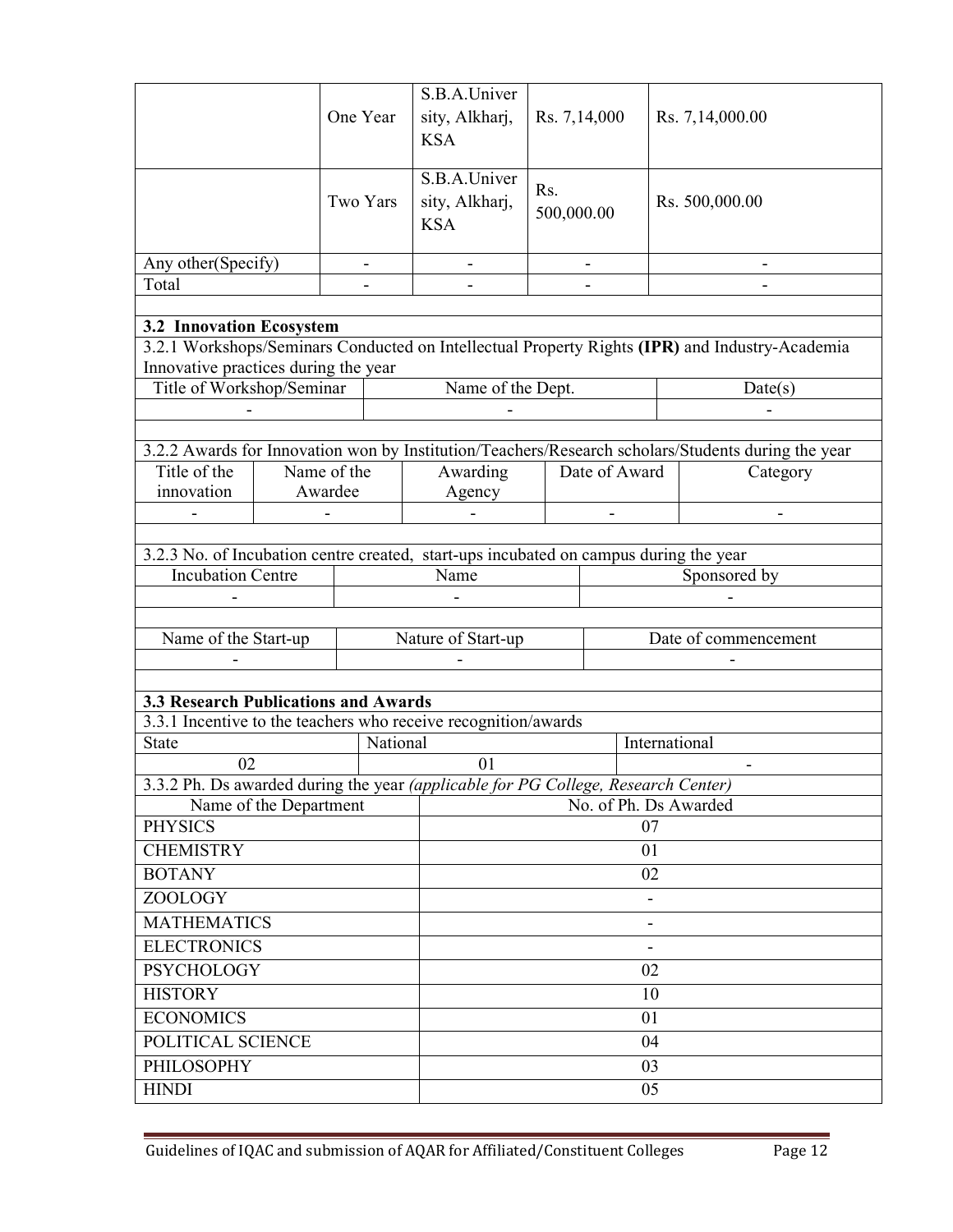| <b>ENGLISH</b>   |                                                                                                   |  | 06                          |                                                                                                    |  |  |  |
|------------------|---------------------------------------------------------------------------------------------------|--|-----------------------------|----------------------------------------------------------------------------------------------------|--|--|--|
| <b>SANSKRIT</b>  |                                                                                                   |  | 03                          |                                                                                                    |  |  |  |
| <b>URDU</b>      |                                                                                                   |  | $\blacksquare$              |                                                                                                    |  |  |  |
| <b>BHOJPURI</b>  |                                                                                                   |  | 04                          |                                                                                                    |  |  |  |
| <b>GEOGRAPHY</b> |                                                                                                   |  |                             |                                                                                                    |  |  |  |
| <b>COMMERCE</b>  |                                                                                                   |  |                             |                                                                                                    |  |  |  |
|                  |                                                                                                   |  |                             |                                                                                                    |  |  |  |
|                  | 3.3.3 Research Publications in the Journals notified on UGC website during the year<br>Department |  | No. of Publication          | Average Impact Factor, if any                                                                      |  |  |  |
| National         |                                                                                                   |  |                             |                                                                                                    |  |  |  |
| International    | <b>PHYSICS</b>                                                                                    |  |                             |                                                                                                    |  |  |  |
| National         |                                                                                                   |  | 04                          | 1.0                                                                                                |  |  |  |
| International    | <b>CHEMISTRY</b>                                                                                  |  | 52                          | 1.0                                                                                                |  |  |  |
| National         |                                                                                                   |  | 03                          |                                                                                                    |  |  |  |
| International    | <b>BOTANY</b>                                                                                     |  | $\blacksquare$              |                                                                                                    |  |  |  |
| National         |                                                                                                   |  | 02                          | $\overline{\phantom{0}}$                                                                           |  |  |  |
| International    | ZOOLOGY                                                                                           |  | 01                          |                                                                                                    |  |  |  |
| National         |                                                                                                   |  | 05                          |                                                                                                    |  |  |  |
| International    | <b>MATHEMATICS</b>                                                                                |  | 01                          |                                                                                                    |  |  |  |
| National         |                                                                                                   |  | -                           |                                                                                                    |  |  |  |
| International    | <b>ELECTRONICS</b>                                                                                |  | $\overline{\phantom{0}}$    |                                                                                                    |  |  |  |
| National         |                                                                                                   |  | $\overline{2}$              | 2.34                                                                                               |  |  |  |
| International    | <b>PSYCHOLOGY</b>                                                                                 |  | $\overline{2}$              | 3.07                                                                                               |  |  |  |
| National         |                                                                                                   |  | 05                          |                                                                                                    |  |  |  |
| International    | <b>HISTORY</b>                                                                                    |  |                             |                                                                                                    |  |  |  |
| National         |                                                                                                   |  | 06                          |                                                                                                    |  |  |  |
| International    | <b>ECONOMICS</b>                                                                                  |  | 09                          | 0.4                                                                                                |  |  |  |
| National         | <b>POLITICAL</b>                                                                                  |  | 07                          |                                                                                                    |  |  |  |
| International    | <b>SCIENCE</b>                                                                                    |  | 02                          |                                                                                                    |  |  |  |
| National         | PHILOSOPHY                                                                                        |  | 06                          |                                                                                                    |  |  |  |
| International    |                                                                                                   |  | $\overline{\phantom{0}}$    |                                                                                                    |  |  |  |
| National         | <b>HINDI</b>                                                                                      |  | 10                          | $\qquad \qquad \blacksquare$                                                                       |  |  |  |
| International    |                                                                                                   |  | 01                          | $\overline{\phantom{0}}$                                                                           |  |  |  |
| National         | <b>ENGLISH</b>                                                                                    |  | 09                          |                                                                                                    |  |  |  |
| International    |                                                                                                   |  | 02                          |                                                                                                    |  |  |  |
| National         | <b>SANSKRIT</b>                                                                                   |  | 02                          |                                                                                                    |  |  |  |
| International    |                                                                                                   |  |                             |                                                                                                    |  |  |  |
| National         | <b>URDU</b>                                                                                       |  |                             |                                                                                                    |  |  |  |
| International    |                                                                                                   |  |                             |                                                                                                    |  |  |  |
| National         | <b>BHOJPURI</b>                                                                                   |  | 04                          |                                                                                                    |  |  |  |
| International    |                                                                                                   |  |                             |                                                                                                    |  |  |  |
|                  |                                                                                                   |  |                             |                                                                                                    |  |  |  |
|                  |                                                                                                   |  |                             | 3.3.4 Books and Chapters in edited Volumes / Books published, and papers in National/International |  |  |  |
|                  | Conference Proceedings per Teacher during the year                                                |  |                             |                                                                                                    |  |  |  |
|                  | Department                                                                                        |  |                             | No. of publication                                                                                 |  |  |  |
| <b>PHYSICS</b>   |                                                                                                   |  |                             | 18                                                                                                 |  |  |  |
|                  |                                                                                                   |  | Books - 02 (International)  |                                                                                                    |  |  |  |
| <b>CHEMISTRY</b> |                                                                                                   |  | Chapter -03 (International) |                                                                                                    |  |  |  |
| <b>BOTANY</b>    |                                                                                                   |  | 02                          |                                                                                                    |  |  |  |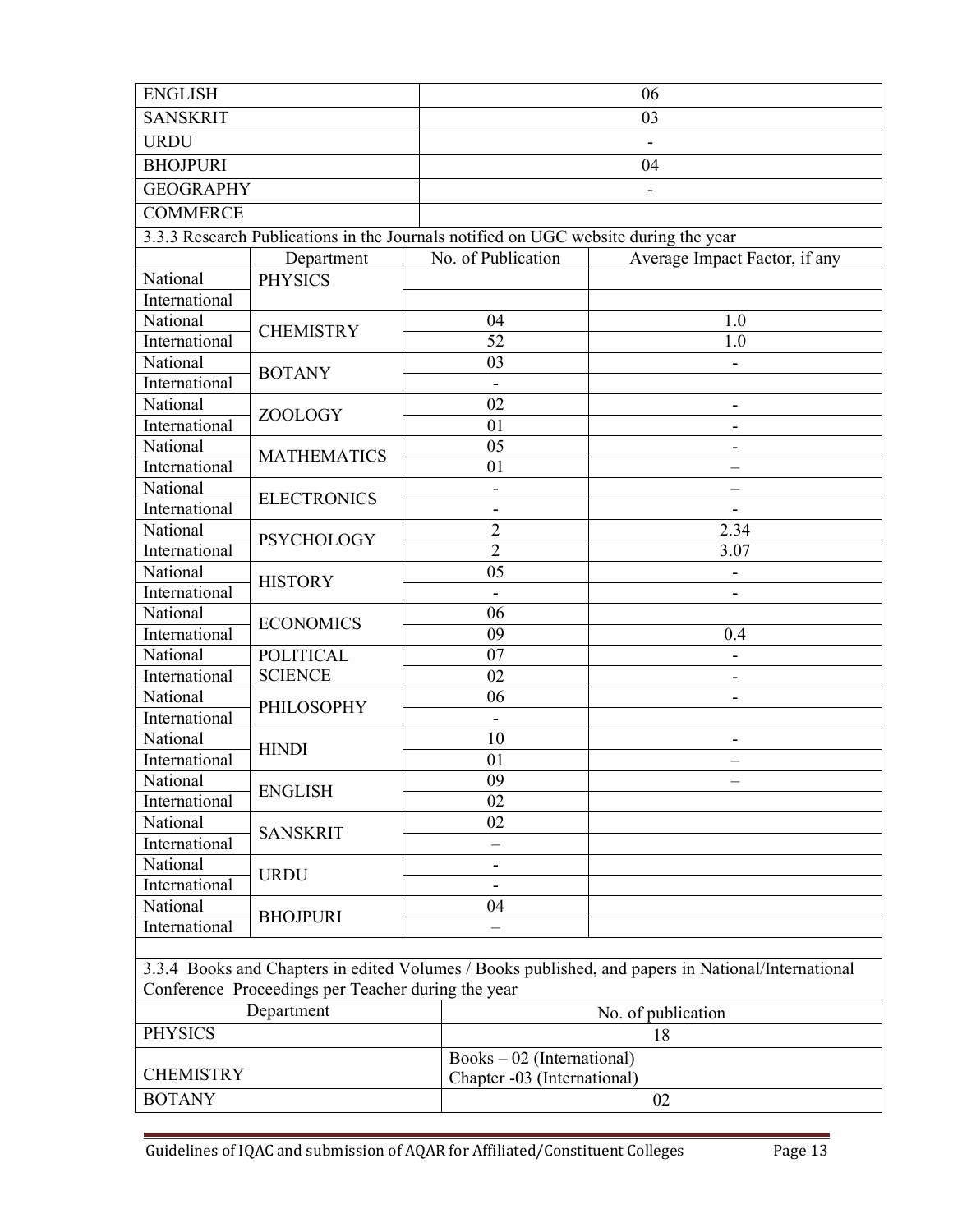| ZOOLOGY                                                  |                           |                                      |  |                 |                       |                                                                                                          |                             |  |
|----------------------------------------------------------|---------------------------|--------------------------------------|--|-----------------|-----------------------|----------------------------------------------------------------------------------------------------------|-----------------------------|--|
| <b>MATHEMATICS</b>                                       |                           |                                      |  |                 |                       |                                                                                                          |                             |  |
| <b>ELECTRONICS</b>                                       |                           |                                      |  |                 |                       |                                                                                                          |                             |  |
| <b>PSYCHOLOGY</b>                                        |                           |                                      |  |                 | 05                    |                                                                                                          |                             |  |
| <b>HISTORY</b>                                           |                           |                                      |  |                 | 04                    |                                                                                                          |                             |  |
| <b>ECONOMICS</b>                                         |                           |                                      |  |                 | 02                    |                                                                                                          |                             |  |
| POLITICAL SCIENCE                                        |                           |                                      |  |                 | 04                    |                                                                                                          |                             |  |
| <b>PHILOSOPHY</b>                                        |                           |                                      |  |                 | 02                    |                                                                                                          |                             |  |
| <b>HINDI</b>                                             |                           |                                      |  |                 | 05                    |                                                                                                          |                             |  |
| <b>ENGLISH</b>                                           |                           |                                      |  |                 | 12                    |                                                                                                          |                             |  |
| <b>BHOJPURI</b>                                          |                           |                                      |  |                 | 04                    |                                                                                                          |                             |  |
|                                                          |                           |                                      |  |                 |                       | 3.3.5 Bibliometrics of the publications during the last Academic year based on average citation index in |                             |  |
| Scopus/ Web of Science or Pub Med/ Indian Citation Index |                           |                                      |  |                 |                       |                                                                                                          |                             |  |
| Title of the                                             | Name of the               | Title of the journal                 |  | Year of         | <b>Citation Index</b> | Institutional                                                                                            | Number of                   |  |
| paper                                                    | author                    |                                      |  | publicatio<br>n |                       | affiliation as<br>mentioned in                                                                           | citations<br>excluding self |  |
|                                                          |                           |                                      |  |                 |                       | the publication                                                                                          | citations                   |  |
|                                                          |                           |                                      |  |                 |                       |                                                                                                          |                             |  |
| "Thomas                                                  | Dr.<br>Shailendra         | The Indian Journal                   |  | 2014            |                       | The Official<br>Organ of the                                                                             |                             |  |
| Hardy: A<br>Transition                                   | Kumar Mukul               | of English Studies<br>$(0537-1988),$ |  |                 |                       | Association for                                                                                          |                             |  |
| Figure among                                             |                           |                                      |  |                 |                       | <b>English Studies</b>                                                                                   |                             |  |
| the Victorians",                                         |                           |                                      |  |                 |                       | in India, Vol.                                                                                           |                             |  |
|                                                          |                           |                                      |  |                 |                       | LI, Patna.                                                                                               |                             |  |
| "A Journey                                               | Dr. Shilendra             | Journal of English                   |  | 2014            |                       | Vol. I No. 2,                                                                                            |                             |  |
| From Grammar                                             | Kumar Mukul               | Language and                         |  |                 |                       | Moradabad                                                                                                |                             |  |
| to Linguistics,"                                         |                           | Literature (2347-                    |  |                 |                       | Institute of                                                                                             |                             |  |
|                                                          |                           | 9779),                               |  |                 |                       | Technology,                                                                                              |                             |  |
|                                                          |                           |                                      |  |                 |                       | Moradabad.                                                                                               |                             |  |
|                                                          |                           |                                      |  |                 |                       |                                                                                                          |                             |  |
| "Myth: An                                                | Dr.                       | The Literary                         |  | 2014            |                       | Vol. 2, P. G.                                                                                            |                             |  |
| Expression of<br>the Deep                                | Shailendra<br>Kumar Mukul | Pearls: An<br>International          |  |                 |                       | Dept. of<br>English, B. N.                                                                               |                             |  |
| Unconscious,"                                            |                           | Refereed Research                    |  |                 |                       | College, Patna                                                                                           |                             |  |
|                                                          |                           | Journal (2319-                       |  |                 |                       | University                                                                                               |                             |  |
|                                                          |                           | 8001)                                |  |                 |                       |                                                                                                          |                             |  |
|                                                          |                           |                                      |  |                 |                       |                                                                                                          |                             |  |
| "Symbolism:                                              | Dr.                       | Unheard Melody                       |  | 2014            |                       | Sarup Book                                                                                               |                             |  |
| Its Origin,                                              | Shailendra                | $(2229-4236)$ , Vol.                 |  |                 |                       | Publishers, New                                                                                          |                             |  |
| Growth and<br>Significance,"                             | Kumar Mukul               | 11,                                  |  |                 |                       | Delhi.                                                                                                   |                             |  |
|                                                          |                           |                                      |  |                 |                       |                                                                                                          |                             |  |
|                                                          |                           |                                      |  |                 |                       |                                                                                                          |                             |  |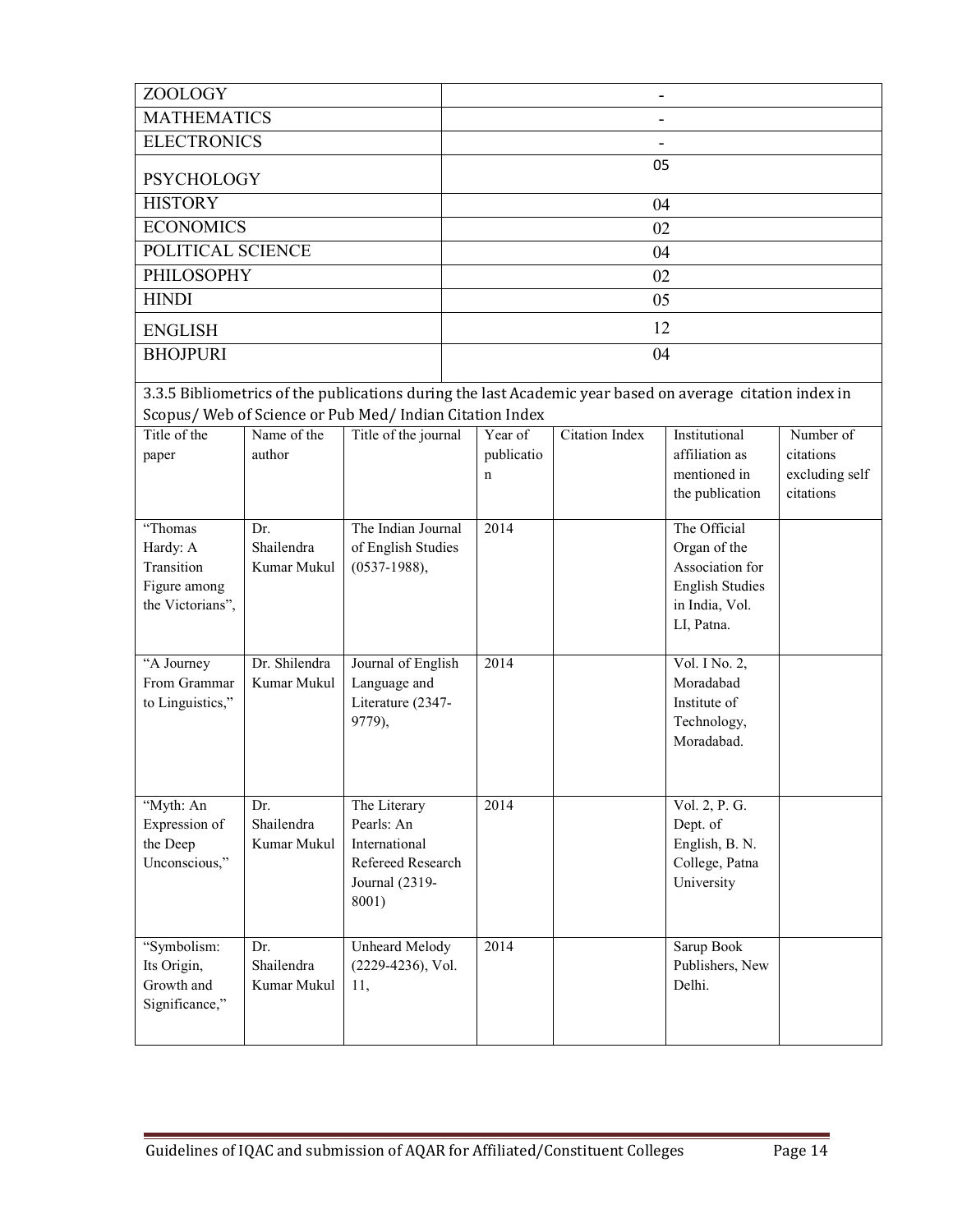| "Prufrock' and<br>'Portrait of a<br>Lady': Mere<br>Dramatizations<br>of Love",<br>"Spoken                               | Dr.<br>Shailendra<br>Kumar Mukul<br>Dr.                                   | The Literary<br>Pearls: An<br>International<br>Refereed Research<br>Journal (2319-<br>8001)<br>The Indian Journal                               | 2015<br>2017 | Vol. 3, P. G.<br>Dept. of English<br>B. N. College,<br>Patna<br>University.<br>The Official |  |
|-------------------------------------------------------------------------------------------------------------------------|---------------------------------------------------------------------------|-------------------------------------------------------------------------------------------------------------------------------------------------|--------------|---------------------------------------------------------------------------------------------|--|
| English: Its<br>Varieties in<br>India and<br>Abroad,"                                                                   | Shailendra<br>Kumar Mukul                                                 | of English Studies<br>$(0537-1988),$                                                                                                            |              | Organ of the<br>Association for<br><b>English Studies</b><br>in India, Vol<br>LIV, Roorkee. |  |
| "Study of<br>Remote File<br>Attacking-<br>Inclusion and<br>Detection"                                                   | Dr. Bhawana<br>Sinha,<br>Dr. D. K.<br>Singh and<br>Dr. Pankaj<br>Kumar    | International<br>Journal of Science,<br>Engineering and<br>Advance<br>Technology<br>(IJSEAT), Vol-2,<br>Issue-9, Sep.2014<br>(ISSN. 2321-6905). | 2014         |                                                                                             |  |
| "Wireless<br>Mesh Network<br>Based on<br>Design and<br>Implementation<br>,,<br>$\,$                                     | Dr. Md.<br>Rashid<br>Hussain and<br>Dr. Pankaj<br>Kumar                   | International<br>Journal of Advance<br>Research in<br>Science and<br>Engineering<br>(IJARSE), Vol-3,<br>Issue-4, ISSN.<br>2319-8354(E)          | 2014         |                                                                                             |  |
| "Dependence<br>of Reflection<br>and<br>Transmission<br>Co-efficient of<br>Microstriplive<br>in Directional<br>Coupler". | Dr.<br>Raghwendra<br>Kumar,<br>Pankaj<br>Kumar and<br>Sonjuli<br>Mrinalee | International<br>Journal of<br>Engineering and<br>Technology<br>(IRJET), Vol. 2,<br>Issue-5, e-issn<br>2395-0056, PISSN.<br>2395-0072,          | 2015         |                                                                                             |  |
| "Study of<br><b>RFID Security</b><br>Threats and<br>Authentication<br>Protocols",                                       | Dr. Narayan<br>Kumar and<br>Dr. Pankaj<br>Kumar                           | Journal of Physical<br>Science, Vol-9,<br>No-01, P. 18-27<br>$(ISSN. 0975-5519)$                                                                | 2017         |                                                                                             |  |
| "Analytical<br>Study on<br>Security and<br>Performance of<br><b>RFID Security</b><br>Protocol",                         | Dr. Narayan<br>Kumar, Dr.<br>Pankaj<br>Kumar, and<br>Dr. K. B.<br>Singh   | International<br>Journal of<br>Scientific and<br>Engineering<br>Research (IJSER),<br>ISSN. 2229-5518<br>(Accepted for Pub.)                     | 2017         |                                                                                             |  |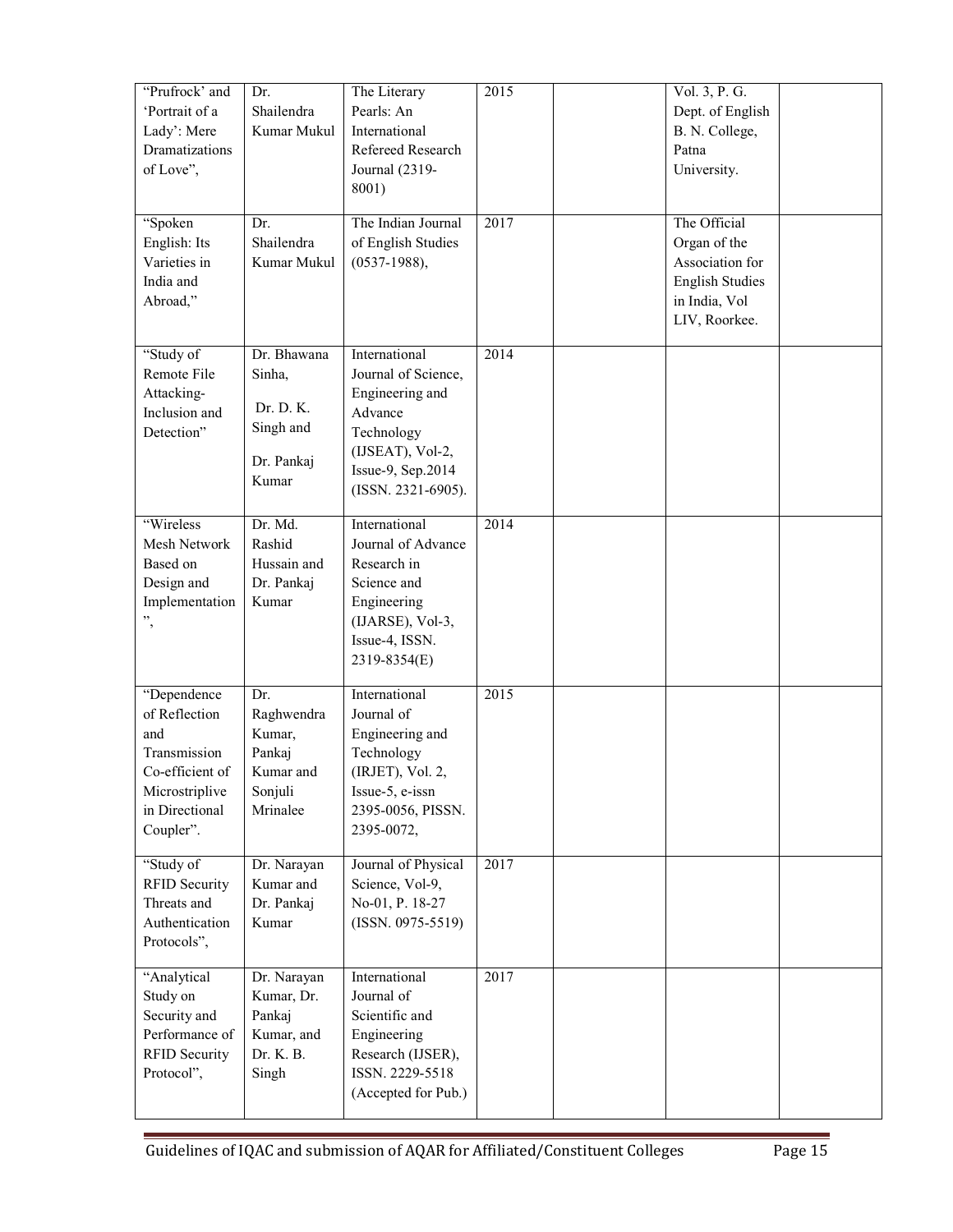| "Experimental<br>Investigations<br>of Wearable<br>Antenna on<br>Flexible<br>Perforated<br>Plastics<br>substrate" | Dr.<br>Raghwendra<br>Kumar, Dr.<br>Pankaj<br>Kumar, Dr.<br>Nisha Gupta<br>and Rahul<br>Dubey                                 | Microwave and<br><b>Optical Technology</b><br>Letters, Vol. 69,<br>No. 2, (ISSN<br>No.1098-2760)                                                 | 2017 |                                 |  |
|------------------------------------------------------------------------------------------------------------------|------------------------------------------------------------------------------------------------------------------------------|--------------------------------------------------------------------------------------------------------------------------------------------------|------|---------------------------------|--|
| "Theoretical<br>Study of<br>Transport<br>Properties of<br>Liquid<br>Semiconductor                                | Dr. Manisha<br>Samarth, Dr.<br>Anjana<br>Kumari, Dr.<br>Satyendra<br>Prasad Singh,<br>Surendra Roy<br>and Tarun<br>kumar Dey | In Journal of<br>Physical Science,<br>Vol-4(2), $18-107-$<br>116, ISSN: 0975-<br>5519                                                            | 2014 |                                 |  |
| "Study of<br>Scattering from<br>Target at Low<br>Altitude above<br>Rough Sea<br>Surface"                         | Dr. Surendra<br>Roy                                                                                                          | Published in An<br>International<br>Journal of<br>Emerging<br>Technologies and<br>Innovative<br>Research, Vol.-5,<br>ISSN: 2349-5162             | 2018 |                                 |  |
| "Study of<br>Influence of the<br>Rough<br>Boundary on<br>Radar<br>Reflectivity of<br>Isotropic<br>Reflector"     | Dr. Surendra<br>Roy                                                                                                          | Published in<br>International<br>Journal of Advance<br>Engineering and<br>Research<br>Development,<br>Vol.5,                                     | 2018 |                                 |  |
| "Study of<br>Signal<br>Distortion by<br>Radar System<br>for Mars<br>Atmosphere"                                  | Dr. Surendra<br>Roy                                                                                                          | Published in<br>International<br>Journal of<br>Emerging<br>Technology and<br>Advance<br>Engineering, ISSN<br>$: 2250 - 2459$<br>(Online) Vol.-8, | 2018 |                                 |  |
| "Stability of<br>liberation point<br>of the motion<br>of a system of<br>two cable-<br>connected<br>artificial    | Dr. J. D.<br>Prasad and<br>Dr. S. Kumar                                                                                      | Vol-(20), Physical<br>Science), pp. 36-<br>44, (I. F. : 1.4)                                                                                     | 2014 | Jr. P. A. S.,<br>Jaunpur, India |  |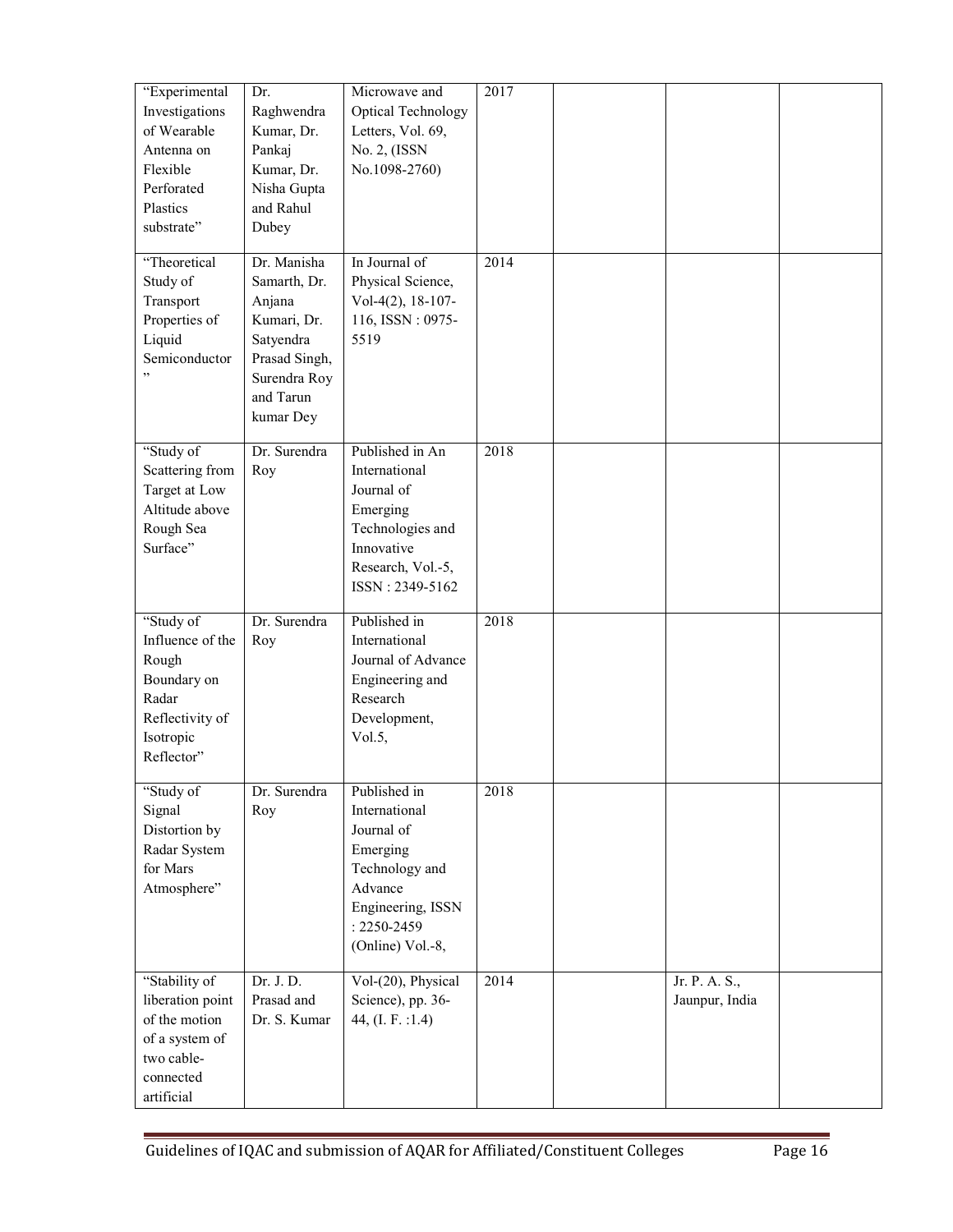| satellites under<br>the influence of<br>earth's<br>magnetic field,<br>solar radiation<br>pressure,<br>shadow of the<br>earth's<br>oblateness in<br>an elliptic<br>orbit." |                                         |                                                           |      |                                                                                                     |  |
|---------------------------------------------------------------------------------------------------------------------------------------------------------------------------|-----------------------------------------|-----------------------------------------------------------|------|-----------------------------------------------------------------------------------------------------|--|
| "Condition of<br>constrained<br>motion of a<br>cable-<br>connected<br>satellites<br>system at low<br>altitude"                                                            | Dr. S. Kumar<br>and Dr. S.<br>Kumar     |                                                           | 2015 | Jr. P. A. S.,<br>Jaunpur, India,<br>Vol. (21)<br>(Physical<br>Science), pp.<br>11-18. $(L F.: 1.4)$ |  |
| "Non-linear<br>planar<br>oscillation of a<br>cable-<br>connected<br>satellites<br>system and<br>non-resonance"                                                            | Dr. S. Kumar<br>and Dr. J. D.<br>Prasad | Vol. 63 (1,2), pp.<br>$01-14(I. F.: 1.8)$                 | 2015 | Indian Jr. Th.<br>Phy. Kolkata.,                                                                    |  |
| "A cable-<br>connected<br>satellites<br>system under<br>several<br>influences"                                                                                            | Dr. S. Kumar<br>and Dr. S.<br>Kumar     | Vol. $63. (1, 2)$ , pp.<br>$41 - 51,$<br>(L F.: 1.8)      | 2015 | Indian Jr. Th.<br>Phy., Kolkata,                                                                    |  |
| "Equilibrium<br>positions of a<br>cable-<br>connected<br>satellites<br>system under<br>several<br>influences",                                                            | Dr. S. Kumar<br>and Dr. S.<br>Kumar     | Vol. 06, pp. 288-<br>292 (I. F.: 1.0)                     | 2015 | International Jr.<br>Astro. &<br>Astrophysics,<br>China,                                            |  |
| "Stability of<br>equilibrium<br>position of a<br>cable-<br>connected<br>satellites<br>system under<br>several                                                             | Dr. S. Kumar<br>and Dr. S.<br>Kumar     | Vol. 03 (Issue 08,<br>August), pp. 12-18.<br>(L F.: 3.96) | 2016 | International, Jr.<br>Physical & App.<br>Science                                                    |  |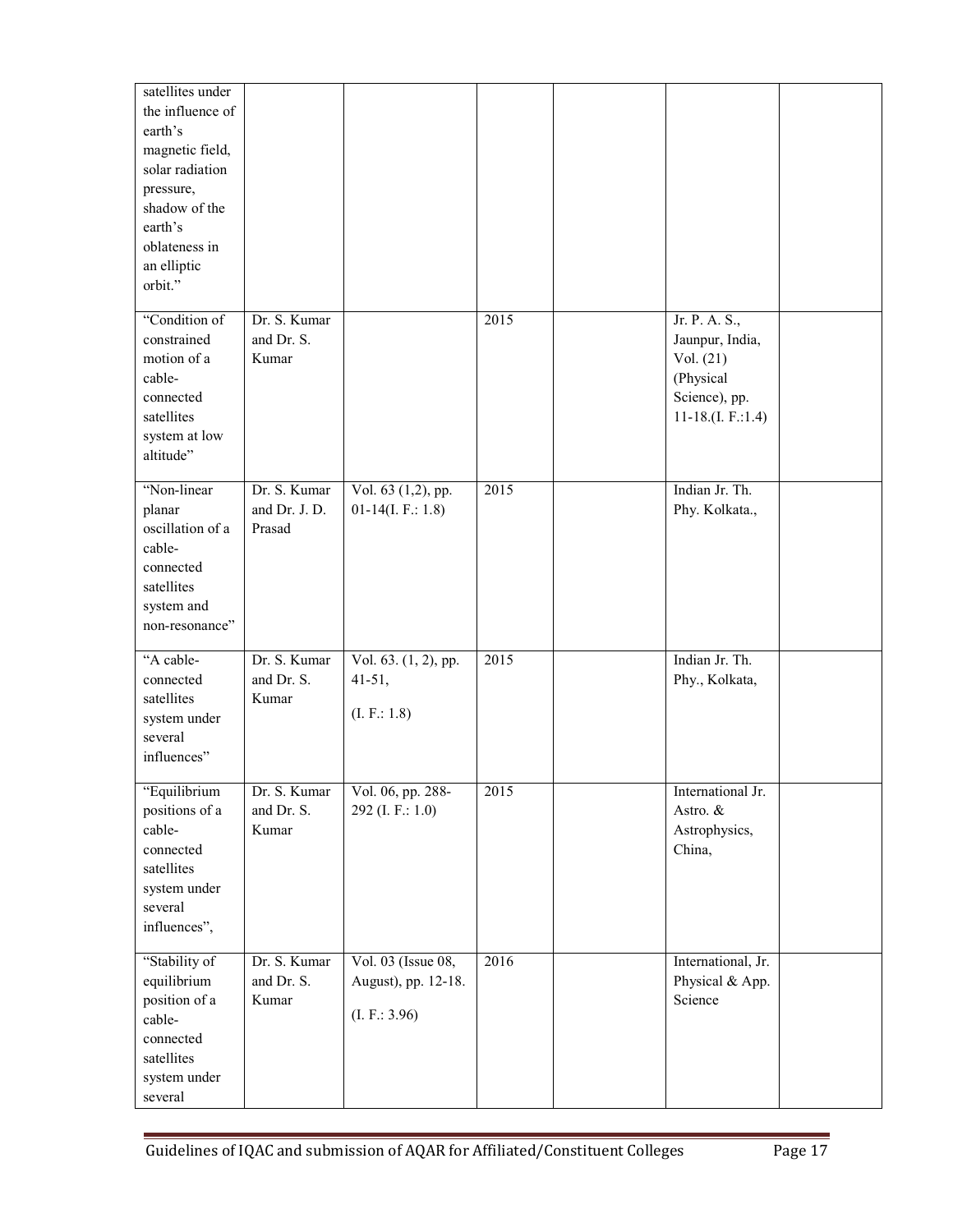| influences",                                                                                                                                                                                                                    |                                                |                                                             |      |                                                    |  |
|---------------------------------------------------------------------------------------------------------------------------------------------------------------------------------------------------------------------------------|------------------------------------------------|-------------------------------------------------------------|------|----------------------------------------------------|--|
| "A cable-<br>connected<br>satellites<br>system under<br>several<br>influence of<br>general nature<br>and elliptical<br>orbit",                                                                                                  | Dr. S. Kumar                                   | Vol. 04 (Issue 07,<br>July), pp. 01-<br>11.(I.F.: 4.)       | 2017 | International Jr.<br>Physical and<br>App. Science, |  |
| "Constrained<br>motion of an<br>inelastic cable-<br>connected<br>satellites<br>system under<br>several<br>influences of<br>general nature"                                                                                      | Dr. S. Kumar                                   | Vol. 04,<br>September) pp. 15-<br>22. (I. F. 4.65)          | 2017 | International,<br>Jour. Phy. &<br>App. Sci.,       |  |
| "Equilibrium<br>positions of a<br>cable-<br>connected<br>satellites<br>system under<br>the influence of<br>solar radiation<br>pressure,<br>earth's shadow,<br>earth's<br>oblateness and<br>air resistance:<br>elliptical orbit" | Dr. S. Kumar<br>and Dr. S.<br>Kumar            | Vol. 05, (Issue 07,<br>July)<br>pp. 15-21. (I. F.:<br>4.65) | 2018 | International Jr.<br>Physical & App.<br>Science    |  |
| "Lattice<br>Dynamics of<br>Diamond"                                                                                                                                                                                             | Dr. Nutan<br>Kumari and<br>Dr. S. K.<br>Mishra | Research Journal of<br>Physical Sciences.,<br>3(5)          | 2015 |                                                    |  |
| "Fluctuation in<br>non-<br>equilibrium<br>plasma: A<br>theoretical<br>approach"                                                                                                                                                 | Dr. Rajendra<br>Prasad                         | Wisdom Herald<br>Vol-V, $No.-3$                             | 2014 |                                                    |  |
| "Einstein Energy<br>Momentum<br>Complex for a<br>Schwarzshild<br>black hole metric                                                                                                                                              | Dr. Rajendra<br>Prasad                         | Universal Review<br>Vol.- V, No.-2                          | 2014 |                                                    |  |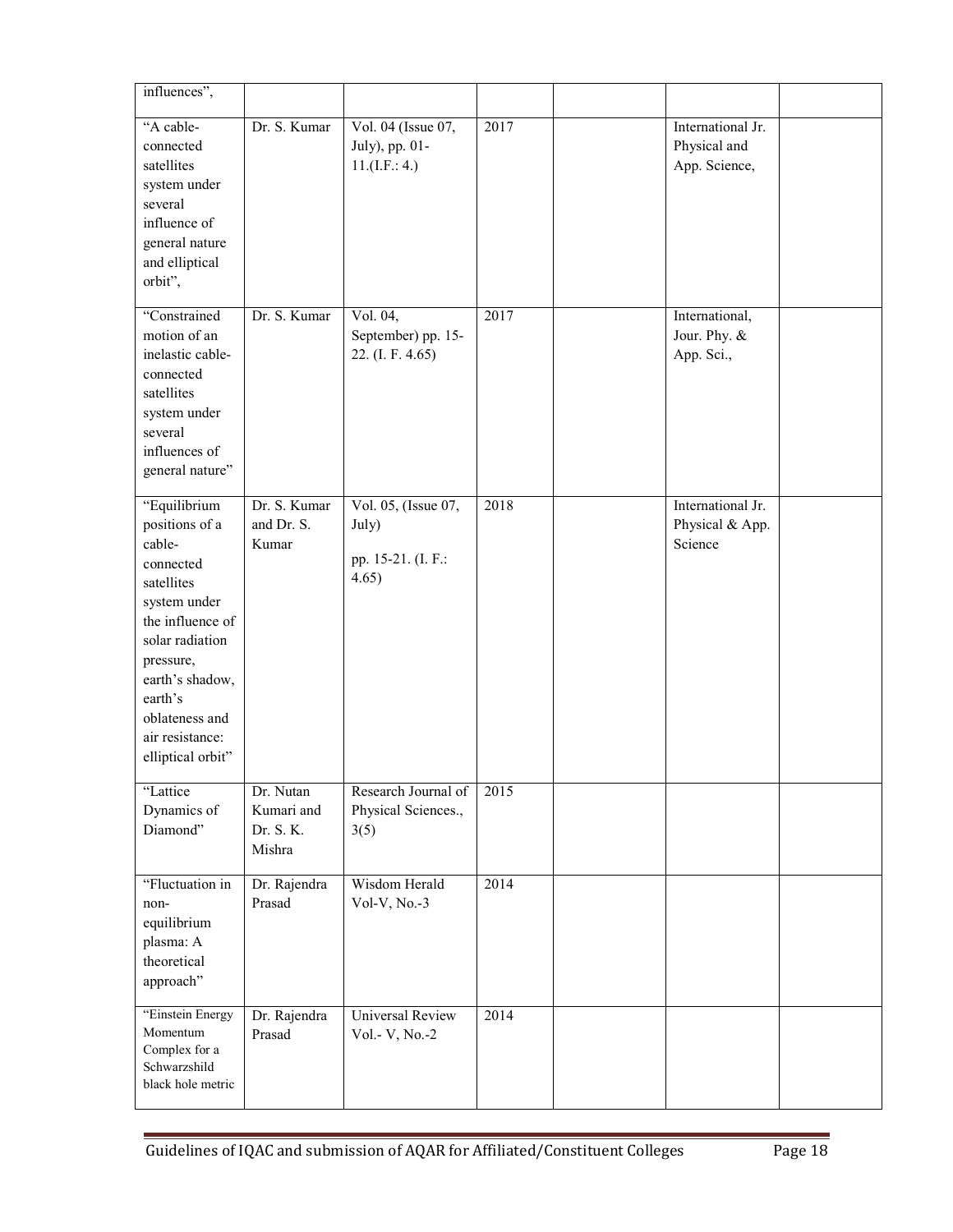| Einstein<br>Energy-<br>Momentum<br>Complex for a<br>charged<br>dilation black<br>hole metric"                                                     | Dr. Rajendra<br>Prasad                                                     | Parisheelan, Vol.-<br>X, No. - 4                                              | 2014 |                                                                          |  |
|---------------------------------------------------------------------------------------------------------------------------------------------------|----------------------------------------------------------------------------|-------------------------------------------------------------------------------|------|--------------------------------------------------------------------------|--|
| "Einstein<br>Energy-<br>Momentum<br>Complex for a<br>Phantom black<br>hole metric"                                                                | Dr. Rajendra<br>Prasad                                                     | <b>Chinese Physics</b><br>Letter Vol.-32,<br>$No.-2$                          | 2015 |                                                                          |  |
| "A thermionic<br>model of<br>polysilicon<br>emitter and its<br>temperature<br>dependence"                                                         | Dr. Rajendra<br>Prasad                                                     | <b>Universal Review</b><br>Vol.-VI, No.-2                                     | 2015 |                                                                          |  |
| "Study of<br>nucleation and<br>crystallization<br>behaviour of<br>nano-sized<br>magnetic<br>particles by<br>small angle<br>neutron<br>scattering" | Dr. Rajendra<br>Prasad                                                     | Wisdom Herald<br>Vol-VI, No.-3 & 4                                            | 2015 |                                                                          |  |
| Towards total<br>energy of<br>Bianch Type-1,<br>Universe Using<br>landau and<br>lifshitz energy-<br>momentum<br>complex                           | Dr. Rajendra<br>Prasad                                                     | Wisdom Herald<br>Vol-VI, No.-3 & 4                                            | 2016 |                                                                          |  |
| "Energy-<br>momentum<br>distribution of<br>wormhole<br>matrices"                                                                                  | Dr. Rajendra<br>Prasad                                                     | <b>Chinese Physics</b><br>Letter Vol.-34,<br>$No.-4$                          | 2017 |                                                                          |  |
| Crystal structure<br>of 4-(3-methoxy-2<br>oxidobenzylidene)<br>azaniumyl)benzoi<br>c acid methanol<br>monosolvate                                 | Saima<br>Kamaal, Md.<br>Serajul Haque<br>Faizi, Akram<br>Ali, M.<br>Ahmad, | Acta<br>Crystallographica<br>Section E:<br>Crystallographic<br>Communications | 2018 | Langat Singh<br>College, B. R.<br>A. Bihar<br>University,<br>Muzaffarpur |  |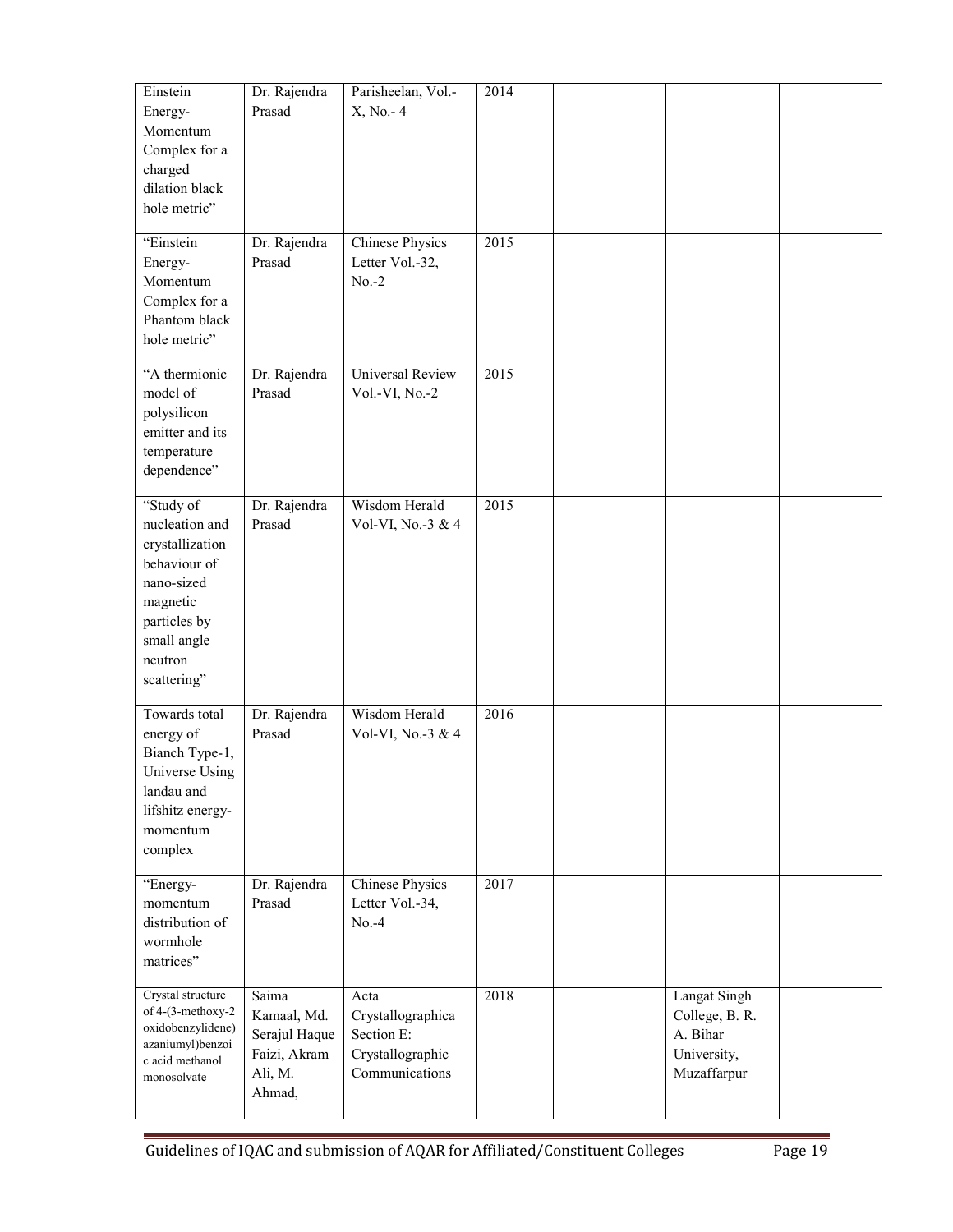| Crystal<br>structure of bis<br>$(S)-2-(2-$<br>hydroxybenzyl<br>$amino$ ) – 4-<br>methylplentano<br>ato-k2N, 01](1,<br>$10-$<br>phenanthroline-<br>k2N, N'<br>cadmium<br>dihydrate               | Md. Serajul<br>Haque Faizi,<br>Necmi Dege,<br>James<br>Pogrebetsky,<br>Turganbay S<br>Iskenderov                                                                             | Acta<br>Crystallographica<br>Section E:<br>Crystallographic<br>Communications | 2018 |                | Langat Singh<br>College, B. R.<br>A. Bihar<br>University,<br>Muzaffarpur           |    |
|-------------------------------------------------------------------------------------------------------------------------------------------------------------------------------------------------|------------------------------------------------------------------------------------------------------------------------------------------------------------------------------|-------------------------------------------------------------------------------|------|----------------|------------------------------------------------------------------------------------|----|
| Structural<br>characterizatio<br>n and DFT<br>study of bis<br>$\{(S)-2-[$<br>hydroxybenzyl)<br>$amino$ ]-3- $(4-$<br>hydroxyphheny<br>l) propanoato-<br>k2N, N'<br>cadmium (II)<br>tetrahydrate | Md. Srajul<br>Haque Faizi,<br>Necmi Dege,<br>James<br>Pogrebetsky,<br>Turaganbay S<br>Iskenderov                                                                             | Acta<br>Crystallographica<br>Section E:<br>Crystallographic<br>Communications | 2018 |                |                                                                                    |    |
| A selective<br>'turn-on'<br>fluorescent<br>chemosensor<br>for detection of<br>$A13+$ in<br>aqueous<br>medium:<br>Experimental<br>and theoretical<br>studies                                     | Mukesh<br>Kumar, Amit<br>Kumar, Md.<br>Serajul<br>Haque, Faizi,<br>Santosh<br>Kumar,<br>Mantu Kumar<br>Singh,<br>Sumanta<br>Kumar Sahu,<br>Shyam<br>Kishor,<br>Rohith P John | Sensors and<br>Actuators B:<br>Chemical                                       | 2018 | $\overline{8}$ | Jamia Millia<br>Islamia (Central<br>University),<br>New Delhi                      |    |
| Solvent<br>Relaxation<br>Accompanied<br>Ultrafast<br><b>Excited State</b><br>Proton Transfer<br>Dynamics<br>Revealed in a<br>Salicylideneani<br>line Derivative                                 | Puspal<br>Mukherjee,<br>Aritra Das,<br>Md. Serajul<br>Haque Faizi,<br>Pratik Sen                                                                                             | <b>Chemistry Select</b>                                                       | 2018 | 01             | Langat Singh<br>College, B. R.<br>A. Bihar<br>University,<br>Muzaffarpur,<br>Bihar | 01 |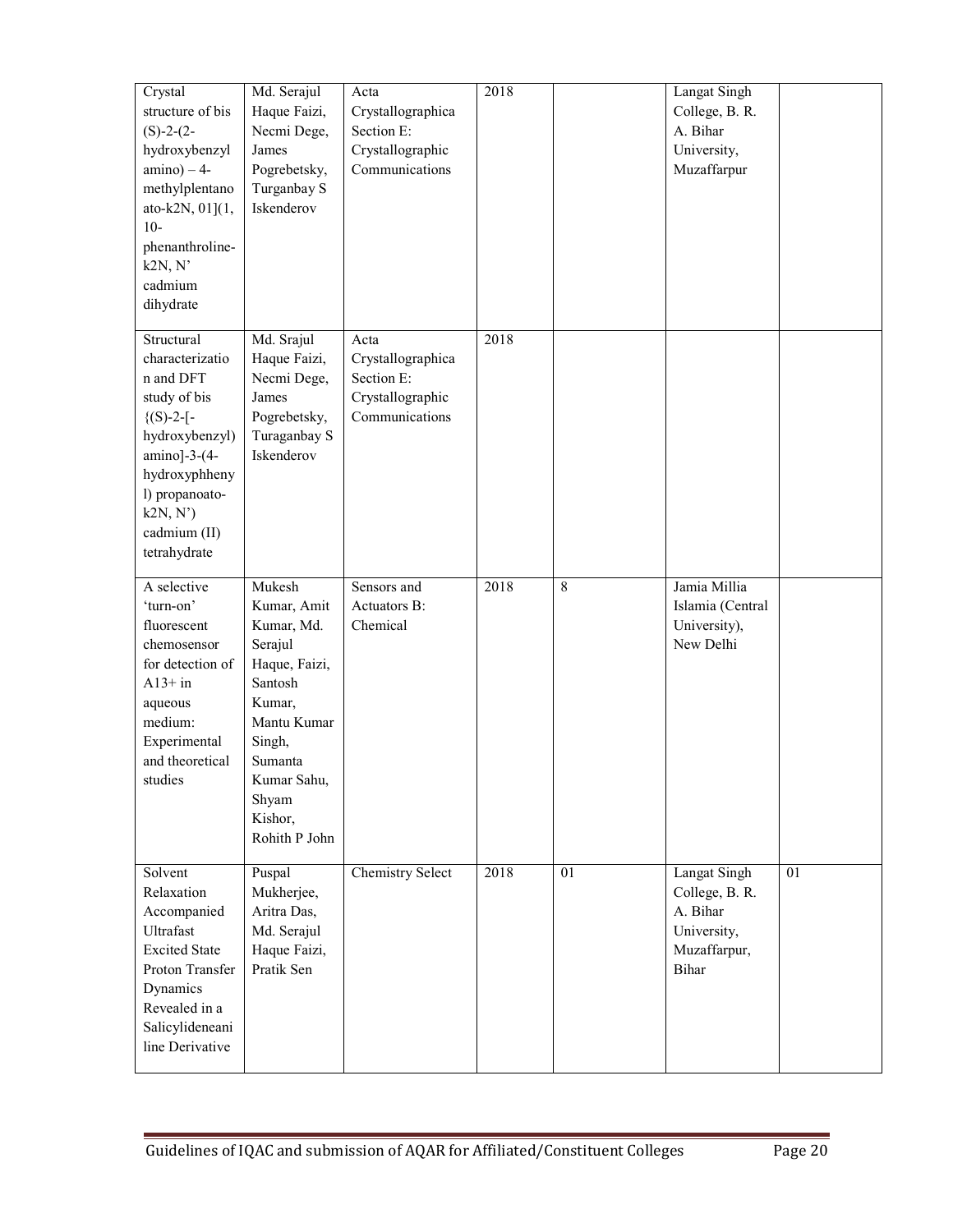| Next<br>Generation<br>Antineoplastic<br>Agents: A<br>Review on<br>Structurally<br>Modified<br>Vinblastine<br>(VBL)<br>Analogues                                                                                                         | Ashanul<br>Haque, Md.<br>A. Rahman,<br>Md. SH Faizi,<br>Muhammad S<br>Khan                                                       | Current medicinal<br>chemistry                                                | 2018 | 01             | College of<br>Science, sultan<br>Qaboos<br>University,<br>Muscat, Oman          | 01              |
|-----------------------------------------------------------------------------------------------------------------------------------------------------------------------------------------------------------------------------------------|----------------------------------------------------------------------------------------------------------------------------------|-------------------------------------------------------------------------------|------|----------------|---------------------------------------------------------------------------------|-----------------|
| Experimental<br>and theoretical<br>characterizatio<br>n of organic<br>salt: $2-(4-$<br>bromophenyl)<br>amino) pyrido<br>$[1, 2-a]$<br>wiompcs;om-<br>$11-i$ um<br>bromide<br>monohydrate<br>synthesized via<br>oxidative<br>cyclization | Md. Serajul<br>Haque Faizi,<br>Mohammad<br>Jane Alam,<br>Ashanul<br>Haque,<br>Shabbir<br>Ahmad, M<br>Shahid,<br>Musheer<br>Ahmad | Journal of<br>Molecular<br>Structure                                          | 2018 | $\overline{2}$ | Jamia Millia<br>Islamia (Central<br>University),<br>New Delhi                   | $\overline{01}$ |
| Crystal<br>structure and<br>DFT study of<br>$(E)$ -4- $[(4-$<br>[(pyridin-2-<br>ulmethylidene)<br>amino] phenyl}<br>amino) methyl]<br>phenol                                                                                            | Md. Serajul<br>Haque Faizi,<br>Necmi Dege,<br>Turganbay S<br>Iskenderov                                                          | Acta<br>Crystallographica<br>Section E:<br>Crystallographic<br>Communications | 2018 |                | <b>Langat Singh</b><br>College, B. R.<br>A. Bihar<br>University,<br>Muzaffarpur |                 |
| 2-Amino-5-<br>chlorobenzoph<br>enone                                                                                                                                                                                                    | Siddiqui<br>Nazia and<br>Turaganbay<br>Iskenderov<br>Saleem Javed,<br>Md. Serajul<br>Haque Faizi                                 | <b>IUCr DATA</b>                                                              | 2018 |                | <b>Langat Singh</b><br>College, B. R.<br>A. Bihar<br>University,<br>Muzaffarpur |                 |
| Synthesis,<br>characterizatio<br>n, and<br>pharmacologic<br>al studies of                                                                                                                                                               | Ashanul<br>Haque, Ming-<br>Fa Hsieh,<br>Syed Imran<br>Hassan, Md.                                                                | Journal of<br>Molecular<br>Structure                                          | 2017 | $\overline{2}$ | College of<br>Science, Sultan<br>Qaboos<br>University,<br>Muscat, Oman          | $\overline{2}$  |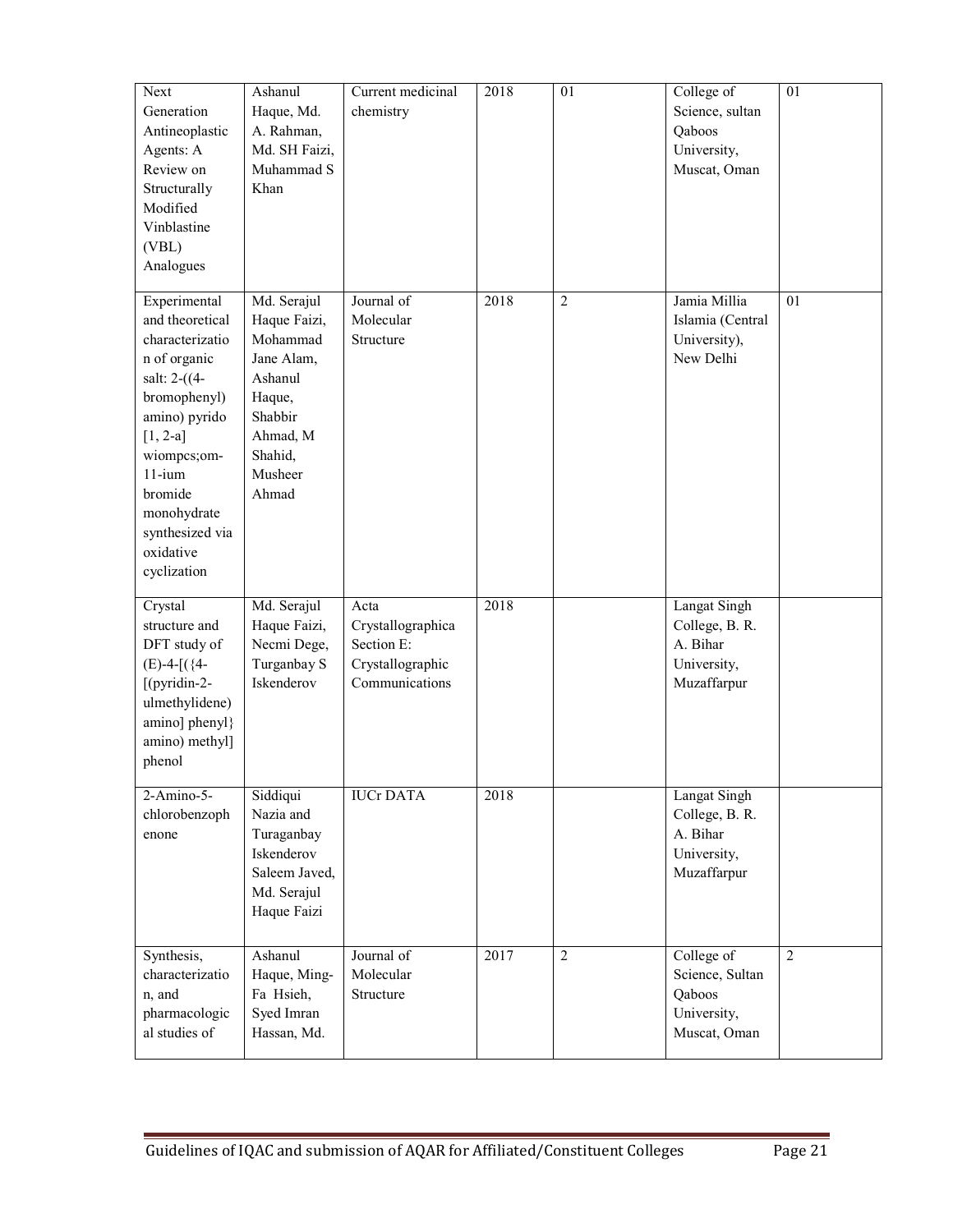| ferrocene-IH-<br>1,2,3-triazole<br>hybrids                                                                                                                                                                                         | Srajul Haque<br>Faizi,<br>Anannya<br>Saha, Necmi<br>Dege,<br>Jahangir<br>Ahmad<br>Rather,<br>Muhammad S<br>Khan                                                                                     |                                                                               |      |    |                                                                        |   |
|------------------------------------------------------------------------------------------------------------------------------------------------------------------------------------------------------------------------------------|-----------------------------------------------------------------------------------------------------------------------------------------------------------------------------------------------------|-------------------------------------------------------------------------------|------|----|------------------------------------------------------------------------|---|
| Crystal<br>structure and<br>DFT study of<br>$(E)$ -2, 6-di-tert-<br>butyl-4-{[2-<br>(pyridin-2-yl)<br>hydrazine-1-<br>ylidene)<br>methyl}phenol                                                                                    | Md. Serajul<br>Haque Faizi,<br>Ashanul<br>Haque,<br>Mustafa<br>Dege, Necmi<br>Dege, Maria<br>L Malysheva                                                                                            | Acta<br>Crystallographica<br>Section E:<br>Crystallographic<br>Communications | 2017 |    | College of<br>Science, Sultan<br>Qaboos<br>University,<br>Muscat, Oman |   |
| Co (II), Ni (II),<br>$Cu(II)$ and<br>Zn(II)<br>complexes of<br>acenaphtoquino<br>ne 3-4-<br>benzylpiperidyl<br>$\lambda$<br>thiosemicarbaz<br>one: Synthesis,<br>Structural,<br>electrochemical<br>and<br>antibacterial<br>studies | Santosh<br>Kumar, Arti-<br>Hansda,<br>Angeera<br>Chandra,<br>Ashish<br>Kumar,<br>Mukesh<br>kumar,<br>Maheshwaran<br>Sithambaresa<br>n, Md. Serajul<br>Haque Faizi,<br>Vipin Kumar,<br>Rohith P John | Polyhedron                                                                    | 2017 | 6  | College of<br>Science, Sultan<br>Qaboos<br>University,<br>Muscat, Oman | 6 |
| Crystal<br>structure and<br>DFT study of<br>bis $\{(S)-2-[2-$<br>hydroxybenzyl)<br>amino]-4-<br>methylpentano<br>ato-k2N, $O(1,$<br>$10-$<br>phenanthroline-<br>k2N, N') nickel<br>(II)                                            | Md. Serajul<br>Haque Faizi,<br>Necmi Dege,<br>Sergey<br>Malinkin                                                                                                                                    | Acta<br>Crystallographica<br>Section E:<br>Crystallographic<br>Communications | 2017 | 02 | College of<br>Science, Sultan<br>Qaboos<br>University,<br>Muscat, Oman |   |
| Crystal<br>structure and<br>DFT study of<br>$(E)-N-[N-[2-$                                                                                                                                                                         | Md. Serajul<br>Haque Faizi,<br>Necmi Dege,<br>Sergey                                                                                                                                                | Acta<br>Crystallographica<br>Section E:<br>Crystallographic                   | 2017 |    | College of<br>Science, Sultan<br>Qaboos<br>University,                 |   |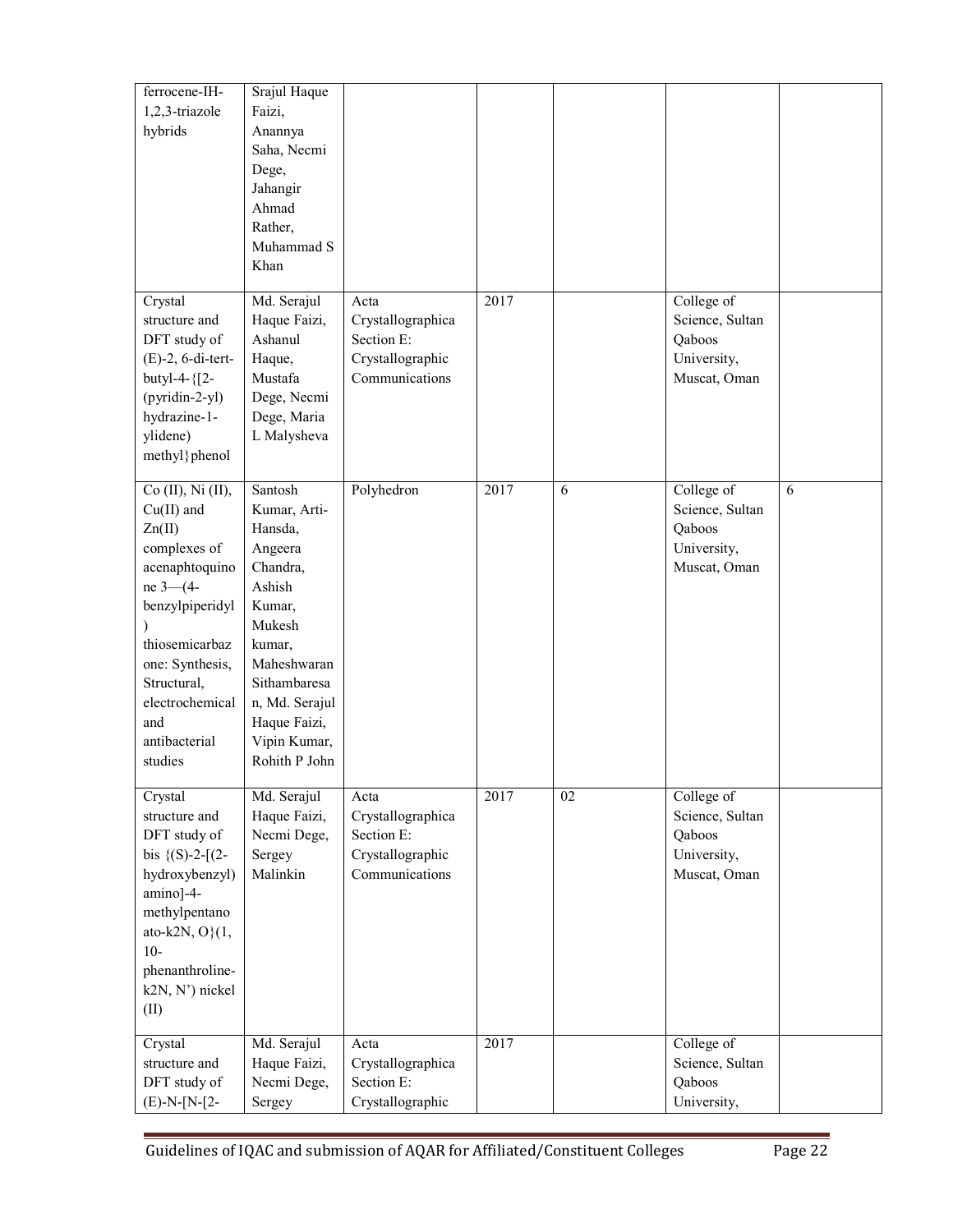| $(1H-indol-3-yl)$<br>$ethyl]-1-$<br>(anthracen-9-<br>yl)<br>methanimine                                                                                                                 | Malinkin,<br>Tetyana Yu<br>Sliva                                                                            | Communications                                                                |      | Muscat, Oman                                                         |  |
|-----------------------------------------------------------------------------------------------------------------------------------------------------------------------------------------|-------------------------------------------------------------------------------------------------------------|-------------------------------------------------------------------------------|------|----------------------------------------------------------------------|--|
| Crystal<br>structure and<br>DFT study of<br>$2-(pyren-1-yl)$ -<br>$1H-$<br>benzimidazole                                                                                                | Md. Serajul,<br>Haque Faizi,<br>Necmi Dege,<br>S Malinkin                                                   | Acta<br>Crystallographica<br>Section E:<br>Crystallographic<br>Communications | 2017 | College of<br>Science Sultan<br>Qaboos<br>University,<br>Muscat Oman |  |
| Crystal<br>structure of di-<br>u-chlorido-bis<br>(chloride<br>$\{N1,N1\}$<br>diethyl-N4-<br>{[pyridin-2-yl-<br>kN)<br>methylidene]<br>benzene-1, 4-<br>diamine-kN4}<br>mercury $(II)$ ) | Md. Serajul<br>Hque Faizi,<br>Necmi Dege,<br>Kateryna<br>Goleva                                             | Acta<br>Crystallographica<br>Section E:<br>Crystallographic<br>Communications | 2017 | College of<br>Science Sultan<br>Qaboos<br>University,<br>Muscat Oman |  |
| Crystal<br>structure and<br>DFT study of<br>8-hydroxy-1, 2,<br>$3, 5, 6, 7$ -<br>hexahydropyrid<br>$o(3, 2, 1-ij]$<br>quinoline-9-<br>earbaldehyde                                      | Md. Serajul<br>Haque Faizi,<br>Necmi Dege,<br>Maria L<br>Malysheva                                          | Acta<br>Crystallographica<br>Section E:<br>Crystallographic<br>Communication  | 2017 | College of<br>Science Sultan<br>Qaboos<br>University,<br>Muscat Oman |  |
| $2-\{ (E) - [(4-$<br>Anilinophenyl)<br>imino]<br>methyl $}-4-[4-$<br>$[(E)-(4-$<br>methoxyphenyl<br>) diazenyl]<br>phenol                                                               | MSH Faizi, N   IUCr DATA<br>Dege, K<br>Goleva                                                               |                                                                               | 2017 | College of<br>Science Sultan<br>Qaboos<br>University,<br>Muscat Oman |  |
| Crystal<br>structure of 4,<br>$4'$ -dinitro- $[1,$<br>1'-biphenyl]-2-<br>amine                                                                                                          | Md. Serajul<br>Haque Faizi,<br>Ashanul<br>Haque,<br>Necmi Dege,<br>Syed Imran<br>Valentina A<br>Lalibabchuk | Acta<br>Crystallographica<br>Section<br>E:Crystallographic<br>Communications  | 2017 | College of<br>Science Sultan<br>Qaboos<br>University,<br>Muscat Oman |  |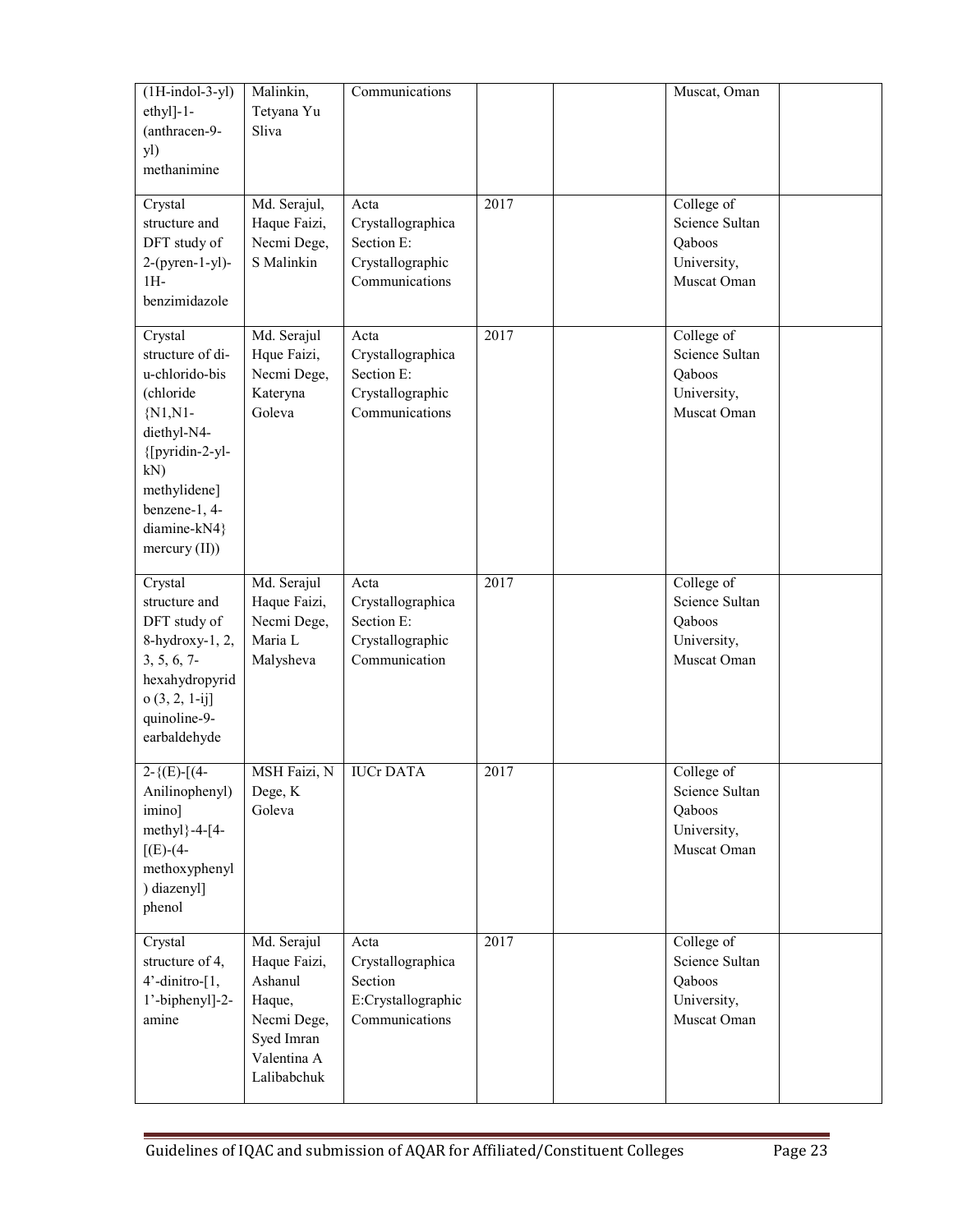| Next<br>generation NIR<br>fluorophores<br>for tumor<br>imaging and<br>fluorescence-<br>guided surgery:<br>A review                                | Ashanul<br>Haque, Md.<br>Serajul Haque<br>Faizi,<br>Jahangir<br>Ahmad<br>Rather<br>Muhammad S<br>Khan                | Bioorganic &<br>medicinal<br>chemistry                                         | 2017 | 41             | College of<br>Science Sultan<br>Qaboos<br>University,<br>Muscat Oman                        |  |
|---------------------------------------------------------------------------------------------------------------------------------------------------|----------------------------------------------------------------------------------------------------------------------|--------------------------------------------------------------------------------|------|----------------|---------------------------------------------------------------------------------------------|--|
| Crystal<br>structure of $(2,$<br>2'-bipyridine-<br>k2N, N')bis<br>$(3, 5$ -di-tert-<br>butyl-o-<br>benzoquinonat<br>$o-k2O, O'$<br>ruthenium (II) | Md. Serajul<br>Haque Faizi,<br>Akram Ali,<br>Vadim A<br>Potaskalov                                                   | Acta<br>Crystallographica<br>Section E:<br>Crystallographic<br>Communications  | 2017 |                | College of<br>Science Sultan<br>Qaboos<br>University,<br>Muscat Oman                        |  |
| Crystal<br>structure of<br>$(E)$ -N1-<br>[anthracen-9-<br>yl)methylidene<br>$l-N4-$<br>phenylbenzene-<br>1, 4-diamine                             | Md. Srajul<br>Haque Faizi,<br>Ashanul<br>Haque,<br>Musheer<br>Ahmad, Irina<br>A Golenya                              | Acta<br>Crystallographica<br>Secation E:<br>Crystallographic<br>Communications | 2017 |                | College of<br>Science Sultan<br>Qaboos<br>University,<br>Muscat Oman                        |  |
| Crystal<br>structure of<br>$(E)$ -2-{[4-<br>anilonophenyl)<br>imino]<br>$methyl$ }-4-<br>nitrophenol                                              | Md. Serajul<br>Haque Faizi,<br>Ashanul<br>Haque,<br>Valentina A<br>Kalibabchuk                                       | Acta<br>Crystallographica<br>Section E:<br>Crystallographic<br>Communications  | 2017 | $\overline{2}$ | College of<br>Science Sultan<br>Qaboos<br>University,<br>Muscat Oman                        |  |
| Crystal<br>structure of<br>$(E)$ -2,6-di-tert-<br>butyl-4- ${2-}$<br>$(2, 4 -$<br>dinitrophenyl)<br>hydrazinyliden<br>$e$ ]<br>methyl}phenol      | Md. Serajul<br>Haque Faizi,<br>Necmi Dege,<br>Ashanul<br>Haque,<br>Valentina A<br>Kalibabchuk<br>Mustafa<br>Cemberci | Acta<br>Crystallographica<br>Section E:<br>Crystallographic<br>Communications  | 2017 | $\overline{2}$ | College of<br>Science Sultan<br>Qaboos<br>University,<br>Muscat Oman                        |  |
| Synthesis,<br>crystal<br>structure and<br>luminescence<br>properties of<br>acenaphthene<br>benzohydrazide                                         | Mukesh<br>Kumar,<br>Soumyabrata<br>Roy, Md.<br>Serajul Haque<br>Faizi, Santosh<br>Kumar,                             | Journal of<br>Molecular structure                                              | 2017 | 6              | $\overline{2}$<br>Department of<br>Chemistry<br>Indian Institute<br>of Technology<br>Kanpur |  |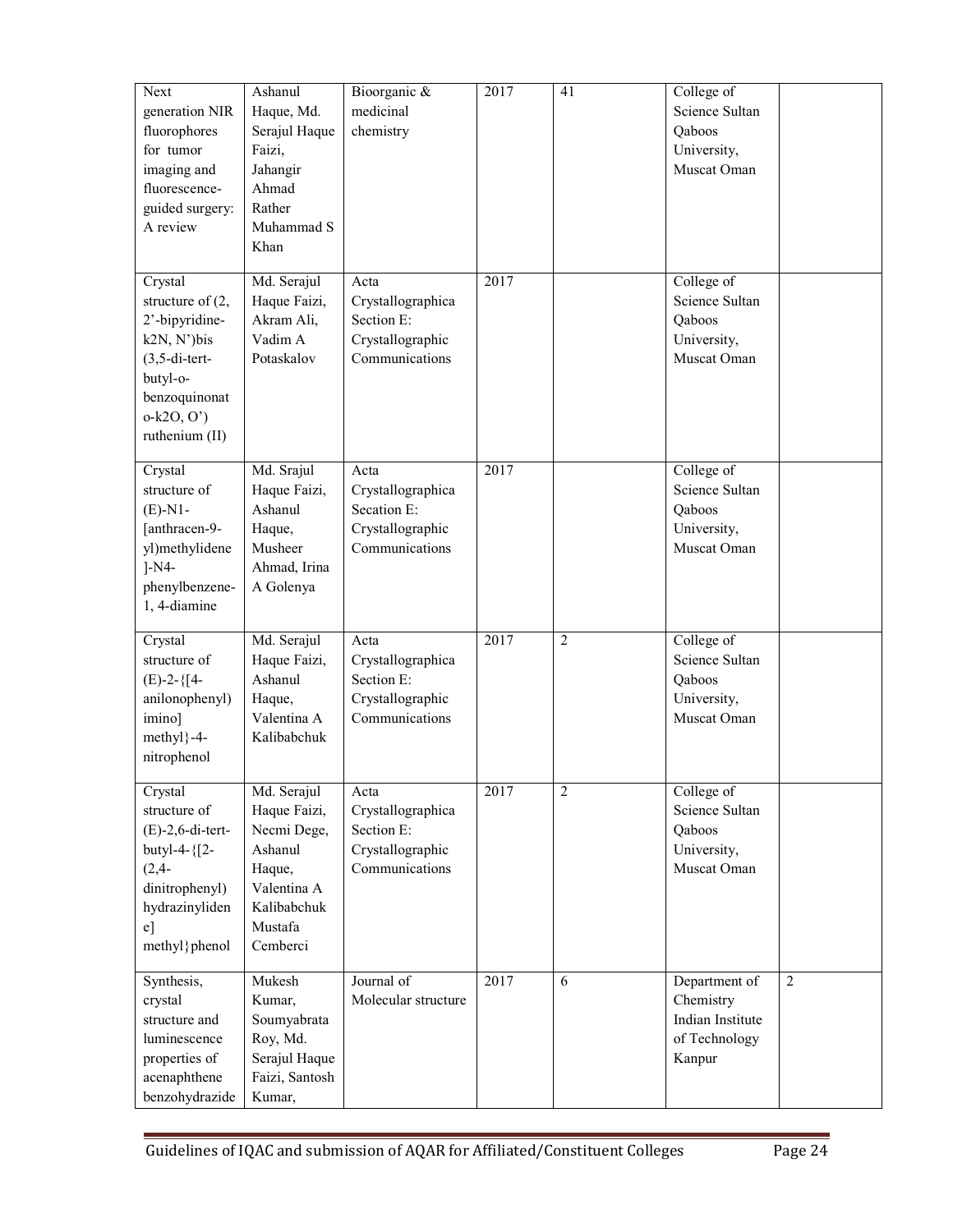| based ligand<br>and its zine (II)<br>complex                                                                                                                                                                         | Mantu Kumar<br>Singh, Shyam<br>Kishor<br>Sebastian C<br>Peter, Rohith<br>P John                                              |                                                                               |      |                |                                                                             |   |
|----------------------------------------------------------------------------------------------------------------------------------------------------------------------------------------------------------------------|------------------------------------------------------------------------------------------------------------------------------|-------------------------------------------------------------------------------|------|----------------|-----------------------------------------------------------------------------|---|
| Crystal<br>structure of<br>$(E)$ -9- $({[4-$<br>(diethylamino)<br>phenyl] imino}<br>methyl)-<br>$2,3,6,7$ -<br>tetrahydro-1H,<br>5H-<br>$pyrido[3,2,1-ij]$<br>quinolin-8-o1                                          | Md. Serajul<br>Haque<br>Faizi, Dr.<br>Musheer<br>Ahmad<br>Anatoly A<br>Kapshuk,<br>Irina A<br>Golenya                        | Acta<br>Crystallographica<br>Section E:<br>Crystallographic<br>Communications | 2017 | $\overline{2}$ | College of<br>Science Sultan<br>Qaboos<br>University,<br>Muscat Oman        |   |
| Crystal<br>Structure of<br>$9,9'$ -{ $(1E, 1')$<br>$E$ -[1,4-<br>phenylenebis<br>(azanylylidene)<br>1 bis<br>(methanylylide<br>ne)} bis (2, 3, 6,<br>7 Tetrahydro-<br>H,5H-pyrido<br>$[3,2,1,-ij]$<br>quinolin-8-o1) | Md. Serajul<br>Haque Faizi,<br>Akram Ali,<br>Vadim A<br>Potaskalov                                                           | Acta<br>Crystallographica<br>Section E:<br>Crystallographic<br>Communications | 2016 | 6              | College of<br>Science Sultan<br>Qaboos<br>University,<br>Muscat Oman        | 6 |
| Crystal<br>structure of 1-<br>$[4-$<br>(ethoxycarbony<br>l) piperazinl-yl]<br>benzoic acid                                                                                                                           | Md. Serajul<br>Haque Faizi,<br>Musheer<br>Ahmad, Irina<br>A Golenya                                                          | Acta<br>Crystallographica<br>Section E:<br>Crystallographic<br>Communications | 2016 |                | Department of<br>Chemistry,<br>Indian Institute<br>of Technology,<br>Kanpur |   |
| Synthesis and<br>crystal<br>structure<br>determination<br>of cobalt (II)<br>mixed-ligand<br>complex<br>containing 1,<br>$10-$<br>phenanthroline<br>and $5-(2-)$<br>carboxybenzyl<br>oxyloxy)<br>isophthal ic         | Dr. Sartaj<br>Tabassum,<br>Musheer<br>Ahmad,<br>Mohd Afzal,<br>Mehavash<br>Zaki, Md.<br>Serajul Haque<br>Faizi, Akram<br>Ali | Inorganica Chimica<br>Acta                                                    | 2016 | $\overline{2}$ | Department of<br>Chemistry,<br>Indian Institute<br>of Technology<br>Kanpur  |   |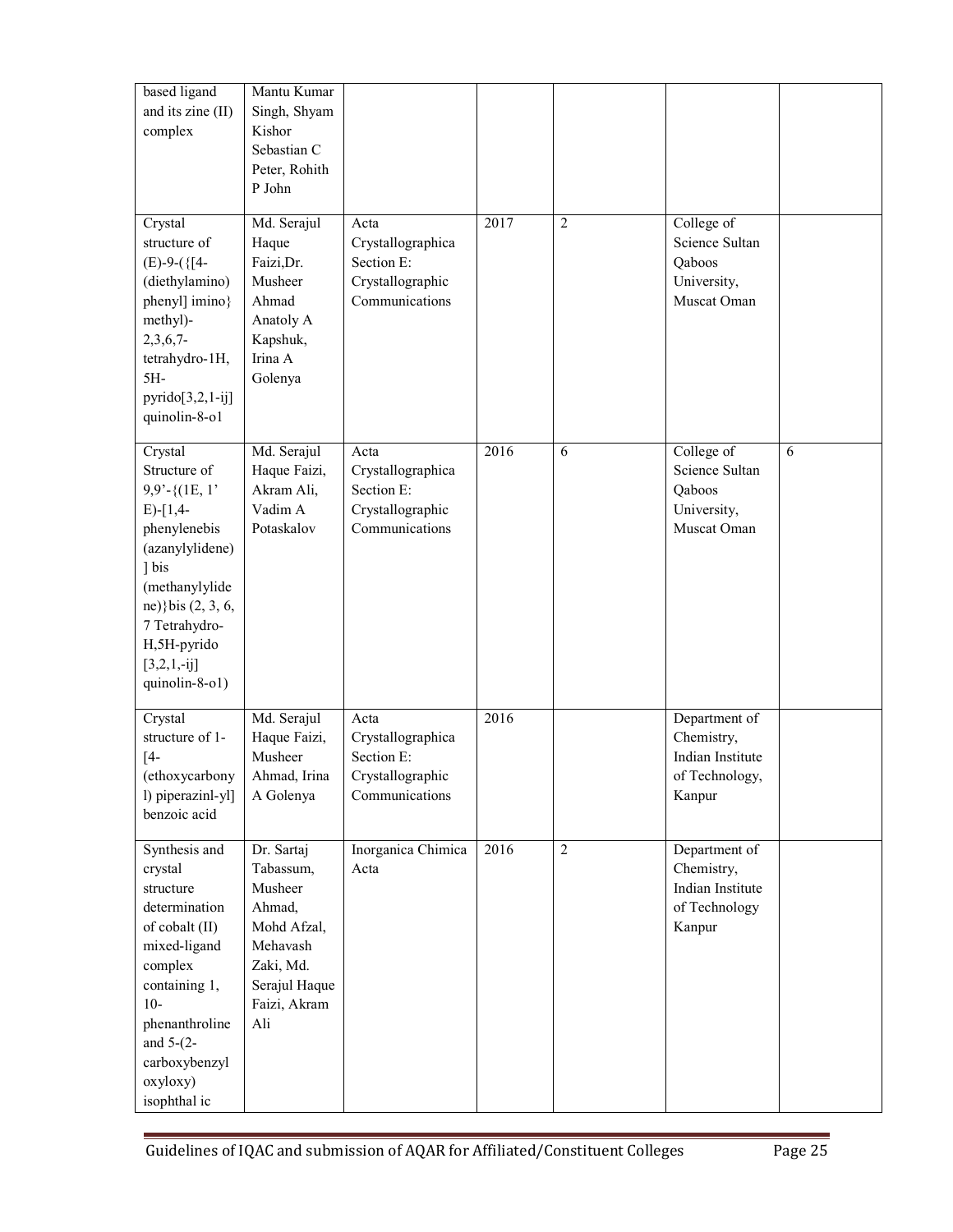| acid: Their<br>biological<br>evalution viz.,<br>DNA/protein<br>binding profile,<br>Pbr322 DNA<br>cleavage<br>activity                                      |                                                                                         |                                                                               |      |    |                                                                            |                |
|------------------------------------------------------------------------------------------------------------------------------------------------------------|-----------------------------------------------------------------------------------------|-------------------------------------------------------------------------------|------|----|----------------------------------------------------------------------------|----------------|
| Crystal<br>structure of 5-<br>$[(4-$<br>carboxybenzyl)<br>$oxy$ ]<br>isophthalic acid                                                                      | Md. Serajul<br>Haque Faizi,<br>Musheer<br>Ahmad<br>Akram Ali,<br>Vadim A<br>Postaskalov | Acta<br>Crystallographica<br>Section E:<br>Crystallographic<br>Communications | 2016 |    | Department of<br>Chemistry,<br>Indian Institute<br>of Technology<br>Kanpur |                |
| Highly<br>selective visual<br>detection of<br>Fe3+ at ppm<br>level                                                                                         | Md. Serajul<br>Haque Faizi,<br>Shardhey<br>Gupta, Vipin<br>Kumar Jain,<br>Pratik Sen    | Sensors and<br>Actuators B:<br>Chemical                                       | 2016 | 20 | Department of<br>Chemistry<br>Indian Institute<br>of Technology,<br>Kanpur | $\overline{8}$ |
| Crystal<br>structure of 2-<br>${[E)-(4-$<br>anilinophenyl)<br>iminiumyl]<br>methyl}-5-<br>(diethylamino)<br>phenolate                                      | Md. Serajul<br>Haque Faizi,<br>Kateryna A<br>Ohui, Irina A<br>Golenya                   | Acta<br>Crysllographica<br>Section E:<br>Crystallographic<br>Communications   | 2015 | 1  | Department of<br>Chemistry<br>Indian institute<br>of Technology,<br>Kanpur | $\mathbf{1}$   |
| Crystal<br>structure of 2-<br>amino-1, 3-<br>dibromo-6-<br>oxo-5, 6-<br>dihydropyrido<br>$[1, 2-a]$<br>quinoxaline-<br>$11-i$ um<br>bromide<br>monohydrate | Md. Serajul<br>Haque Faizi,,<br>Yuliia<br>Parashchenko                                  | Acta<br>Crystallographica<br>Section E:<br>Crystallographic<br>Communications | 2015 |    | College of<br>Science Sultan<br>Qaboos<br>University,<br>Muscat Oman       |                |
| Crystal<br>structure of di-<br>u-chlorido-bis<br>(chloride [N1-<br>phenyl1-N4-<br>[(pyridin-2-yl-<br>$kN$ )<br>methylidene]                                | Md. Serajul<br>Haque Faizi,<br>Elena V<br>Prisyazhnaya                                  | Acta<br>Crystallographica<br>Section E:<br>Crystallographic<br>Communication  | 2015 | 6  | College of<br>Science Sultan<br>Qaboos<br>University,<br>Muscat Oman       | $\overline{4}$ |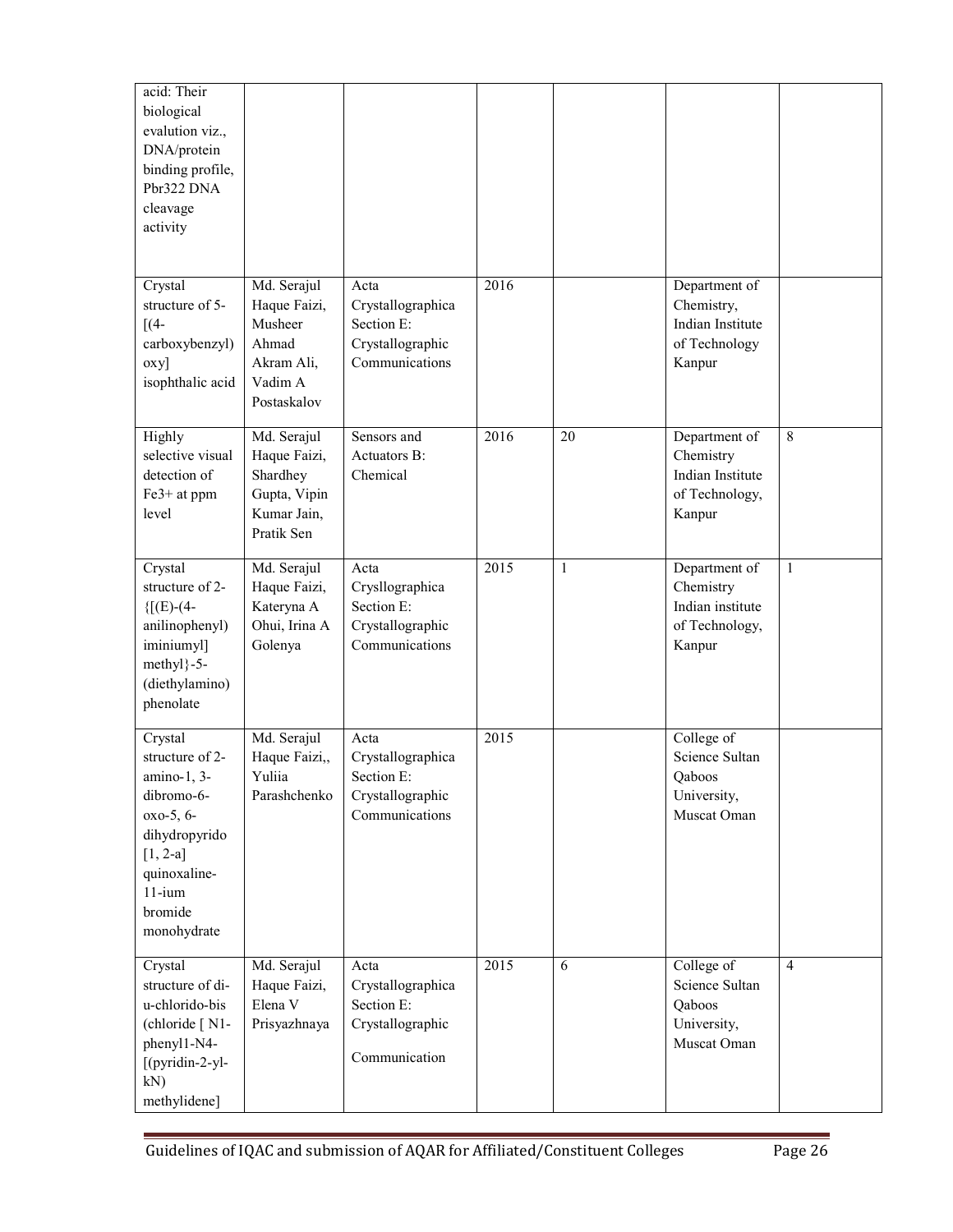| benzene-1, 4-<br>diamine-kN4}<br>mercury $(II)$ )                                                                                                                                                  |                                                                                                                                                                         |                                                                               |      |                |                                                                             |                |
|----------------------------------------------------------------------------------------------------------------------------------------------------------------------------------------------------|-------------------------------------------------------------------------------------------------------------------------------------------------------------------------|-------------------------------------------------------------------------------|------|----------------|-----------------------------------------------------------------------------|----------------|
| Syntheses<br>crystal<br>structures, and<br>genotoxie<br>studies of cis-<br>$\mu$ -1,2-peroxo<br>dicobalt (III)<br>complexes                                                                        | M. Shahid<br>Armeen<br>Siddique,<br>Istikhar A<br>Ansari,<br>Farasha<br>Sama,<br>Sandesh<br>Chibber,<br>Mohd.<br>Khalid, Zafar<br>A Siddiqui,<br>Serajul Haque<br>Faizi | Journal of<br>Coordination<br>Chemistry                                       | 2015 | $\overline{4}$ | Department of<br>Chemistry,<br>Indian Institute<br>of Technology<br>Kanpur  | $\overline{3}$ |
| Crystal<br>structure of<br>N1-phenyl-N4-<br>$[$ (E)-(pyren-1-<br>yl)<br>methylidene]<br>benzene-1,4-<br>diamine                                                                                    | Md. Serajul<br>Haque Faizi,<br>Elena V<br>Prisyazhnya                                                                                                                   | Acta<br>Crystallographica<br>Section                                          | 2015 | $\overline{4}$ | Department of<br>Chemistry<br>Indian Institute<br>of Technology,<br>Kanpur  | $\overline{2}$ |
| Crystal<br>structure of<br>dichloride {N1-<br>phenyl-N4-<br>[(quinolin-2-yl-<br>kN)<br>methylidene]<br>benzene-1, 4-<br>$diamine-kN4$<br>$\text{mercury}$ (II)                                     | Md. Serajul<br>Haque Faizi,<br>Elena V<br>Prisyazhnaya,<br>Turganbay S<br>iskenderov                                                                                    | Acta<br>Crystallographica<br>Section E:<br>Crystallographic<br>Communications | 2015 |                | Department of<br>Chemistry,<br>Indian Institute<br>of Technology,<br>Kanpur |                |
| Crystal<br>structute of<br>dibromido (N,<br>$N-$<br>dimethylforma<br>mide-k0) $\{2 -$<br>$(1H-indol-3-$<br>$y$ ])- $N-$<br>[quinolin-2-yl-<br>$kN$ )<br>methylidene]<br>ethanamine-<br>kN} cadmium | Md. Serajul<br>Haque Faizi,<br>Natalia O,<br>Sharkina,<br>Yuliya M<br>Davydenko                                                                                         | Acta<br>Crystallographica<br>Section E:<br>Crystallographic<br>Communications | 2015 |                | Department of<br>Chemistry<br>Indian Institute<br>of Technology,<br>Kanpur  |                |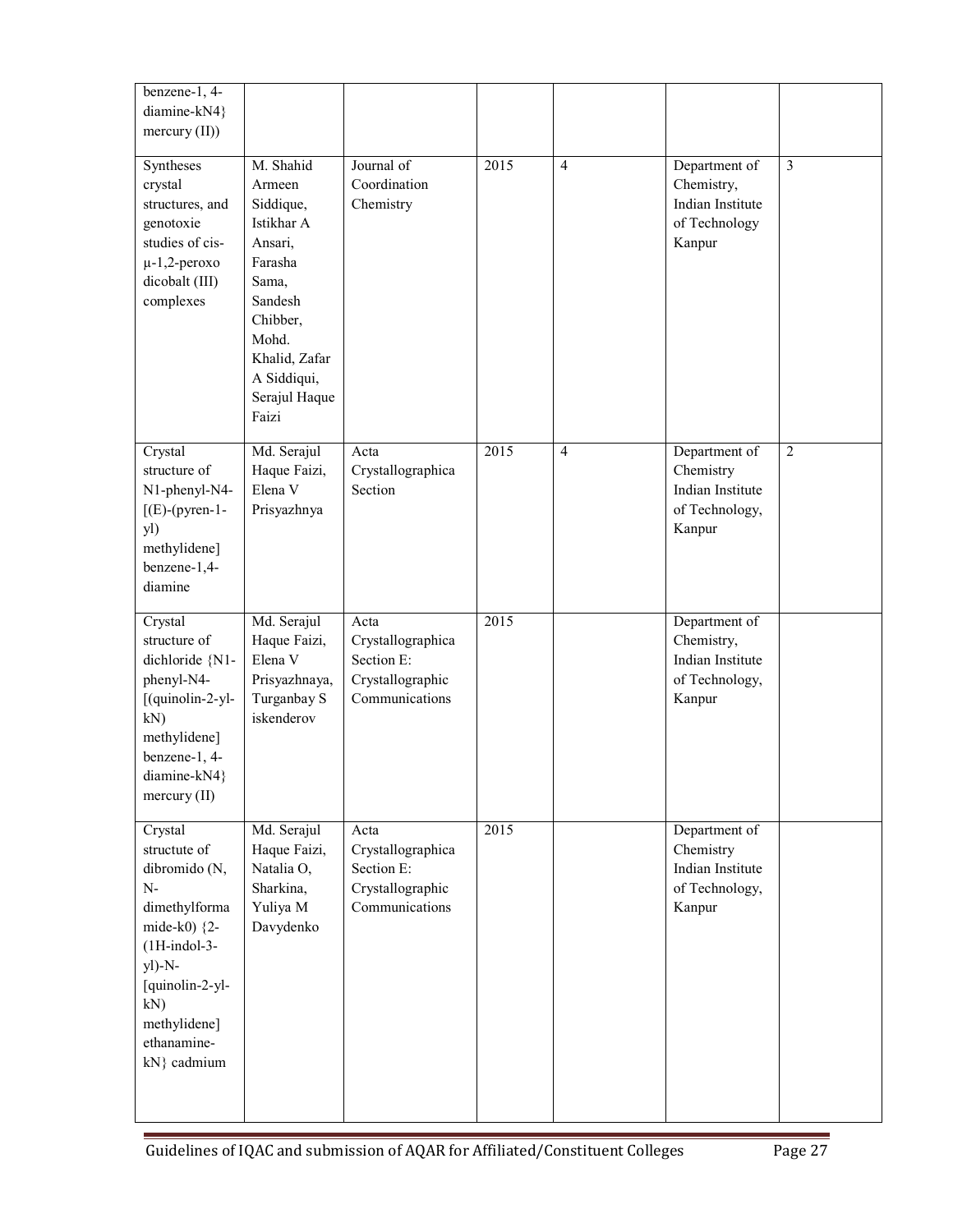| Crystal<br>structure of<br>aqua $[N-(2-$<br>oxidobenzyl-<br>$k0$ -1-<br>leucinato-<br>$k2N,0$ ] $(1, 10-$<br>[phenanthroline]<br>$-k2N, N'$<br>nickel (II)<br>pentahydrate                                               | Md. Serajul<br>Haque Faizi<br>Natalia O<br>Sharkina                                              | Acta<br>Crystallographica<br>Section E:<br>Crystallographic<br>Communications | 2015              | 03           | Department of<br>Chemistry<br>Indian Institute<br>of Technology,<br>Kanpur | 03             |
|--------------------------------------------------------------------------------------------------------------------------------------------------------------------------------------------------------------------------|--------------------------------------------------------------------------------------------------|-------------------------------------------------------------------------------|-------------------|--------------|----------------------------------------------------------------------------|----------------|
| Ultrasound<br>assisted<br>multicomponen<br>t reactions: a<br>green method<br>for the<br>synthesis of<br>highly<br>functionalized<br>selenopyridines<br>using reusable<br>polyethylene<br>glycol as<br>reaction<br>medium | Md. Nasim<br>khan, Shaik<br>Karamthulla,<br>Lokman H<br>Choudhary,<br>Md. Serajul<br>Haque Faizi | <b>RSC</b> Advances                                                           | $\overline{2015}$ | 13           | Department of<br>Chemistry<br>Indian Institute<br>of Technology,<br>Kanpur |                |
| Crystal<br>structure of N<br>1, N 1-diethyl-<br>$N$ 4-[(quinolin-<br>$2-yl$ )<br>methylidene]<br>benzene-1, 4<br>diamine                                                                                                 | Md. Serajul<br>Haque Faizi,<br>Nazia<br>Siddiqui<br>Saleem Javed                                 | Acta<br>Crystallographica<br>Section E:<br>Crystallographic<br>Communications | 2015              | $\mathbf{1}$ | Department of<br>Chemistry,<br>Indian Institute<br>of Technology<br>Kanpur | $\overline{3}$ |
| Crystal<br>structure of 2-<br>azaniumyl-3-<br>bromo-6-oxo-<br>$5, 6-$<br>dihydropyrido<br>$[1, 2-a]$<br>quinoxaline-<br>$11-i$ um<br>dibromide                                                                           | Md. Serajul<br>Haque Faizi,<br>Natalia O<br>Sharkina,<br>Turganbay S<br>Iskenderov               | Acta<br>Crystallographica<br>Section E:<br>Crystallographic<br>Communications | 2015              | 1            | Department of<br>Chemistry<br>Indian Institute<br>of Technology,<br>Kanpur |                |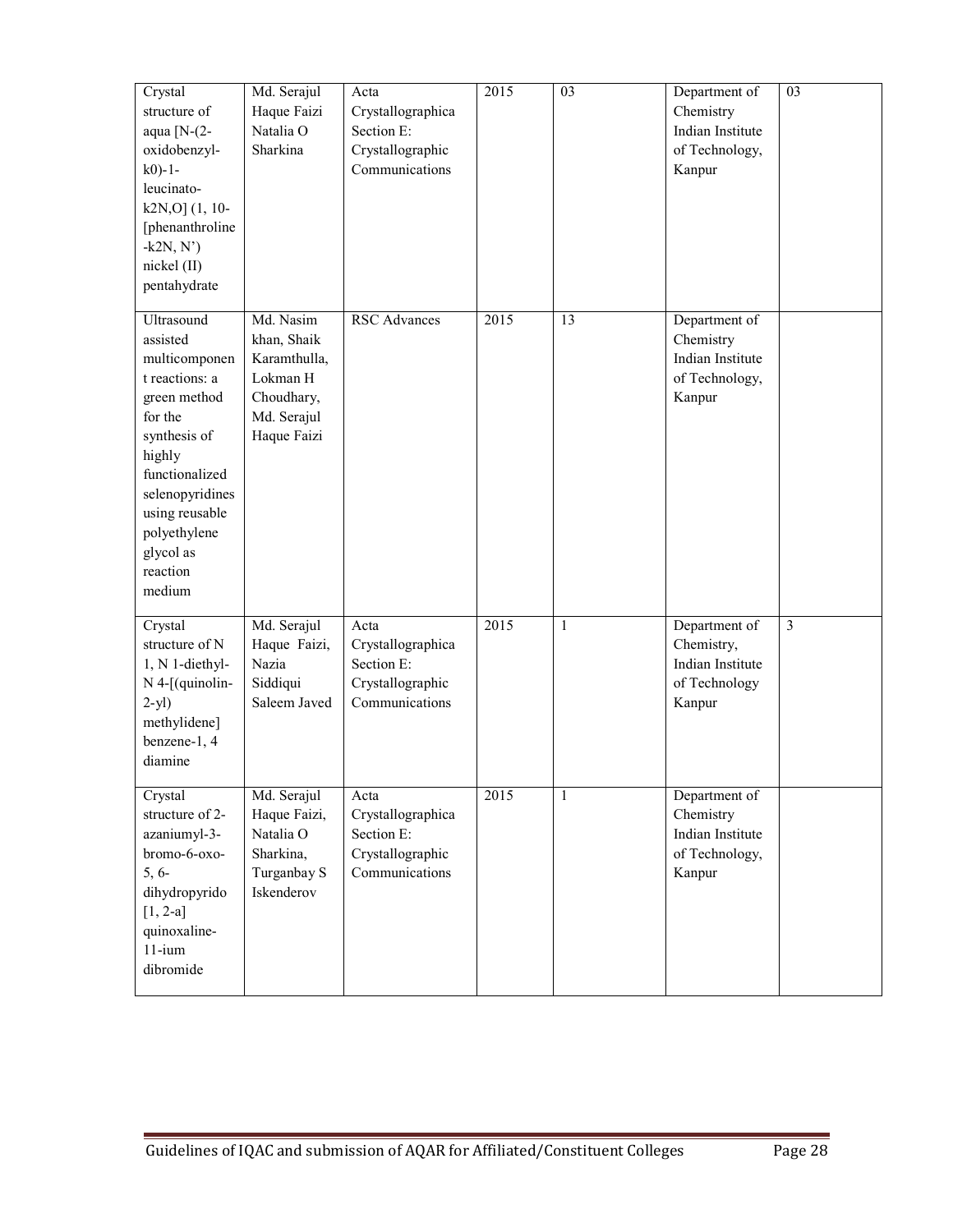| Synthetic<br>Applications of<br>Crude Laccase<br>from<br>Abortiporus<br>biennis MTCC-<br>1176                                                                                                                                                      | Pankaj<br>Kumar<br>Chaurasia and<br>Sudha yadava<br>Manisha<br>Sharma                                           | Biotechnology: An<br>Indian Journal           | 2017 |                | Department of<br>Chemistry D.<br>D.U.<br>University,<br>Gorakhpur,<br>Uttar Pradesh,<br>India |                |
|----------------------------------------------------------------------------------------------------------------------------------------------------------------------------------------------------------------------------------------------------|-----------------------------------------------------------------------------------------------------------------|-----------------------------------------------|------|----------------|-----------------------------------------------------------------------------------------------|----------------|
| Laccases in<br>Pharmaceutical<br>Chemistry: A<br>Comprehensive<br>Appraisal                                                                                                                                                                        | Pankaj K<br>Chaurasia,<br>Shashi L<br>Bharati,<br>Chandana<br>Sarma                                             | Mini-Reviews in<br>Organic Chemistry          | 2016 | $\overline{2}$ | Department of<br>Chemistry D. D.<br>U. Gorakhpur,<br>University,<br>Uttar Pradesh,<br>India   |                |
| Some novel<br>organometallic<br>mn III<br>complexes with<br>porphine and 1,<br>$6-$<br>diaminohexane                                                                                                                                               | Shashi Late<br>Bharati,<br>Pankaj<br>Kumar<br>Chaurasia,<br>Sudha<br>Yadava                                     | Russian Journal of<br>inorganic<br>Chemistry  | 2016 |                | Department of<br>Chemistry D. D.<br>U. Gorakhpur<br>University,<br>Uttar Pradesh In           |                |
| Purification<br>and<br>characterizatio<br>n of a<br>thermally<br>stable yellow<br>laccase from<br>Daedalea<br>flavida MTCC-<br>145 with higher<br>catalytic<br>performance<br>towards<br>selective<br>synthesis of<br>substituted<br>benzaldehydes | M. Sharma,<br>P. K.<br>Chaurasia, A.<br>Yadav, R. S.<br>S. Yadav, S.<br>Yadava, K.<br>D. S. Yadav               | Russian Journal of<br>Bioorganic<br>Chemistry | 2016 | 5              | Department of<br>Chemistry D. D.<br>U. Gorakhpur<br>University,<br>Uttar Pradesh,<br>India    | $\overline{3}$ |
| Amination of<br>$p-$<br>hydroquinone<br>by laccase of<br>Xylaria<br>polymorpha<br><b>MTCC-1100</b>                                                                                                                                                 | Pankaj kumar<br>Chaurasia,<br>Shashi Lata<br>Bharati, Late<br>Bhartai, Sunil<br>Kumar Singh,<br>Sudha<br>Yadava | Russian Journal of<br>General Chemistry       | 2015 | $\overline{4}$ | Department of<br>Chemistry D. D.<br>U. Gorakhpur<br>University,<br>Uttar Pradesh,<br>India    |                |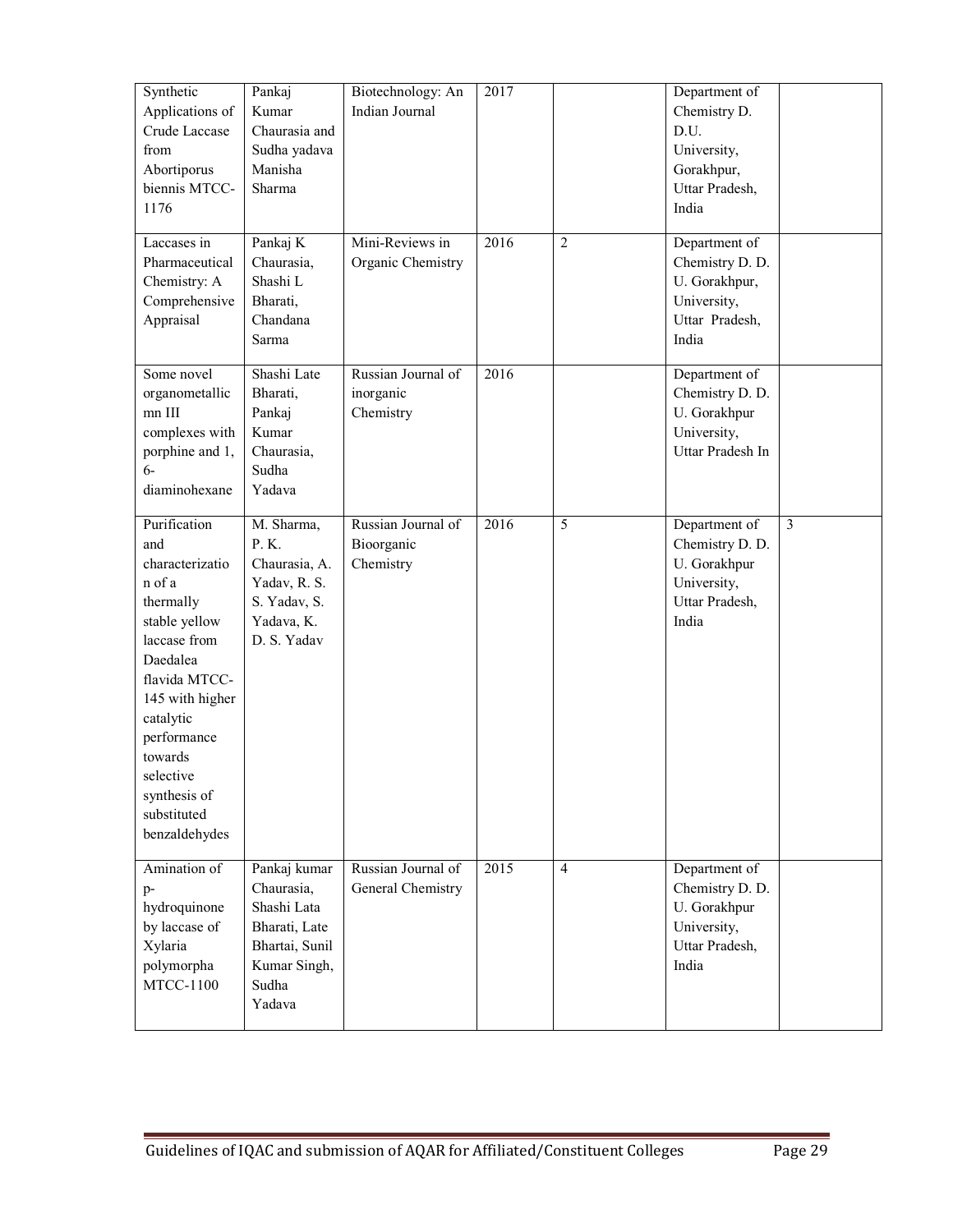| Fungal<br>Laccases and<br>their<br>Biotechnologic<br>al<br>Significances<br>in the Current<br>Perspective: A<br>Review                             | Pankaj K.<br>Chaurasia<br>Shashi L.<br>Bharati,<br>Manisha<br>Sharma, Sunil<br>K. Singh,<br>Rama S. S<br>Yadav, Sudha<br>Yadava | Current Organic<br>Chemistry            | 2015 | 8              | Department of<br>Chemistry D. D.<br>U. Gorakhpur<br>University,<br>Uttar Pradesh,<br>India |
|----------------------------------------------------------------------------------------------------------------------------------------------------|---------------------------------------------------------------------------------------------------------------------------------|-----------------------------------------|------|----------------|--------------------------------------------------------------------------------------------|
| Purification<br>Characterizatio<br>n and synthetic<br>application of a<br>thermally<br>stable laccase<br>from<br>Hexagonia<br>tenuis MTCC-<br>1119 | Pankaj<br>Kumar<br>Chaurasia,<br>Shashi Late<br>Bharati,<br>Sudha<br>Yadava,<br>Rama<br>Shanker<br>Singh Yadav                  | NISCAIR-CSIR,<br>India                  | 2015 | 6              | Department of<br>Chemistry D. D.<br>U. Gorakhpur<br>University,<br>Uttar Pradesh,<br>India |
| Synthetic<br>applications of<br>purified laccase<br>from Pleurotus<br>sajor caju<br>MTCC-141                                                       | Pankaj<br>Kumar<br>Chaurasia,<br>Shashi Lata<br>Bharati, Sunil<br>Kumar Singh<br>Sudha<br>Yadava                                | Russian Journal of<br>General Chemistry | 2015 | $\overline{4}$ | Department of<br>Chemistry D. D.<br>U. Gorakhpur<br>University,<br>Uttar Pradesh,<br>India |
| Assessment<br>and monitoring<br>of water quality<br>of Manushmara<br>river basin in<br>sitamarhi<br>district, North<br>Bihar, India                | Arvind<br>Kumar                                                                                                                 | <b>IJAC</b>                             | 2017 |                | <b>Langat Singh</b><br>College, B R.<br>A. Bihar<br>University,<br>Muzaffarpur             |
| Impact of sugar<br>mill and<br>distillery<br>effluent on<br>water quality of<br>the river<br>Manushmara,<br>Bihar India                            | Arvind<br>Kumar                                                                                                                 | <b>AJCER</b>                            | 2018 |                | Langat Singh<br>College, B. R.<br>A. Bihar<br>University,<br>Muzaffarpur                   |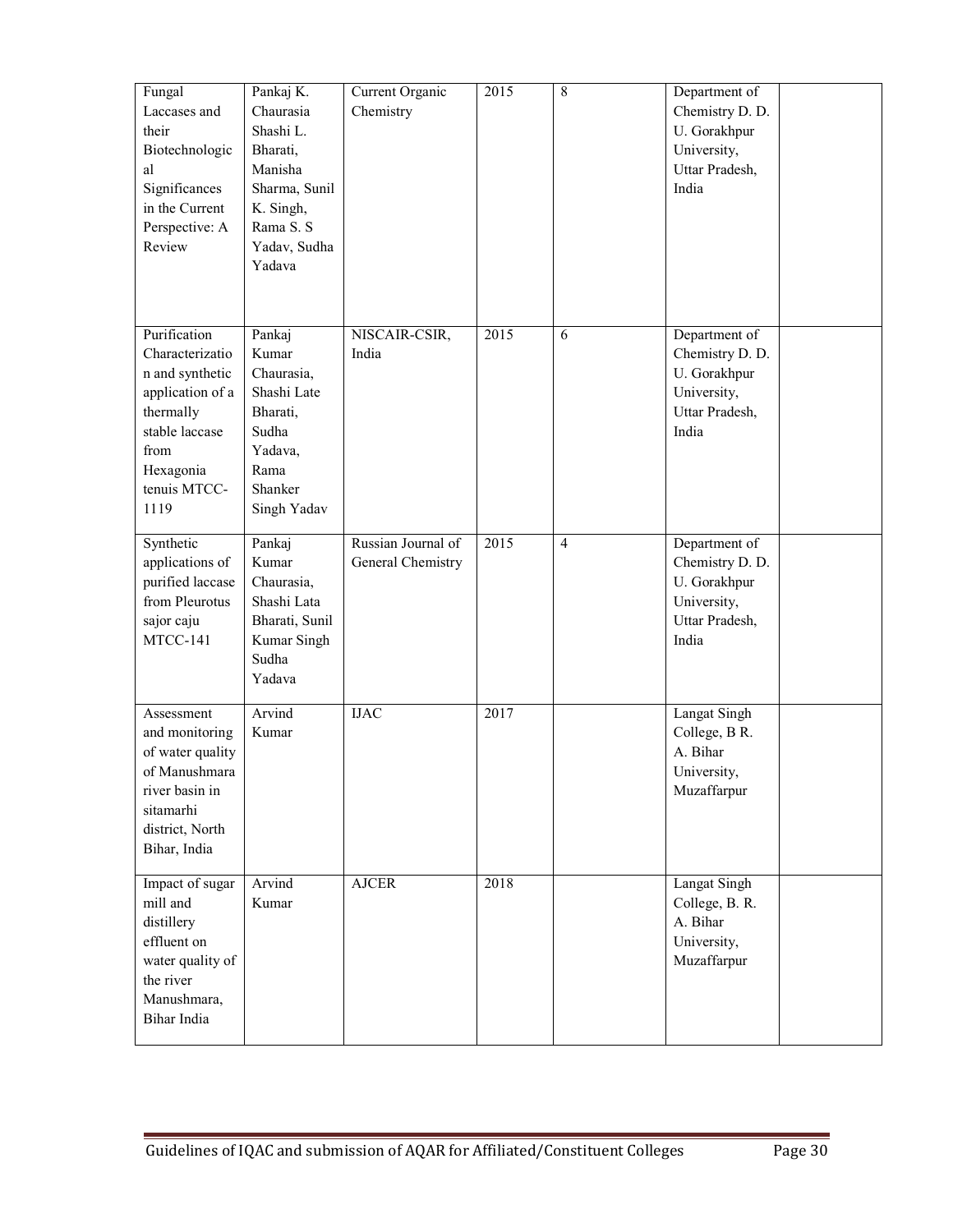| Bio-catalyst<br>cal-B catalysed<br>synthesis of<br>modified<br>nucleotide: an<br>overview                    | Arvind<br>Kumar      | Synthetic<br>Communication                                                                                                                     | 2018 | Langat Singh<br>College,<br>Babasaheb<br>Bhimrao<br>Ambedkar<br>Bihar<br>University,<br>Muzaffarpur |  |
|--------------------------------------------------------------------------------------------------------------|----------------------|------------------------------------------------------------------------------------------------------------------------------------------------|------|-----------------------------------------------------------------------------------------------------|--|
| The Rail Line<br>at Godspeed<br>(1874):                                                                      | Dr. Pushpa<br>Kumari | Opening of<br><b>Famine Relief Rail</b><br>Line in North<br>Bihar, Abhilekh<br>Bihar, Bihar State<br>Archives Patna,<br>ISSN:2249-5355         | 2014 |                                                                                                     |  |
| The Gandhian<br>Movement<br>and Railway<br>Workers in<br><b>Bihar</b>                                        | Dr. Pushpa<br>Kumari | A Case Study of<br>the Workers of<br>Jamalpur Railway<br>Workshop (1919-<br>1930), The NEHU<br>Journal, vol. XIII,<br>No.2, ISSN:<br>0972-8406 | 2015 |                                                                                                     |  |
| Champaran<br>Mein Neel<br>Sangharsh:<br>Turkaulia<br>Kothi ke<br>Vishesh<br>Sandarbh<br>Mein (1911-<br>1918) | Dr. Pushpa<br>Kumari | ITIHAS Journal,<br>Bhag -3, No-2,<br>ICHR, New Delhi.<br>ISSN: 2319-8818<br>Ithihas                                                            | 2017 |                                                                                                     |  |
| Article<br>certified<br>"Universalisat<br>ion of<br>Elementary<br>Education,<br>Issues and<br>Challenges"    | Dr. Manjari<br>Verma | Published in<br>Journal Political<br>Science                                                                                                   | 2015 |                                                                                                     |  |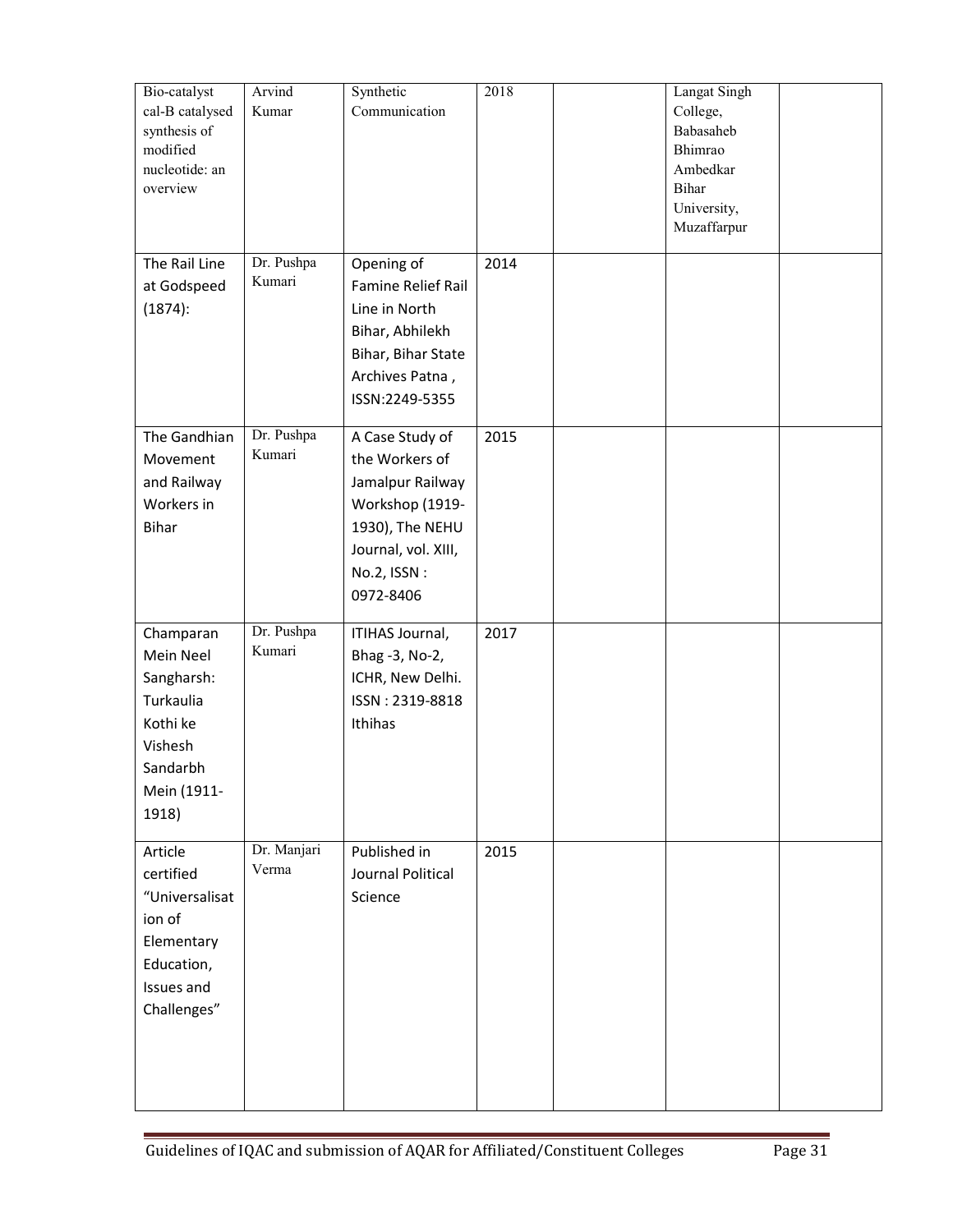| Article<br>entitled "Dr.<br>Ambedkar: on<br>Apostle of<br>social Justice"<br>Article<br>published in<br>the Indian<br>journal of<br>Political<br>Science | Dr. Manjari<br>Verma<br>Dr.<br>Awadhesh<br>Kumar Singh                                              | Published in<br>Journal Political<br>Science, ISSN-<br>2455-0884<br>Portents for<br>Indian Political,<br>Beyond<br>Transformation<br>Election | 2017<br>2016 |                             |                                                                             |                        |
|----------------------------------------------------------------------------------------------------------------------------------------------------------|-----------------------------------------------------------------------------------------------------|-----------------------------------------------------------------------------------------------------------------------------------------------|--------------|-----------------------------|-----------------------------------------------------------------------------|------------------------|
| Article<br>published in<br>"Political<br>Discourse on<br>India, "2014<br>Election"                                                                       | Dr. Awdhesh<br>Kumar Singh                                                                          | "Implications for<br>Democratic<br>Politics"                                                                                                  | 2014         |                             |                                                                             |                        |
| Article<br>Published in<br>"Political<br>Discourse"                                                                                                      | Dr.<br>Awadhesh<br>Kumar Singh                                                                      | Vol-1-No-3,<br>December, ISSN-<br>2455-0884                                                                                                   | 2016         |                             |                                                                             |                        |
| "Oil Price<br>and<br>Employment<br>Nexus in<br>Saudi<br>Arabia"                                                                                          | <b>T. T. Y.</b><br>Alkhateeb<br>and Zafar<br>A. Sultan                                              | <b>International</b><br>Journal of<br>Energy<br><b>Economics and</b><br>Policy                                                                | 2017         | Google<br>Citation<br>Index | L.S. College,<br>Muzaffarpur;<br>B.R.A. Bihar<br>University,<br>Muzaffarpur | No. of<br>Citations-12 |
| "Oil<br>Revenue,<br>Public<br>Spending,<br>GDP and<br>Employment<br>in Saudi<br>Arabia"                                                                  | <b>Tarek</b><br>Tawfik<br>Yousef<br>Alkhateeb,<br>Zafar<br>Ahmad<br>Sultan and<br>Haider<br>Mahmood | International<br>Journal of<br>Energy<br>Economics and<br>Policy                                                                              | 2017         | Google<br>Citation<br>Index | L.S. College,<br>Muzaffarpur;<br>B.R.A. Bihar<br>University,<br>Muzaffarpur | No. Of<br>Citations-09 |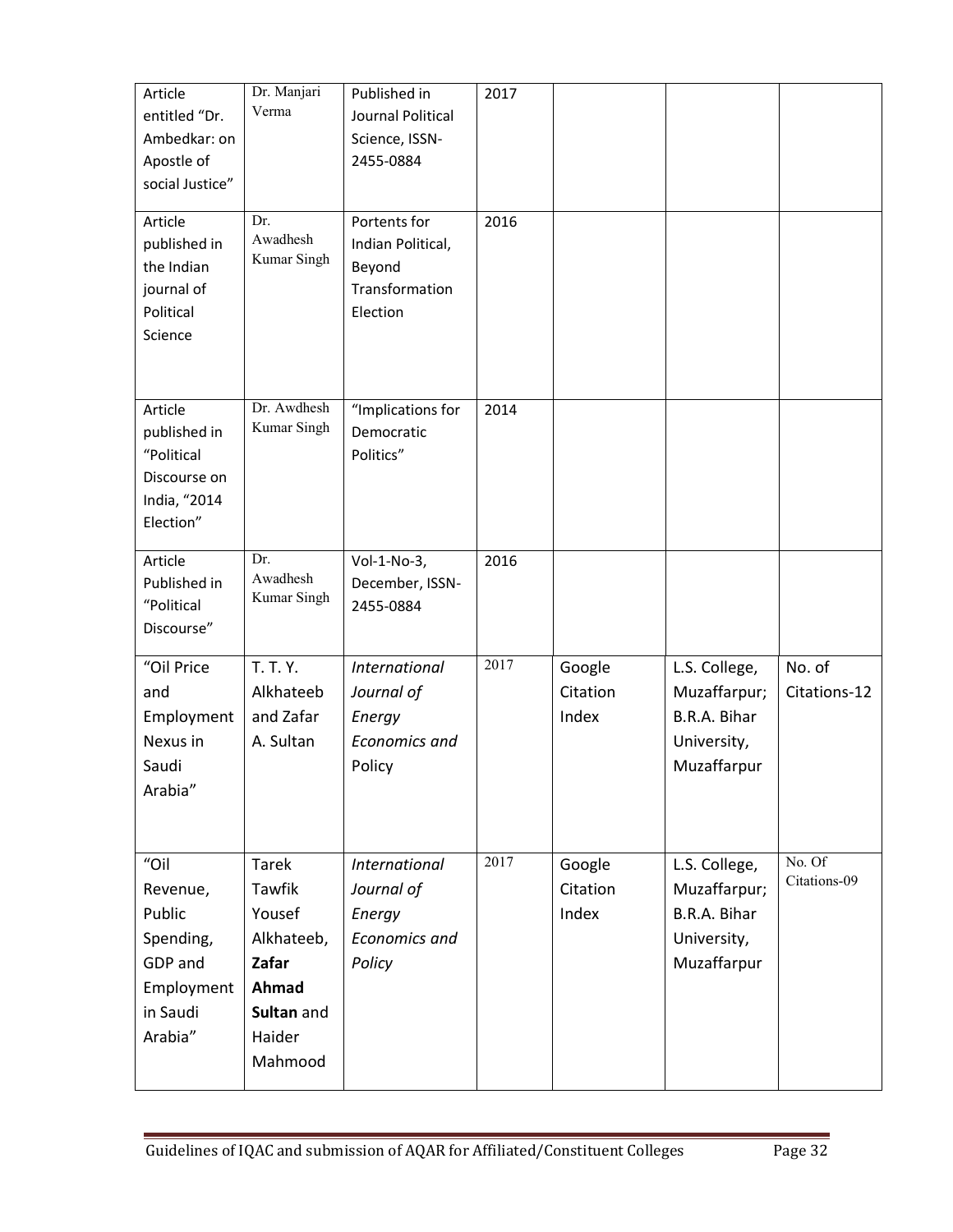| "The<br>Relationship<br>between<br>Exports and<br>Economic<br>Growth in<br>Saudi<br>Arabia"                                               | <b>Tarek</b><br>Tawfik<br>Yousef<br>Alkhateeb,<br>Haider<br>Mahmood<br>& Zafar<br>Ahmad<br><b>Sultan</b> | <b>Asian Social</b><br><b>Science</b>                       | 2016 | Google<br>Citation<br>Index | L.S. College,<br>Muzaffarpur,<br>B.R.A. Bihar<br>University,<br>Muzaffarpur | No. Of<br>Citations-07 |
|-------------------------------------------------------------------------------------------------------------------------------------------|----------------------------------------------------------------------------------------------------------|-------------------------------------------------------------|------|-----------------------------|-----------------------------------------------------------------------------|------------------------|
| "Saudi's<br>Export<br>Demand<br>Function:<br>The ARDL<br>Approach"                                                                        | Zafar<br>Ahmad<br>Sultan                                                                                 | Journal of<br>Economics and<br>Sustainable<br>Development   | 2014 | Google<br>Citation<br>Index | L.S. College,<br>Muzaffarpur;<br>B.R.A. Bihar<br>University,<br>Muzaffarpur | No. Of<br>Citations-03 |
| "Role of<br>women in<br>economic<br>developmen<br>t in Saudi<br>Arabia: A<br>Case Study<br>of Alkharj<br>Governorate<br>$^{\prime\prime}$ | <b>Tarek</b><br>Tawfik<br>AlKhateeb<br>and Zafar<br>Ahmad<br>Sultan                                      | International<br>journal of<br>academic<br>research, part B | 2014 | Google<br>Citation<br>Index | L.S. College,<br>Muzaffarpur,<br>B.R.A. Bihar<br>University,<br>Muzaffarpur | No. Of<br>Citations-02 |
| "Revealed<br>Comparative<br>Advantage<br>of Saudi's<br>Exports"                                                                           | Zafar<br>Ahmad<br>Sultan                                                                                 | Journal of<br>Economics and<br>Sustainable<br>Development   | 2014 | Google<br>Citation<br>Index | L.S. College,<br>Muzaffarpur,<br>B.R.A. Bihar<br>University,<br>Muzaffarpur | No. Of<br>Citations-02 |
| "Potential<br>for Export<br>Diversificati<br>on in Saudi<br>Arabia"                                                                       | Zafar<br>Ahmad<br>Sultan and<br>Mohamma<br>d Imdadul<br>Haque                                            | Journal of<br>American<br>Science                           | 2014 | Google<br>Citation<br>Index | L.S. College,<br>Muzaffarpur,<br>B.R.A. Bihar<br>University,<br>Muzaffarpur | No. Of<br>Citations-02 |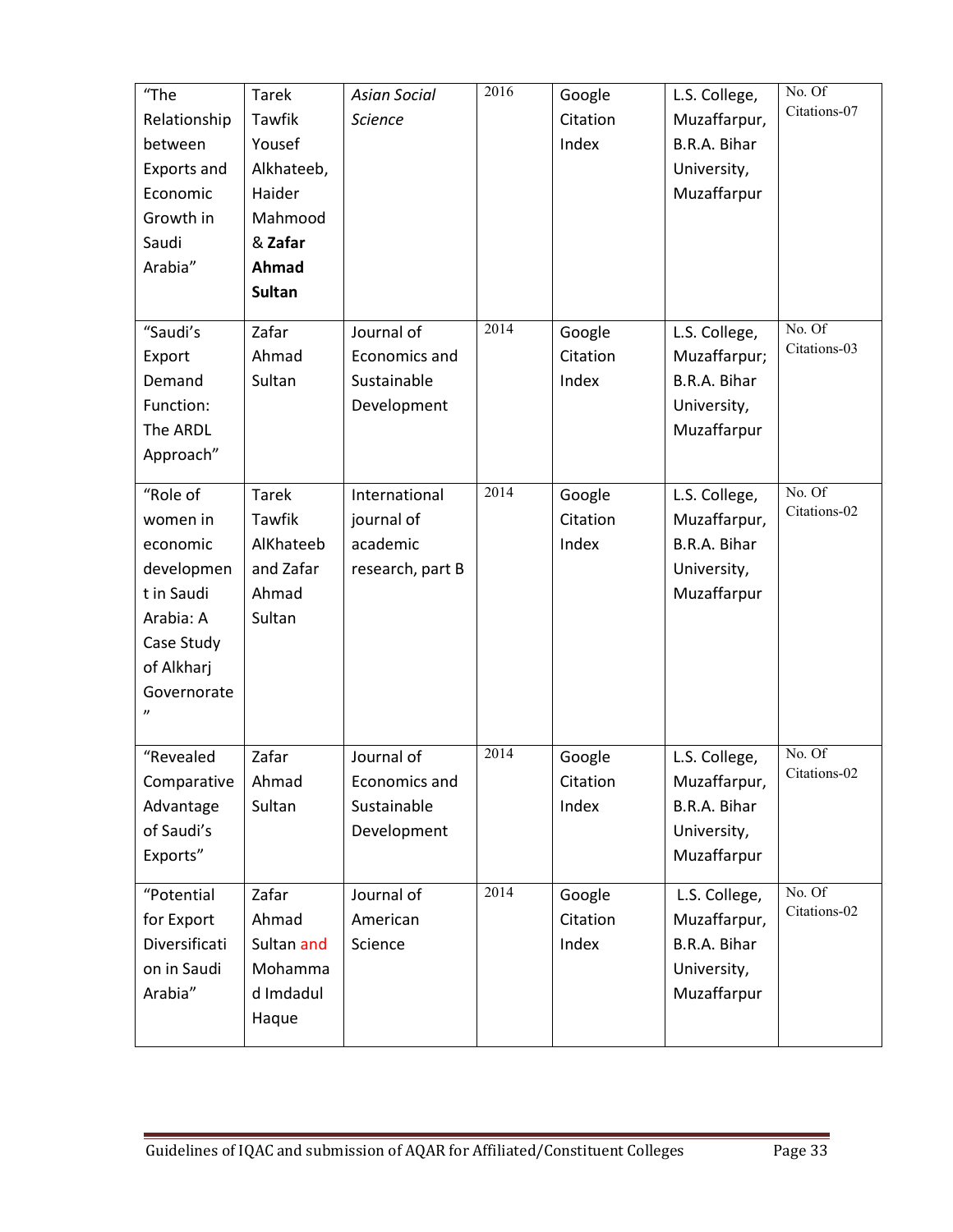| "Financial                                                                                          | T. T. Y.    |  | <b>International</b>                                                                                      |         | 2017           | Google                    |                        |              | L.S. College,  |              | No. Of               |
|-----------------------------------------------------------------------------------------------------|-------------|--|-----------------------------------------------------------------------------------------------------------|---------|----------------|---------------------------|------------------------|--------------|----------------|--------------|----------------------|
| Market                                                                                              | Alkhateeb,  |  | Journal of                                                                                                |         | Citation       |                           |                        | Muzaffarpur, |                | Citations-01 |                      |
| Developmen                                                                                          | N. S.       |  | Applied                                                                                                   |         |                | Index                     |                        |              | B.R.A. Bihar   |              |                      |
| t and                                                                                               | Alkahtani,  |  | <b>Business and</b>                                                                                       |         |                |                           |                        |              | University,    |              |                      |
| Employment                                                                                          | Η.          |  | Economic                                                                                                  |         |                |                           |                        |              | Muzaffarpur    |              |                      |
| Nexus in                                                                                            | Mahmood,    |  | Research                                                                                                  |         |                |                           |                        |              |                |              |                      |
| Saudi                                                                                               | Zafar       |  |                                                                                                           |         |                |                           |                        |              |                |              |                      |
| Arabia"                                                                                             | Ahmad       |  |                                                                                                           |         |                |                           |                        |              |                |              |                      |
|                                                                                                     | Sultan and  |  |                                                                                                           |         |                |                           |                        |              |                |              |                      |
|                                                                                                     | N. Ahmad    |  |                                                                                                           |         |                |                           |                        |              |                |              |                      |
|                                                                                                     |             |  |                                                                                                           |         |                |                           |                        |              |                |              |                      |
|                                                                                                     |             |  | 3.3.6 h-index of the Institutional Publications during the year. (based on Scopus/ Web of science)        |         |                |                           |                        |              |                |              |                      |
| Title of the                                                                                        | Name of the |  | Title of the                                                                                              | Year of |                |                           | h-index                |              | Number of      |              | Institutional        |
| paper                                                                                               | author      |  | journal                                                                                                   |         | publication    |                           |                        |              | citations      |              | affiliation as       |
|                                                                                                     |             |  |                                                                                                           |         |                |                           |                        |              | excluding self |              | mentioned in         |
|                                                                                                     |             |  |                                                                                                           |         |                |                           |                        |              | citations      |              | the                  |
|                                                                                                     |             |  |                                                                                                           |         |                |                           |                        |              |                |              | publication          |
|                                                                                                     |             |  |                                                                                                           |         |                |                           |                        |              |                |              |                      |
|                                                                                                     |             |  |                                                                                                           |         |                |                           |                        |              |                |              |                      |
|                                                                                                     |             |  |                                                                                                           |         |                |                           |                        |              |                |              |                      |
|                                                                                                     |             |  | 3.3.7 Faculty participation in Seminars/Conferences and Symposia during the year:                         |         |                |                           |                        |              |                |              |                      |
| $\overline{\text{No}}$ . of Faculty                                                                 |             |  | International level                                                                                       |         | National level |                           | State level            |              |                |              | Local level          |
| Attended                                                                                            |             |  |                                                                                                           |         |                |                           |                        |              |                |              |                      |
| Seminars/                                                                                           |             |  | 10                                                                                                        |         | 56             |                           | 82                     |              |                |              | 35                   |
| Workshops<br>Presented papers                                                                       |             |  | 10                                                                                                        |         | 52             |                           | 75                     |              |                |              | 30                   |
| <b>Resource Persons</b>                                                                             |             |  | 01                                                                                                        |         | 06             |                           | 07                     |              |                |              | 12                   |
| <b>3.4 Extension Activities</b>                                                                     |             |  |                                                                                                           |         |                |                           |                        |              |                |              |                      |
|                                                                                                     |             |  | 3.4.1 Number of extension and outreach programmes conducted in collaboration with industry, community and |         |                |                           |                        |              |                |              |                      |
|                                                                                                     |             |  | Non- Government Organisations through NSS/NCC/Red cross/Youth Red Cross (YRC) etc., during the year       |         |                |                           |                        |              |                |              |                      |
| Title of the Activities                                                                             |             |  | Organising unit/ agency/                                                                                  |         |                |                           | Number of teachers co- |              |                |              | Number of students   |
|                                                                                                     |             |  | collaborating agency                                                                                      |         |                | ordinated such activities |                        |              | activities     |              | participated in such |
| <b>Blood Donation Camp</b>                                                                          |             |  | NSS & NCC                                                                                                 |         | 62             |                           |                        |              | 159            |              |                      |
|                                                                                                     |             |  |                                                                                                           |         |                |                           |                        |              |                |              |                      |
| Swachhta Abhiyan                                                                                    |             |  | NSS in collaboration with                                                                                 |         | 60             |                           |                        |              | 120            |              |                      |
|                                                                                                     |             |  | Priya Foundation,                                                                                         |         |                |                           |                        |              |                |              |                      |
| Muzaffarpur                                                                                         |             |  |                                                                                                           |         |                |                           |                        |              |                |              |                      |
| <b>Foundation Day</b>                                                                               |             |  | <b>NSS&amp;NCC</b>                                                                                        |         | 50             |                           |                        |              | 275            |              |                      |
|                                                                                                     |             |  | NSS & NCC                                                                                                 |         | 63             |                           |                        |              | 150            |              |                      |
| Dr. Rajendra Prasad<br>Jayanti                                                                      |             |  |                                                                                                           |         |                |                           |                        |              |                |              |                      |
| 3.4.2 Awards and recognition received for extension activities from Government and other recognized |             |  |                                                                                                           |         |                |                           |                        |              |                |              |                      |
| bodies during the year                                                                              |             |  |                                                                                                           |         |                |                           |                        |              |                |              |                      |
| Name of the Activity                                                                                |             |  | Award/recognition                                                                                         |         |                |                           | Awarding bodies        |              |                |              | No. of Students      |
|                                                                                                     |             |  |                                                                                                           |         |                |                           |                        |              | benefited      |              |                      |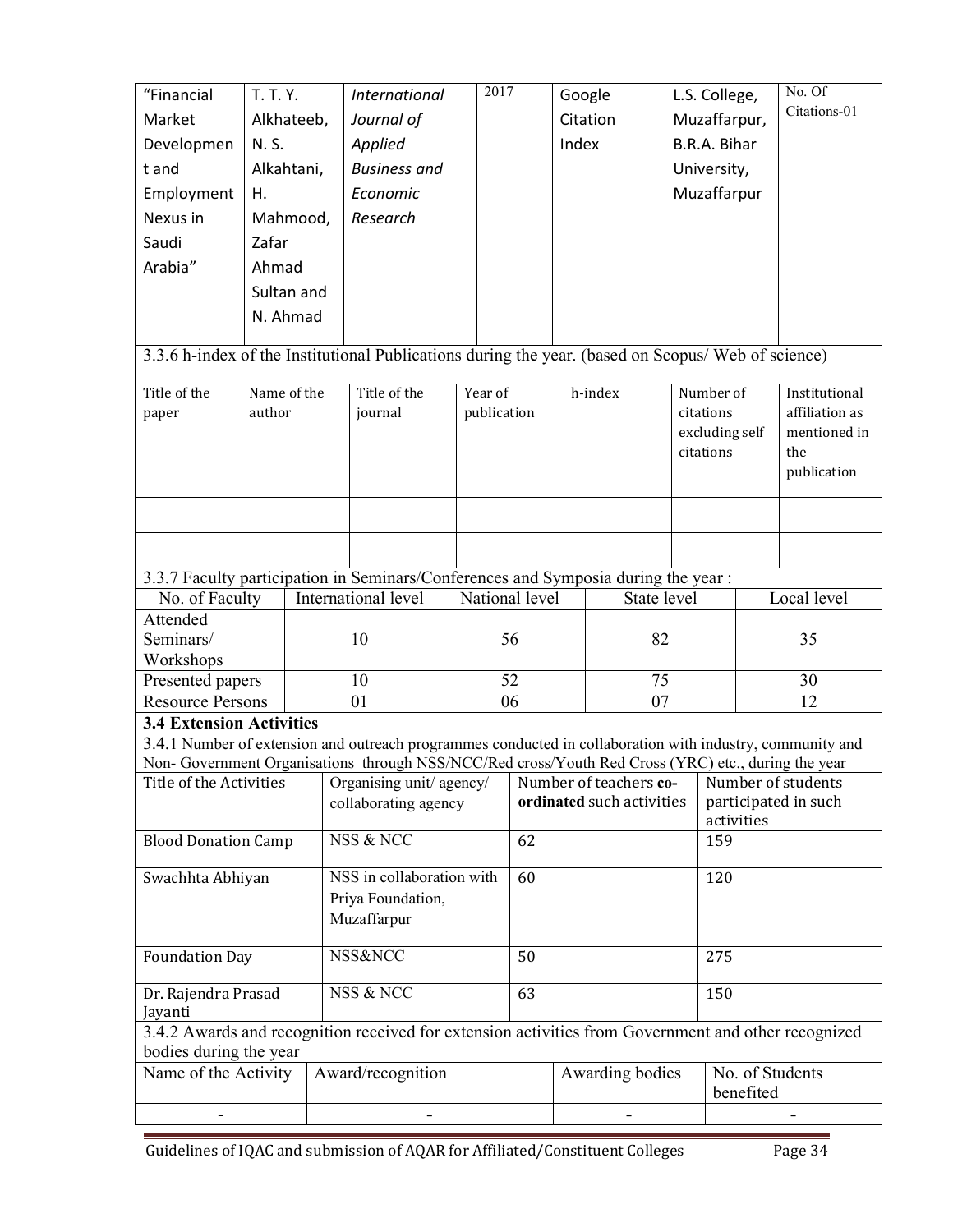|                                                   |                     |                                          |  |                            |             |            |                                                             | 3.4.3 Students participating in extension activities with Government Organisations, Non-Government<br>Organisations and programmes such as Swachh Bharat, Aids Awareness, Gender Issue, etc. during the year |  |
|---------------------------------------------------|---------------------|------------------------------------------|--|----------------------------|-------------|------------|-------------------------------------------------------------|--------------------------------------------------------------------------------------------------------------------------------------------------------------------------------------------------------------|--|
| Name of the                                       |                     | Organising unit/                         |  | Name of the activity       |             |            | Number of teachers                                          | Number of students                                                                                                                                                                                           |  |
| scheme                                            |                     | agency/                                  |  |                            |             |            | coordinated such                                            | participated in such                                                                                                                                                                                         |  |
|                                                   |                     | collaborating                            |  |                            |             | activities |                                                             | activities                                                                                                                                                                                                   |  |
|                                                   |                     | agency                                   |  |                            |             |            |                                                             |                                                                                                                                                                                                              |  |
|                                                   |                     |                                          |  |                            |             |            |                                                             |                                                                                                                                                                                                              |  |
| Blood                                             |                     | NSS & NCC                                |  | <b>Blood Donation</b>      |             | 62         |                                                             | 159                                                                                                                                                                                                          |  |
| Donation                                          |                     |                                          |  | Camp                       |             |            |                                                             |                                                                                                                                                                                                              |  |
| Camp                                              |                     |                                          |  |                            |             |            |                                                             |                                                                                                                                                                                                              |  |
| Swachhta                                          |                     | <b>NSS</b>                               |  | Swachhta Abhiyan           |             | 60         |                                                             | 120                                                                                                                                                                                                          |  |
| Abhiyan<br>Foundation                             |                     | NSS&NCC                                  |  |                            |             | 50         |                                                             | 275                                                                                                                                                                                                          |  |
| Day                                               |                     |                                          |  | <b>Foundation Day</b>      |             |            |                                                             |                                                                                                                                                                                                              |  |
| Dr.                                               |                     | NSS & NCC                                |  | Dr. Rajendra Prasad        |             | 63         |                                                             | 150                                                                                                                                                                                                          |  |
| Rajendra                                          |                     |                                          |  | Jayanti                    |             |            |                                                             |                                                                                                                                                                                                              |  |
| Prasad                                            |                     |                                          |  |                            |             |            |                                                             |                                                                                                                                                                                                              |  |
| Jayanti                                           |                     |                                          |  |                            |             |            |                                                             |                                                                                                                                                                                                              |  |
|                                                   |                     |                                          |  |                            |             |            |                                                             |                                                                                                                                                                                                              |  |
| <b>3.5 Collaborations</b>                         |                     |                                          |  |                            |             |            |                                                             |                                                                                                                                                                                                              |  |
|                                                   |                     |                                          |  |                            |             |            |                                                             | 3.5.1 Number of Collaborative activities for research, faculty exchange, student exchange during the                                                                                                         |  |
| year                                              |                     |                                          |  |                            |             |            |                                                             |                                                                                                                                                                                                              |  |
|                                                   |                     | Nature of Activity                       |  | Participant                |             |            | Source of financial support                                 | Duration                                                                                                                                                                                                     |  |
|                                                   |                     |                                          |  |                            |             |            |                                                             |                                                                                                                                                                                                              |  |
|                                                   |                     |                                          |  |                            |             |            |                                                             |                                                                                                                                                                                                              |  |
|                                                   |                     |                                          |  |                            |             |            |                                                             | 3.5.2 Linkages with institutions/industries for internship, on-the-job training, project work, sharing of                                                                                                    |  |
|                                                   |                     | research facilities etc. during the year |  |                            |             |            |                                                             |                                                                                                                                                                                                              |  |
| Natur                                             |                     | Title of the                             |  | Name of the partnering     |             |            | Duration                                                    | participant                                                                                                                                                                                                  |  |
| e of                                              |                     | linkage                                  |  | institution/industry       |             |            | (From-To)                                                   |                                                                                                                                                                                                              |  |
| linkag                                            |                     |                                          |  | /research lab with contact |             |            |                                                             |                                                                                                                                                                                                              |  |
| ${\bf e}$                                         |                     |                                          |  | details                    |             |            |                                                             |                                                                                                                                                                                                              |  |
|                                                   |                     |                                          |  |                            |             |            |                                                             |                                                                                                                                                                                                              |  |
|                                                   |                     |                                          |  |                            |             |            |                                                             |                                                                                                                                                                                                              |  |
|                                                   |                     |                                          |  |                            |             |            |                                                             | 3.5.3 MoUs signed with institutions of national, international importance, other universities, industries,                                                                                                   |  |
|                                                   |                     | corporate houses etc. during the year    |  |                            |             |            |                                                             |                                                                                                                                                                                                              |  |
|                                                   | Organisation        |                                          |  | Date of MoU                | Purpose and |            |                                                             | Number of students/teachers participated                                                                                                                                                                     |  |
|                                                   |                     |                                          |  | signed                     | Activities  |            |                                                             | under MoUs                                                                                                                                                                                                   |  |
|                                                   |                     | Muzaffarpur Institute                    |  | 03.10.2018                 | Academic &  |            |                                                             | 10                                                                                                                                                                                                           |  |
| of Technology,                                    |                     |                                          |  |                            | Research    |            |                                                             |                                                                                                                                                                                                              |  |
| Muzaffarpur, Bihar                                |                     |                                          |  |                            | Activities  |            |                                                             |                                                                                                                                                                                                              |  |
| Government                                        |                     |                                          |  | 03.10.2018                 | Academic &  |            |                                                             | 10                                                                                                                                                                                                           |  |
| Polytechnic College,                              |                     |                                          |  |                            | Research    |            |                                                             |                                                                                                                                                                                                              |  |
| Muzaffarpur, Bihar                                |                     |                                          |  |                            | Activities  |            |                                                             |                                                                                                                                                                                                              |  |
| 30-06-2017<br>Academic &<br>Prakrit, and Jainlogy |                     |                                          |  |                            |             |            |                                                             | 06                                                                                                                                                                                                           |  |
| and Ahinsa Research                               |                     |                                          |  |                            | Research    |            |                                                             |                                                                                                                                                                                                              |  |
|                                                   | Institute, Vaishali |                                          |  |                            | Activities  |            |                                                             |                                                                                                                                                                                                              |  |
|                                                   |                     | (Research Institute of                   |  |                            |             |            |                                                             |                                                                                                                                                                                                              |  |
| Government of Bihar                               |                     |                                          |  |                            |             |            |                                                             |                                                                                                                                                                                                              |  |
|                                                   |                     |                                          |  |                            |             |            |                                                             |                                                                                                                                                                                                              |  |
|                                                   |                     |                                          |  |                            |             |            | <b>CRITERION IV - INFRASTRUCTURE AND LEARNING RESOURCES</b> |                                                                                                                                                                                                              |  |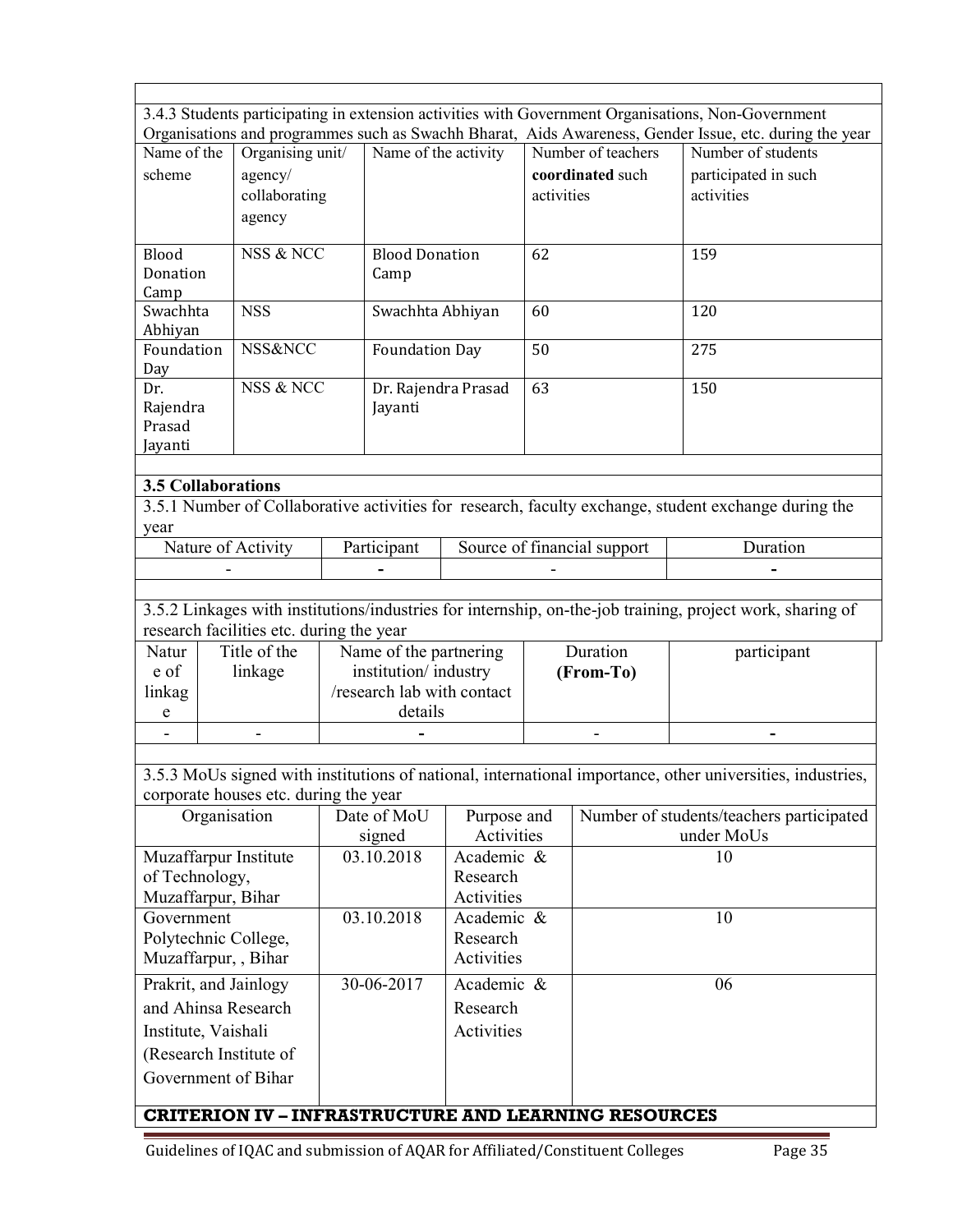| <b>4.1 Physical Facilities</b>                                                            |                                                                                                           |                              |                |                |            |                 |                              |  |  |  |
|-------------------------------------------------------------------------------------------|-----------------------------------------------------------------------------------------------------------|------------------------------|----------------|----------------|------------|-----------------|------------------------------|--|--|--|
| 4.1.1 Budget allocation, excluding salary for infrastructure augmentation during the year |                                                                                                           |                              |                |                |            |                 |                              |  |  |  |
|                                                                                           | Budget allocated for infrastructure<br>Budget utilized for infrastructure development                     |                              |                |                |            |                 |                              |  |  |  |
| augmentation                                                                              |                                                                                                           |                              |                |                |            |                 |                              |  |  |  |
| 1,50,00,000/-                                                                             |                                                                                                           |                              |                |                |            | 38,00,000/-     |                              |  |  |  |
|                                                                                           |                                                                                                           |                              |                |                |            |                 |                              |  |  |  |
| 4.1.2 Details of augmentation in infrastructure facilities during the year                |                                                                                                           |                              |                |                |            |                 |                              |  |  |  |
| Facilities                                                                                |                                                                                                           |                              |                |                | Existing   |                 | Newly added                  |  |  |  |
| Campus area                                                                               |                                                                                                           |                              |                |                | 59.0 acres |                 |                              |  |  |  |
| Class rooms                                                                               |                                                                                                           |                              |                |                | 42         |                 | -                            |  |  |  |
| Laboratories                                                                              |                                                                                                           |                              |                |                | 09         |                 |                              |  |  |  |
| Seminar Halls                                                                             |                                                                                                           |                              |                |                | 01         |                 |                              |  |  |  |
| Classrooms with LCD facilities                                                            |                                                                                                           |                              |                |                | 05         |                 | -                            |  |  |  |
| Classrooms with Wi-Fi/LAN                                                                 |                                                                                                           |                              |                |                | 42         |                 | $\qquad \qquad \blacksquare$ |  |  |  |
| Seminar halls with ICT facilities                                                         |                                                                                                           |                              |                |                | 01         |                 |                              |  |  |  |
| Video Centre                                                                              |                                                                                                           |                              |                |                |            |                 |                              |  |  |  |
| No. of important equipments purchased $( \geq 1-0$ lakh)                                  |                                                                                                           |                              |                |                |            |                 | $\overline{15}$              |  |  |  |
| during the current year.                                                                  |                                                                                                           |                              |                |                |            |                 |                              |  |  |  |
| Value of the equipment purchased during the year (Rs.                                     |                                                                                                           |                              |                |                |            |                 | $25,00,000/$ -               |  |  |  |
| in Lakhs)                                                                                 |                                                                                                           |                              |                |                |            |                 |                              |  |  |  |
| Others                                                                                    |                                                                                                           |                              |                |                |            |                 |                              |  |  |  |
|                                                                                           |                                                                                                           |                              |                |                |            |                 |                              |  |  |  |
| 4.2 Library as a Learning Resource                                                        |                                                                                                           |                              |                |                |            |                 |                              |  |  |  |
| 4.2.1 Library is automated {Integrated Library Management System -ILMS}                   |                                                                                                           |                              |                |                |            |                 |                              |  |  |  |
| Name of the ILMS                                                                          |                                                                                                           | Nature of automation (fully  |                |                | Version    |                 | Year of automation           |  |  |  |
| software                                                                                  | or partially)                                                                                             |                              |                |                |            |                 |                              |  |  |  |
| E-Granthalya                                                                              | Partially                                                                                                 |                              |                | 4.0            |            |                 | 2014                         |  |  |  |
| 4.2.1 Library Services:                                                                   |                                                                                                           |                              |                |                |            |                 |                              |  |  |  |
|                                                                                           |                                                                                                           | Existing                     | Newly added    |                |            |                 | Total                        |  |  |  |
|                                                                                           | No.                                                                                                       | Value                        | No.            |                | Value      | No.             | Value                        |  |  |  |
| <b>Text Books</b>                                                                         | 107611                                                                                                    | $\blacksquare$               | 32             |                | 1171862    | 107643          |                              |  |  |  |
|                                                                                           |                                                                                                           |                              |                |                |            |                 |                              |  |  |  |
| Reference Books                                                                           | 09                                                                                                        | 2500                         | 12             |                | 3600       | 21              | 6100                         |  |  |  |
| e-Books                                                                                   | $\overline{\phantom{0}}$                                                                                  | $\qquad \qquad \blacksquare$ |                | $\blacksquare$ |            | -               | $\overline{\phantom{a}}$     |  |  |  |
| Journals                                                                                  | 652                                                                                                       | $\blacksquare$               | 11             |                | 8136       | 663             | $\blacksquare$               |  |  |  |
| e-Journals                                                                                | 04                                                                                                        | 11500                        | $\blacksquare$ | $\blacksquare$ |            | 04              | 11500                        |  |  |  |
|                                                                                           |                                                                                                           |                              |                |                |            |                 |                              |  |  |  |
| <b>Digital Database</b>                                                                   | $\blacksquare$<br>$\blacksquare$<br>$\blacksquare$<br>$\blacksquare$<br>$\blacksquare$<br>$\blacksquare$  |                              |                |                |            |                 |                              |  |  |  |
| CD & Video                                                                                | 52                                                                                                        | $\blacksquare$               | $\overline{2}$ | $\blacksquare$ |            | $\overline{54}$ | $\blacksquare$               |  |  |  |
| Library automation                                                                        | $\overline{01}$<br>$\blacksquare$<br>$\blacksquare$<br>$\blacksquare$<br>$\blacksquare$<br>$\blacksquare$ |                              |                |                |            |                 |                              |  |  |  |
| Weeding (Hard $\&$<br>Soft)                                                               | $\blacksquare$                                                                                            | $\overline{a}$               | $\blacksquare$ | $\blacksquare$ |            | $\frac{1}{2}$   | $\blacksquare$               |  |  |  |
| Others (specify)                                                                          |                                                                                                           |                              |                |                |            |                 |                              |  |  |  |
|                                                                                           |                                                                                                           |                              |                |                |            |                 |                              |  |  |  |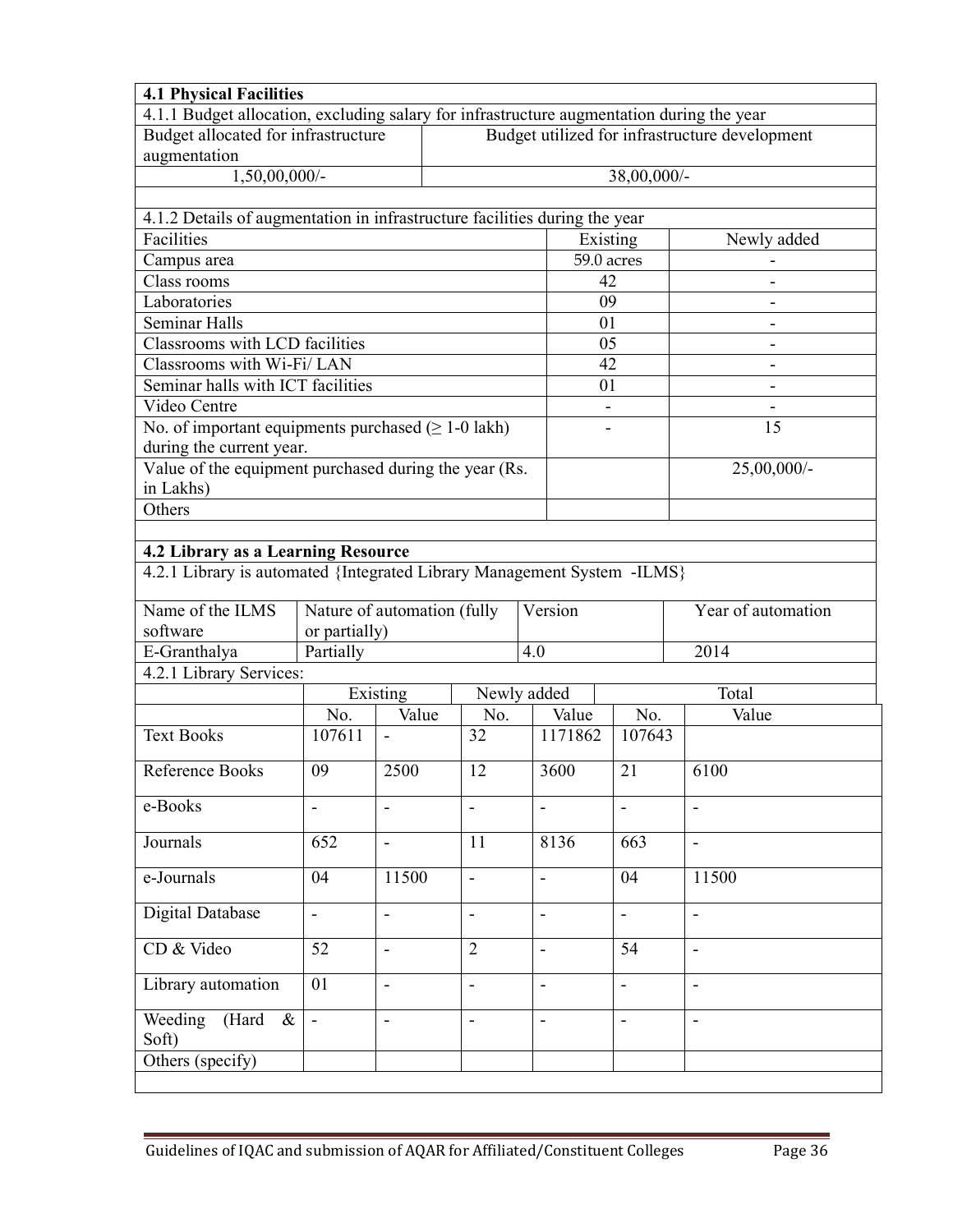| 4.3 IT Infrastructure                                                                                                                                                                                                                                                                                                                    |                                                                                                                                                                |                                            |                |                            |                             |                                                            |                                  |                                                     |  |  |  |  |  |
|------------------------------------------------------------------------------------------------------------------------------------------------------------------------------------------------------------------------------------------------------------------------------------------------------------------------------------------|----------------------------------------------------------------------------------------------------------------------------------------------------------------|--------------------------------------------|----------------|----------------------------|-----------------------------|------------------------------------------------------------|----------------------------------|-----------------------------------------------------|--|--|--|--|--|
| 4.3.1 Technology Upgradation (overall)                                                                                                                                                                                                                                                                                                   |                                                                                                                                                                |                                            |                |                            |                             |                                                            |                                  |                                                     |  |  |  |  |  |
|                                                                                                                                                                                                                                                                                                                                          | Total<br>Comp<br>uters                                                                                                                                         | Compute<br>r Labs                          | Internet       | <b>Browsing</b><br>Centres | Comp<br>uter<br>Centr<br>es | Office                                                     | Available band<br>width (MGBPS)  | Others                                              |  |  |  |  |  |
| Existi<br>ng                                                                                                                                                                                                                                                                                                                             | 190                                                                                                                                                            | 0 <sub>5</sub>                             | 0 <sub>5</sub> | 0 <sub>5</sub>             | 03                          | 18<br>10 MBPS<br>15                                        |                                  |                                                     |  |  |  |  |  |
| Adde<br>d                                                                                                                                                                                                                                                                                                                                | 06                                                                                                                                                             |                                            | ٠              |                            |                             | 06<br>$\overline{\phantom{a}}$<br>$\overline{\phantom{0}}$ |                                  |                                                     |  |  |  |  |  |
| Total                                                                                                                                                                                                                                                                                                                                    | 196                                                                                                                                                            | 05                                         | 0 <sub>5</sub> | 0 <sub>5</sub>             | 03                          | 21                                                         | 18                               | 10 MBPS                                             |  |  |  |  |  |
|                                                                                                                                                                                                                                                                                                                                          | 4.3.2 Bandwidth available of internet connection in the Institution (Leased line)<br>10 MBPS (provided by Government of Bihar)<br>4.3.3 Facility for e-content |                                            |                |                            |                             |                                                            |                                  |                                                     |  |  |  |  |  |
|                                                                                                                                                                                                                                                                                                                                          |                                                                                                                                                                | Name of the e-content development facility |                |                            |                             | recording facility                                         |                                  | Provide the link of the videos and media centre and |  |  |  |  |  |
|                                                                                                                                                                                                                                                                                                                                          | Computer Lab                                                                                                                                                   |                                            |                |                            |                             |                                                            | www.lscollege.ac.in/computer_lab |                                                     |  |  |  |  |  |
| 4.3.4 E-content developed by teachers such as: e-PG-Pathshala, CEC (under e-PG-Pathshala CEC (Under<br>Graduate) SWAYAM other MOOCs platform NPTEL/NMEICT/any other Government initiatives &<br>institutional (Learning Management System (LMS) etc<br>Name of the<br>Name of the module<br>Platform on which<br>Date of launching $e -$ |                                                                                                                                                                |                                            |                |                            |                             |                                                            |                                  |                                                     |  |  |  |  |  |
| teacher                                                                                                                                                                                                                                                                                                                                  |                                                                                                                                                                |                                            |                |                            |                             | module is developed                                        |                                  | content                                             |  |  |  |  |  |
| N <sub>0</sub>                                                                                                                                                                                                                                                                                                                           |                                                                                                                                                                | N <sub>0</sub>                             |                |                            | N <sub>0</sub>              |                                                            |                                  | N <sub>0</sub>                                      |  |  |  |  |  |

| <b>4.4 Maintenance of Campus Infrastructure</b>                                                             |                                                                       |                     |                                                                                                        |  |  |  |  |  |  |  |  |
|-------------------------------------------------------------------------------------------------------------|-----------------------------------------------------------------------|---------------------|--------------------------------------------------------------------------------------------------------|--|--|--|--|--|--|--|--|
| 4.4.1 Expenditure incurred on maintenance of physical facilities and academic support facilities, excluding |                                                                       |                     |                                                                                                        |  |  |  |  |  |  |  |  |
| salary component, during the year                                                                           |                                                                       |                     |                                                                                                        |  |  |  |  |  |  |  |  |
| Assigned budget on                                                                                          | Expenditure incurred<br>Assigned budget on<br>Expenditure incurred on |                     |                                                                                                        |  |  |  |  |  |  |  |  |
| academic facilities                                                                                         | on maintenance of                                                     | physical facilities | maintenance of physical facilities                                                                     |  |  |  |  |  |  |  |  |
|                                                                                                             | academic facilities                                                   |                     |                                                                                                        |  |  |  |  |  |  |  |  |
|                                                                                                             | $38,00,000/$ -<br>$38,00,000/$ -                                      |                     |                                                                                                        |  |  |  |  |  |  |  |  |
| 4.4.2 Procedures and policies for maintaining and utilizing physical, academic and support facilities -     |                                                                       |                     |                                                                                                        |  |  |  |  |  |  |  |  |
|                                                                                                             |                                                                       |                     | laboratory, library, sports complex, computers, classrooms etc. (maximum 500 words) (information to be |  |  |  |  |  |  |  |  |
|                                                                                                             | available in institutional Website, provide link)                     |                     |                                                                                                        |  |  |  |  |  |  |  |  |
|                                                                                                             | <b>CRITERION V - STUDENT SUPPORT AND PROGRESSION</b>                  |                     |                                                                                                        |  |  |  |  |  |  |  |  |
| <b>5.1 Student Support</b>                                                                                  |                                                                       |                     |                                                                                                        |  |  |  |  |  |  |  |  |
| 5.1.1 Scholarships and Financial Support                                                                    |                                                                       |                     |                                                                                                        |  |  |  |  |  |  |  |  |
|                                                                                                             | Name /Title of the                                                    | Number of           |                                                                                                        |  |  |  |  |  |  |  |  |
|                                                                                                             | scheme                                                                | students            | Amount in Rupees                                                                                       |  |  |  |  |  |  |  |  |
| Financial support                                                                                           | Nil                                                                   | Nil                 | Nil                                                                                                    |  |  |  |  |  |  |  |  |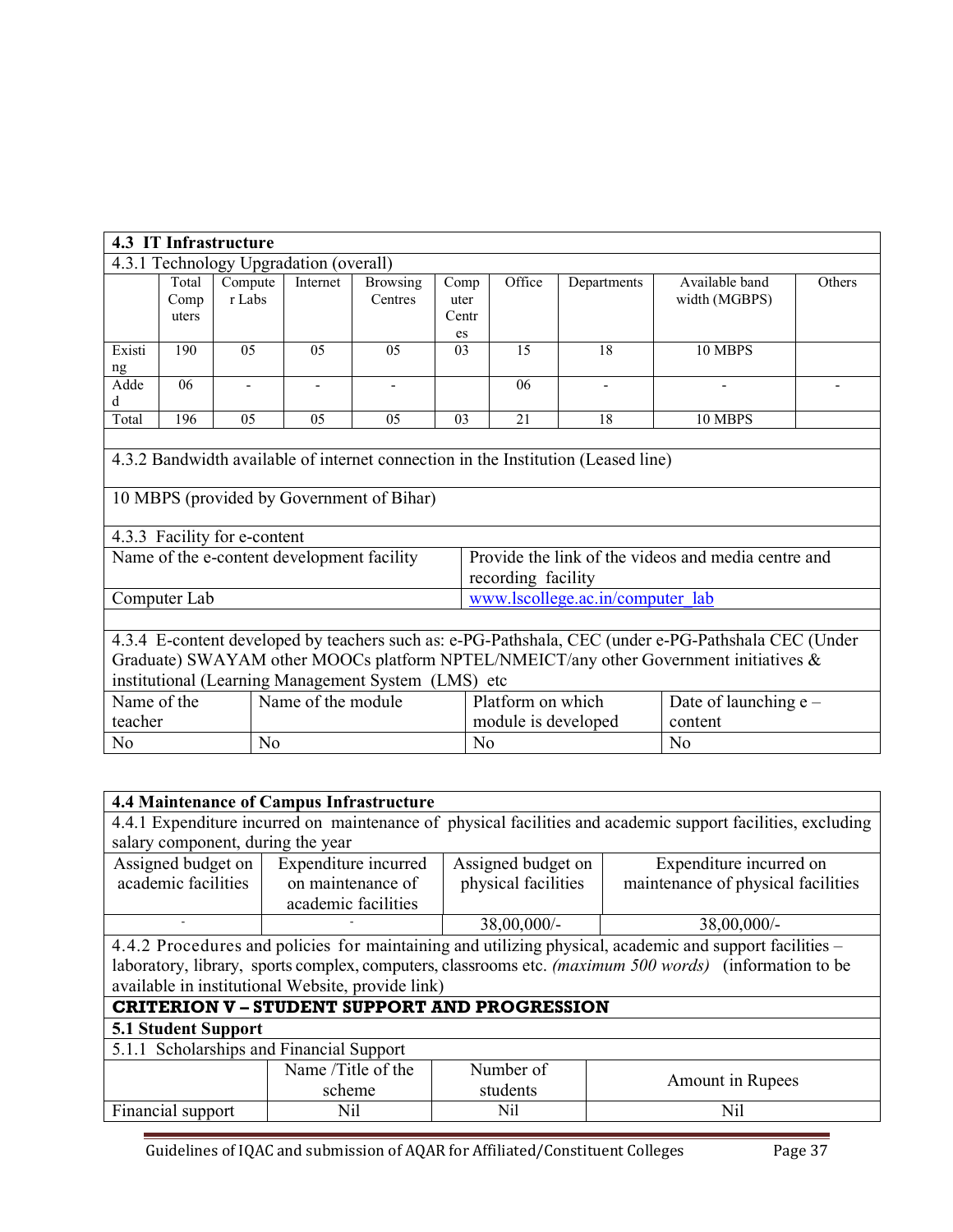| from institution                                                                                                                                                                   |                        |       |                                |     |                                                                             |                           |                        |              |     |                                                                                                         |        |                                                                                                              |
|------------------------------------------------------------------------------------------------------------------------------------------------------------------------------------|------------------------|-------|--------------------------------|-----|-----------------------------------------------------------------------------|---------------------------|------------------------|--------------|-----|---------------------------------------------------------------------------------------------------------|--------|--------------------------------------------------------------------------------------------------------------|
| Financial support from other sources                                                                                                                                               |                        |       |                                |     |                                                                             |                           |                        |              |     |                                                                                                         |        |                                                                                                              |
| a) National                                                                                                                                                                        |                        |       | Govt. of Bihar                 |     | 40                                                                          |                           |                        |              |     | 140240/-                                                                                                |        |                                                                                                              |
| $\overline{b}$ ) International                                                                                                                                                     |                        |       |                                | Nil |                                                                             | Nil                       |                        |              | Nil |                                                                                                         |        |                                                                                                              |
|                                                                                                                                                                                    |                        |       |                                |     |                                                                             |                           |                        |              |     |                                                                                                         |        |                                                                                                              |
|                                                                                                                                                                                    |                        |       |                                |     |                                                                             |                           |                        |              |     | 5.1.2 Number of capability enhancement and development schemes such as Soft skill development,          |        |                                                                                                              |
|                                                                                                                                                                                    |                        |       |                                |     |                                                                             |                           |                        |              |     | Remedial coaching, Language lab, Bridge courses, Yoga, Meditation, Personal Counselling and             |        |                                                                                                              |
| Mentoring etc.,                                                                                                                                                                    |                        |       |                                |     |                                                                             |                           |                        |              |     |                                                                                                         |        |                                                                                                              |
|                                                                                                                                                                                    | Name of the capability |       |                                |     | Date of                                                                     |                           | Number of students     |              |     |                                                                                                         |        | Agencies involved                                                                                            |
|                                                                                                                                                                                    | enhancement scheme     |       |                                |     | implementation                                                              |                           |                        | enrolled     |     |                                                                                                         |        |                                                                                                              |
| Language Lab                                                                                                                                                                       |                        |       |                                |     | 05.07.2017                                                                  |                           |                        | In progress  |     |                                                                                                         |        | College Level                                                                                                |
| <b>Career Counselling</b>                                                                                                                                                          |                        |       |                                |     | 05.07.2018                                                                  |                           |                        | In progress  |     |                                                                                                         |        | College Level                                                                                                |
| Yoga                                                                                                                                                                               |                        |       |                                |     | 05.07.2018                                                                  |                           |                        | In progress  |     |                                                                                                         |        | College Level                                                                                                |
| Certificate in Computer                                                                                                                                                            |                        |       |                                |     | 05.07.2018                                                                  |                           |                        | 50           |     |                                                                                                         |        | College Level                                                                                                |
| Application                                                                                                                                                                        |                        |       |                                |     |                                                                             |                           |                        |              |     |                                                                                                         |        |                                                                                                              |
|                                                                                                                                                                                    |                        |       |                                |     |                                                                             |                           |                        |              |     |                                                                                                         |        |                                                                                                              |
|                                                                                                                                                                                    |                        |       |                                |     |                                                                             |                           |                        |              |     | 5.1.3 Students benefited by guidance for competitive examinations and career counselling offered by the |        |                                                                                                              |
| institution during the year                                                                                                                                                        |                        |       |                                |     |                                                                             |                           |                        |              |     |                                                                                                         |        |                                                                                                              |
| Year                                                                                                                                                                               | Name of the            |       | Number of benefited            |     |                                                                             |                           | Number of benefited    |              |     | Number of students                                                                                      |        | Number of                                                                                                    |
|                                                                                                                                                                                    | scheme                 |       | students by Guidance           |     |                                                                             |                           | students by Career     |              |     | who have passed in the                                                                                  |        | students                                                                                                     |
|                                                                                                                                                                                    |                        |       | for Competitive<br>examination |     |                                                                             |                           | Counselling activities |              |     | competitive exam                                                                                        |        | placed                                                                                                       |
|                                                                                                                                                                                    |                        |       |                                |     |                                                                             |                           |                        |              |     |                                                                                                         |        |                                                                                                              |
| 2017-18                                                                                                                                                                            | Job Fair               |       |                                | 250 |                                                                             |                           | 100                    |              |     | 75                                                                                                      |        | 25                                                                                                           |
|                                                                                                                                                                                    |                        |       |                                |     |                                                                             |                           |                        |              |     |                                                                                                         |        |                                                                                                              |
|                                                                                                                                                                                    |                        |       |                                |     |                                                                             |                           |                        |              |     |                                                                                                         |        |                                                                                                              |
|                                                                                                                                                                                    |                        |       |                                |     |                                                                             |                           |                        |              |     |                                                                                                         |        | 5.1.4 Institutional mechanism for transparency, timely redressal of student grievances, Prevention of sexual |
| harassment and ragging cases during the year                                                                                                                                       |                        |       |                                |     |                                                                             |                           |                        |              |     |                                                                                                         |        |                                                                                                              |
| Total grievances received                                                                                                                                                          |                        |       |                                |     | No. of grievances redressed                                                 |                           |                        |              |     | Average number of days for grievance                                                                    |        |                                                                                                              |
|                                                                                                                                                                                    |                        |       |                                |     |                                                                             |                           |                        | redressal    |     |                                                                                                         |        |                                                                                                              |
|                                                                                                                                                                                    | 05                     |       |                                |     |                                                                             | 05                        |                        |              |     | 07 days                                                                                                 |        |                                                                                                              |
|                                                                                                                                                                                    |                        |       |                                |     |                                                                             |                           |                        |              |     |                                                                                                         |        |                                                                                                              |
| <b>5.2 Student Progression</b>                                                                                                                                                     |                        |       |                                |     |                                                                             |                           |                        |              |     |                                                                                                         |        |                                                                                                              |
|                                                                                                                                                                                    |                        |       |                                |     | $\overline{5.2.1}$ Details of campus placement during the year              |                           |                        |              |     |                                                                                                         |        |                                                                                                              |
|                                                                                                                                                                                    |                        |       | On campus                      |     |                                                                             |                           |                        |              |     | <b>Off Campus</b>                                                                                       |        | Number of Students                                                                                           |
| Name of                                                                                                                                                                            |                        |       | Number of<br><b>Students</b>   |     | Number of                                                                   | Name of                   |                        |              |     | Number of Students                                                                                      |        |                                                                                                              |
| Organizations<br>Visited                                                                                                                                                           |                        |       | Participated                   |     | Students<br>Placed                                                          | s Visited                 | Organization           | Participated |     |                                                                                                         | Placed |                                                                                                              |
| 01                                                                                                                                                                                 |                        |       | 100                            |     | 25                                                                          |                           | Job Fair               |              |     | 250                                                                                                     |        | 150                                                                                                          |
|                                                                                                                                                                                    |                        |       |                                |     |                                                                             |                           |                        |              |     |                                                                                                         |        |                                                                                                              |
|                                                                                                                                                                                    |                        |       |                                |     | 5.2.2 Student progression to higher education in percentage during the year |                           |                        |              |     |                                                                                                         |        |                                                                                                              |
| Year                                                                                                                                                                               |                        |       |                                |     | Programme                                                                   |                           | Department             |              |     | Name of institution                                                                                     |        | Name of                                                                                                      |
| Number of students enrolling<br>graduated from<br>graduated from<br>into higher education<br>joined                                                                                |                        |       |                                |     |                                                                             |                           |                        | Programme    |     |                                                                                                         |        |                                                                                                              |
| admitted to                                                                                                                                                                        |                        |       |                                |     |                                                                             |                           |                        |              |     |                                                                                                         |        |                                                                                                              |
|                                                                                                                                                                                    |                        |       |                                |     |                                                                             |                           |                        |              |     |                                                                                                         |        |                                                                                                              |
| 2017-18                                                                                                                                                                            | 556                    |       |                                |     | <b>UG</b>                                                                   |                           | <b>UG</b>              |              |     | L.S. College                                                                                            |        | PG                                                                                                           |
|                                                                                                                                                                                    |                        |       |                                |     |                                                                             |                           |                        |              |     |                                                                                                         |        |                                                                                                              |
| 5.2.3Students qualifying in state/national/international level examinations during the year (eg:<br>NET/SET/SLET/GATE/GMAT/CAT/GRE/TOFEL/Civil Services/State Government Services) |                        |       |                                |     |                                                                             |                           |                        |              |     |                                                                                                         |        |                                                                                                              |
|                                                                                                                                                                                    |                        | Items |                                |     |                                                                             |                           |                        |              |     |                                                                                                         |        |                                                                                                              |
|                                                                                                                                                                                    |                        |       |                                |     |                                                                             | No. of Students selected/ |                        |              |     |                                                                                                         |        | Registration number/roll                                                                                     |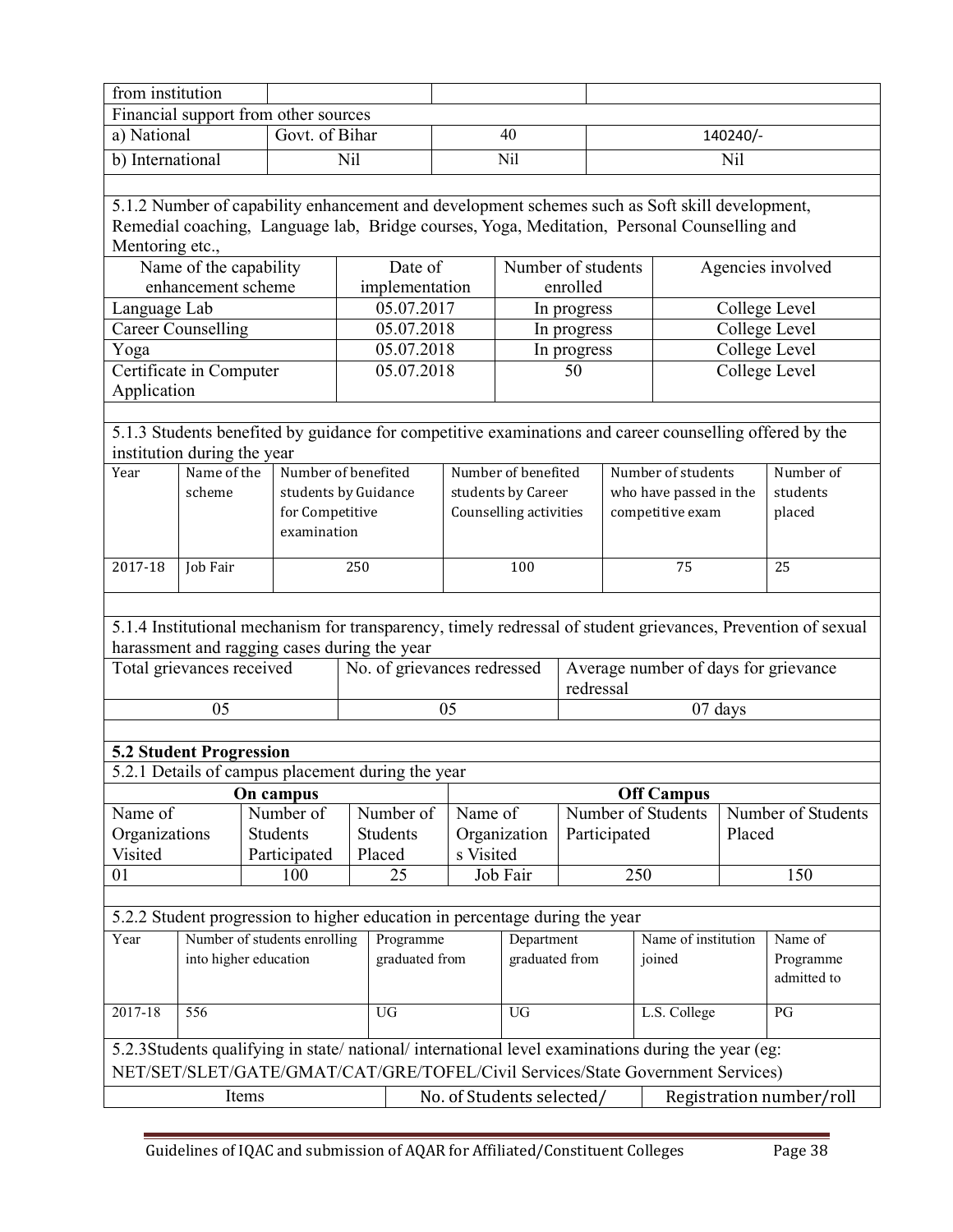| qualifying<br>number for the exam                                                                      |                        |                |                 |               |                          |  |  |
|--------------------------------------------------------------------------------------------------------|------------------------|----------------|-----------------|---------------|--------------------------|--|--|
| <b>NET</b>                                                                                             | 114540 (2016)<br>03    |                |                 |               |                          |  |  |
|                                                                                                        |                        |                |                 | 146157 (2017) |                          |  |  |
| <b>SET</b>                                                                                             |                        |                |                 |               |                          |  |  |
| <b>SLET</b>                                                                                            |                        |                |                 |               |                          |  |  |
| <b>GATE</b>                                                                                            |                        |                |                 |               |                          |  |  |
| <b>GMAT</b>                                                                                            |                        |                |                 |               |                          |  |  |
| <b>CAT</b>                                                                                             |                        | $\blacksquare$ |                 |               | $\overline{\phantom{a}}$ |  |  |
| <b>GRE</b>                                                                                             |                        | $\blacksquare$ |                 |               | $\blacksquare$           |  |  |
| <b>TOFEL</b>                                                                                           |                        |                |                 |               |                          |  |  |
| Civil Services                                                                                         |                        |                |                 |               |                          |  |  |
| <b>State Government Services</b>                                                                       |                        | 45             |                 |               |                          |  |  |
| Any Other                                                                                              |                        |                |                 |               |                          |  |  |
|                                                                                                        |                        |                |                 |               |                          |  |  |
| 5.2.4 Sports and cultural activities / competitions organised at the institution level during the year |                        |                |                 |               |                          |  |  |
| Activity                                                                                               |                        | Level          |                 |               | Participants             |  |  |
| Lawn Tennis $(M)/(W)$                                                                                  |                        |                |                 |               |                          |  |  |
| Tournament - 2018                                                                                      |                        | Inter College  |                 |               | 32                       |  |  |
| Inter College Hockey                                                                                   |                        |                |                 |               |                          |  |  |
| Tournament (M)                                                                                         | Inter College<br>24    |                |                 |               |                          |  |  |
| Inter College Athletic Meet                                                                            | Inter College<br>207   |                |                 |               |                          |  |  |
| B.R.A.B.U. Eklavya Coaching                                                                            |                        |                |                 |               |                          |  |  |
| Camp, Kho-Kho                                                                                          | University Level<br>24 |                |                 |               |                          |  |  |
| B.R.A.B.U. Eklavya Coaching                                                                            |                        |                |                 |               |                          |  |  |
| Camp, Kabbaddi                                                                                         | University Level<br>26 |                |                 |               |                          |  |  |
| B.R.A.B.U. Eklavya Coaching                                                                            | University Level       |                | $\overline{32}$ |               |                          |  |  |
| Camp, Athletics                                                                                        |                        |                |                 |               |                          |  |  |
|                                                                                                        |                        |                |                 |               |                          |  |  |
| <b>Tarang Competition</b><br>Inter-University Level<br>06                                              |                        |                |                 |               |                          |  |  |
|                                                                                                        |                        |                |                 |               |                          |  |  |
| <b>5.3 Student Participation and Activities</b>                                                        |                        |                |                 |               |                          |  |  |
|                                                                                                        |                        |                |                 |               |                          |  |  |
| 5.3.1 Number of awards/medals for outstanding performance in sports/cultural activities at             |                        |                |                 |               |                          |  |  |
| national/international level (award for a team event should be counted as one)                         |                        |                |                 |               |                          |  |  |
| Year Name of the award National Sports Cultural Student ID                                             |                        |                |                 |               | $\Box$ Name of the       |  |  |

| Year    | Name of the award/<br>medal | National/<br>International | Sports              | Cultural | Student ID<br>number | Name of the<br>student |
|---------|-----------------------------|----------------------------|---------------------|----------|----------------------|------------------------|
|         |                             |                            |                     |          |                      |                        |
| 2017-18 | Runner                      | National                   | All India Inter     |          |                      | Rahul, Uttam           |
|         |                             |                            | University Chess    |          |                      | Uttam Kumar            |
|         |                             |                            | Tournament          |          |                      | Shashi Nand            |
|         |                             |                            |                     |          |                      | Kumar                  |
|         |                             |                            |                     |          |                      | Ashish Raj             |
| 2017-18 | Runner                      | International              | Asian Cup Chess     |          |                      | Rahul, Uttam           |
|         |                             |                            | Tournament, Sri     |          |                      | Uttam Kumar            |
|         |                             |                            | Nagar, Jammu        |          |                      | Shashi Nand            |
|         |                             |                            | Kashmir             |          |                      | Kumar                  |
|         |                             |                            |                     |          |                      | Ashish Raj             |
|         |                             |                            |                     |          |                      | Himanshu Raj           |
| 2017-18 | Runner of Indian Team       | International              | Asian Cup Kabbadi   |          |                      | Abhishek Kumar         |
|         | Member                      |                            | (M) Tournament, Sri |          |                      |                        |
|         |                             |                            | Lanka               |          |                      |                        |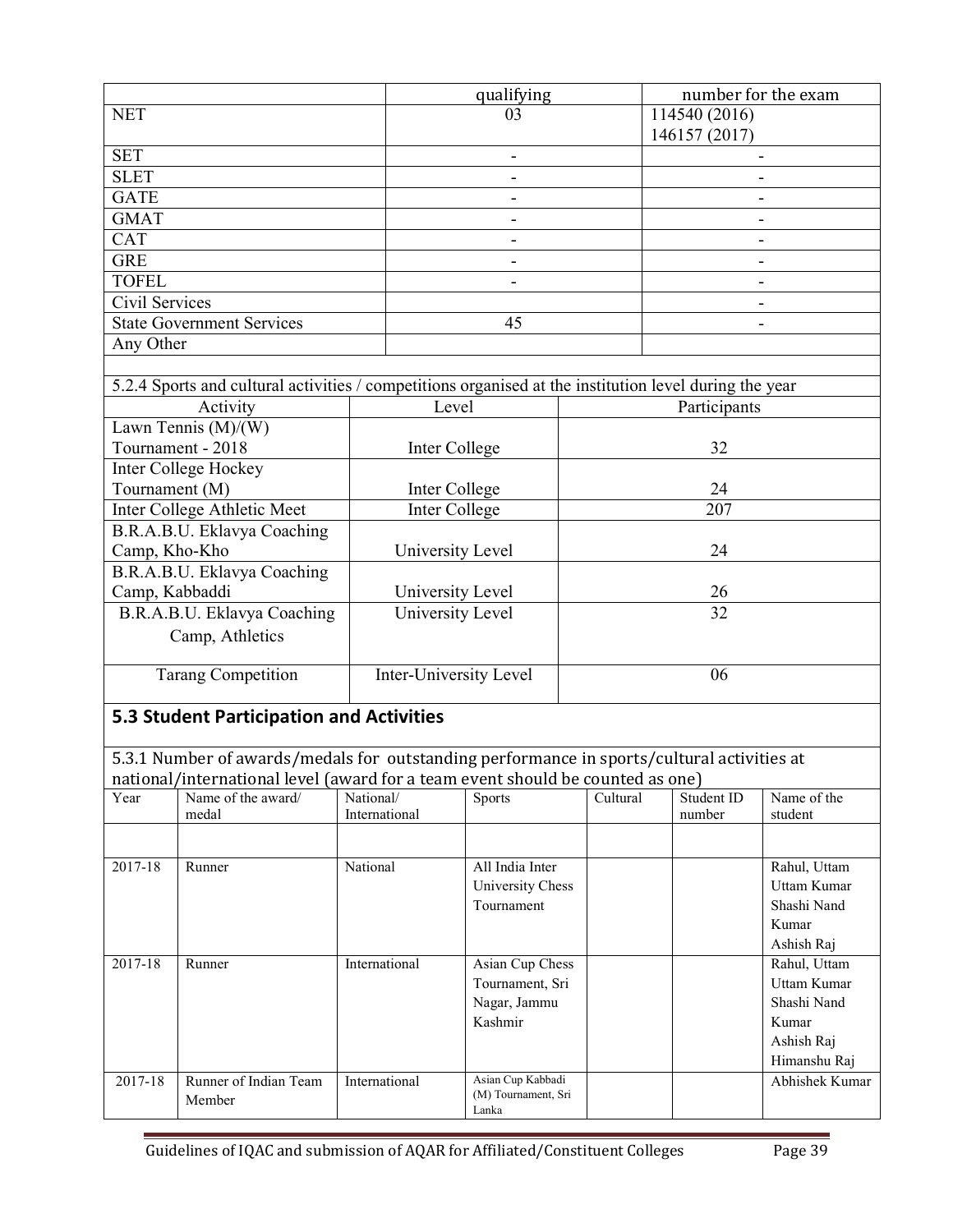5.3.2 Activity of Student Council & representation of students on academic & administrative bodies/committees of the institution (maximum 500 words)

Student representatives actively participate in various activities. They help in coordinating all the events related to academia, other co-curricular  $\&$  extra-curricular activities, as per the directives of teaching faculty. They do lot a of academic administrative work by taking the help of other students. They also motivate other students to take part in the activities conducted by the Institute. They work as a medium between faculty and students.

# **5.3 Alumni Engagement**

5.3.1 Whether the institution has registered Alumni Association? Yes/No, if yes give details (maximum 500 words):

Yes, the college has registered Alumni Association and the Association organizes meet regularly.

5.3.2 No. of registered enrolled Alumni:

250

5.3.3 Alumni contribution during the year (in Rupees) **:** 

**Nil**

5.3.4 Meetings/activities organized by Alumni Association **:** 

02

# **CRITERION VI –GOVERNANCE, LEADERSHIP AND MANAGEMENT**

**6.1 Institutional Vision and Leadership** 

6.1.1 Mention two practices of decentralization and participative management during the last year (maximum 500 words)

6.1.2 Does the institution have a Management Information System (MIS)?

Yes/No/Partial:

Partial

**6.2 Strategy Development and Deployment** 

6.2.1 Quality improvement strategies adopted by the institution for each of the following (with in 100 words each**):** 

Curriculum Development

We follow curriculum prepared by BRA Bihar University of which the college is a constituent unit. However, our faculty members are on syllabus boards for enrichment of the curriculum.

# $\div$  Teaching and Learning

 Creation and enhancement of the infrastructure of the institution is need based. It is assessed by IQAC in consultation with the college development committee for effective teaching and learning process, keeping in mind the optimum utilization of resources.

 $\div$  Examination and Evaluation

At the closing of each session, students are requested to select one topic each from different modules to present a seminar paper. We also try to ensure that it does not remain departmentcentric but make it interdisciplinary in nature. Credit points given to the students/participants of the seminar form the basis of the internal assessment component of the semester examination.

 Research and Development The college has a Research Committee to monitor and address the issues of research. It is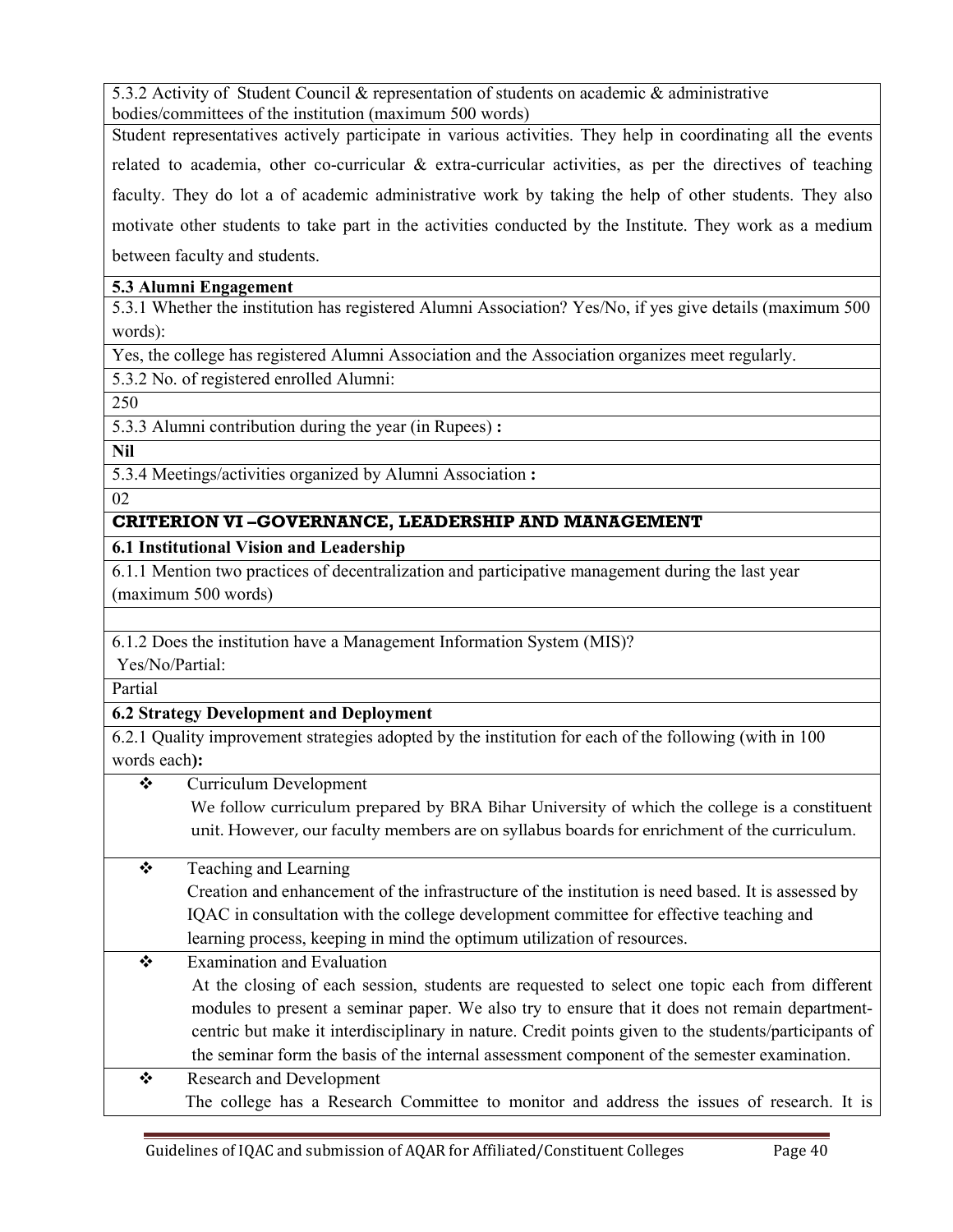|           | composed of faculty members of different departments of the college. It has been instrumental in<br>promoting research work in disciplines of Social Sciences, Humanities and Science. In the year<br>2013 the Committee has recommended and forwarded 18 Minor Research Projects to UGC for<br>financial support. It is also planning to formulate a work plan for interdisciplinary research. |
|-----------|-------------------------------------------------------------------------------------------------------------------------------------------------------------------------------------------------------------------------------------------------------------------------------------------------------------------------------------------------------------------------------------------------|
| ❖         | Library, ICT and Physical Infrastructure / Instrumentation                                                                                                                                                                                                                                                                                                                                      |
|           | The Library Advisory Committee consists of Principal as Chairman, Librarian, four faculty                                                                                                                                                                                                                                                                                                       |
|           | members from social science, three faculty members from science & one student representative. It                                                                                                                                                                                                                                                                                                |
|           | caters to the growing need of the present and future requirement of the library. The committee in                                                                                                                                                                                                                                                                                               |
|           | its various meetings have recommended valuable positive suggestions to make the library student                                                                                                                                                                                                                                                                                                 |
|           | and user friendly, for example separate spaces for teachers and students have been created,                                                                                                                                                                                                                                                                                                     |
|           | subscription of online journals, Internet connection & browsing facility etc. have been provided.                                                                                                                                                                                                                                                                                               |
|           | Besides, the library has created a space for physically challenged students on the ground floor.                                                                                                                                                                                                                                                                                                |
| ❖         | Human Resource Management                                                                                                                                                                                                                                                                                                                                                                       |
|           | In order to improve the quality of human resource management, we organise workshops to                                                                                                                                                                                                                                                                                                          |
|           | educate the faculty and the staff in matters of governance and routine work.                                                                                                                                                                                                                                                                                                                    |
| ❖         | Industry Interaction / Collaboration                                                                                                                                                                                                                                                                                                                                                            |
|           | We have signed MOUs with our industrial partners like Prasad Hospital, Muzaffarpur, Maa Janki                                                                                                                                                                                                                                                                                                   |
|           | Hospital, Muzaffarpur, Shashank Automobile Pvt. Ltd., Muzaffarpur, in the current academic<br>year for the community courses.                                                                                                                                                                                                                                                                   |
|           |                                                                                                                                                                                                                                                                                                                                                                                                 |
| ❖         | <b>Admission of Students</b><br>Centralized admission process conducted by Government of Bihar through OFSS.                                                                                                                                                                                                                                                                                    |
|           |                                                                                                                                                                                                                                                                                                                                                                                                 |
| $6.2.2$ : | Implementation of e-governance in areas of operations:                                                                                                                                                                                                                                                                                                                                          |
| ❖         | Planning and Development<br>As the recruitment policy of teachers lie in the domain of chancellor's office, the college has no                                                                                                                                                                                                                                                                  |
|           | free hand in selection of its faculty members. However, they are encouraged to join                                                                                                                                                                                                                                                                                                             |
|           | orientation/refresher courses periodically to meet the changing requirements of the curriculum.                                                                                                                                                                                                                                                                                                 |
|           | The college plans to recruit and retain the best quality teachers in vocational courses.                                                                                                                                                                                                                                                                                                        |
| ❖         | Administration                                                                                                                                                                                                                                                                                                                                                                                  |
|           | The Principal, HODs and the faculty members of the different departments along with members                                                                                                                                                                                                                                                                                                     |
|           | of the various bodies of the institution are directly and indirectly involved in policy statements                                                                                                                                                                                                                                                                                              |
|           | and action plans for fulfillment of the stated mission.<br>The is ensured by                                                                                                                                                                                                                                                                                                                    |
|           | Formulation of action plans for all operations and incorporation of the same into the<br>$\bullet$                                                                                                                                                                                                                                                                                              |
|           | institutional strategic plan.                                                                                                                                                                                                                                                                                                                                                                   |
|           | Interacting with stakeholders.<br>٠                                                                                                                                                                                                                                                                                                                                                             |
|           | Proper support for policy and planning through need based analysis, research inputs and<br>$\bullet$                                                                                                                                                                                                                                                                                            |
|           |                                                                                                                                                                                                                                                                                                                                                                                                 |
|           | consultations with stakeholders.<br>Reinforcing the culture of excellence and having flexibility for desired organizational<br>$\bullet$                                                                                                                                                                                                                                                        |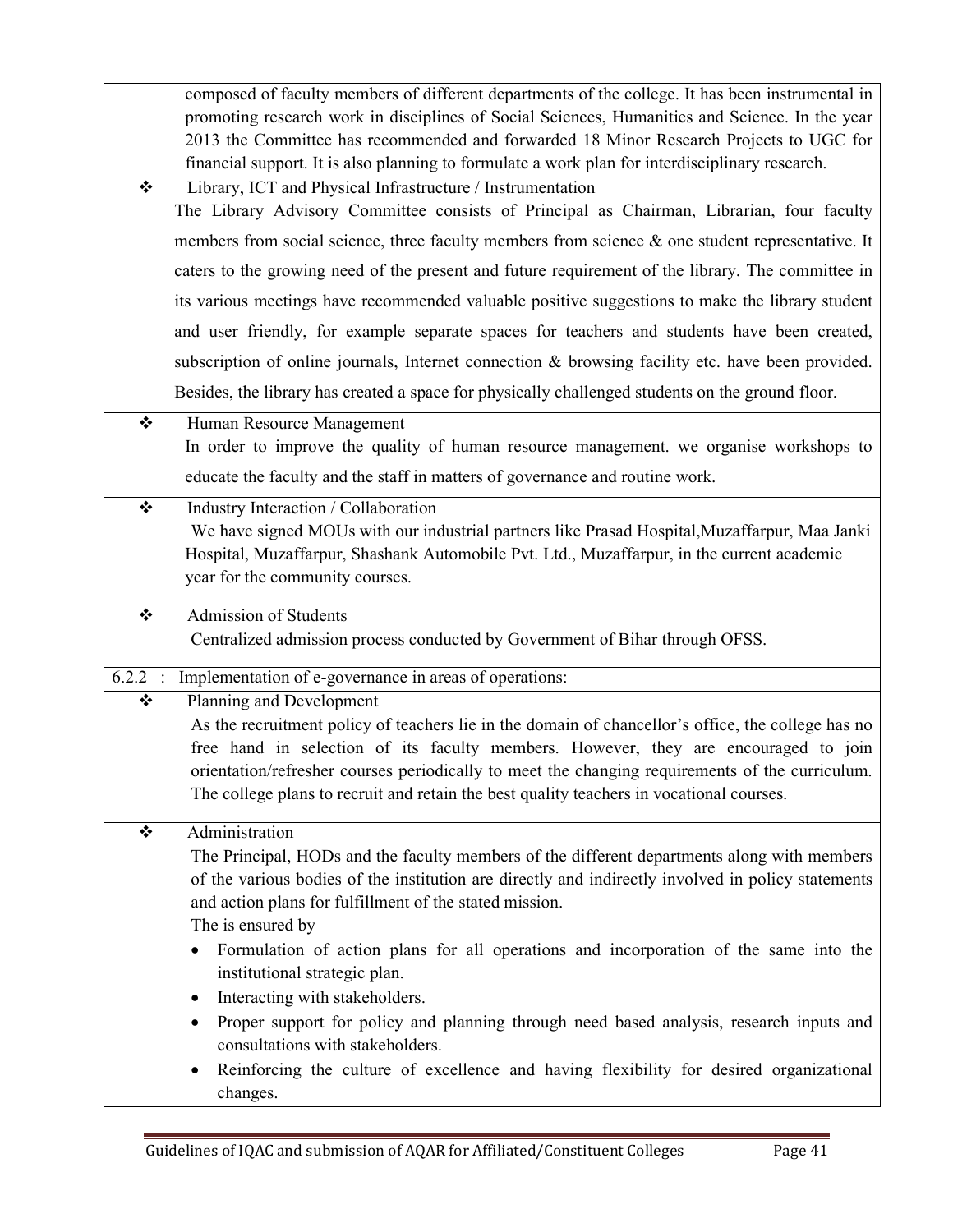|      | ❖       | <b>Finance and Accounts</b>                                                                     |                                                                                                                                                               |       |            |                               |                     |  |  |
|------|---------|-------------------------------------------------------------------------------------------------|---------------------------------------------------------------------------------------------------------------------------------------------------------------|-------|------------|-------------------------------|---------------------|--|--|
|      |         | The faculty members are included in the administrative and financial committees of the college, |                                                                                                                                                               |       |            |                               |                     |  |  |
|      |         | thus, leading to an ambience of participative management. The students are also involved into   |                                                                                                                                                               |       |            |                               |                     |  |  |
|      |         | various committees/ cells of the college. Their views are also taken into consideration before  |                                                                                                                                                               |       |            |                               |                     |  |  |
|      |         | arriving at any final decision                                                                  |                                                                                                                                                               |       |            |                               |                     |  |  |
|      |         | <b>Student Admission and Support</b>                                                            |                                                                                                                                                               |       |            |                               |                     |  |  |
| ❖    |         |                                                                                                 |                                                                                                                                                               |       |            |                               |                     |  |  |
|      |         |                                                                                                 | Coming to the domain of student support and progression, the college, in order to facilitate the                                                              |       |            |                               |                     |  |  |
|      |         |                                                                                                 | process of admission as well as teaching learning process, publishes updated prospectus                                                                       |       |            |                               |                     |  |  |
|      |         |                                                                                                 | annually to ensure its commitment and accountability to its declared vision, mission and                                                                      |       |            |                               |                     |  |  |
|      |         |                                                                                                 | objectives of holistic development of students' moral, personality and economic prosperity. The                                                               |       |            |                               |                     |  |  |
|      |         |                                                                                                 | college strictly follows the reservation policy of central and state government. Besides, it is                                                               |       |            |                               |                     |  |  |
|      |         |                                                                                                 | highly friendly to differently abled students, slow learners and extraordinarily brilliant ones. We                                                           |       |            |                               |                     |  |  |
|      |         |                                                                                                 | publish year wise college magazine 'Pushkarni'. To cater to their job needs, the college has taken                                                            |       |            |                               |                     |  |  |
|      |         |                                                                                                 | recourse to a good number of vocational courses added by a community college where                                                                            |       |            |                               |                     |  |  |
|      |         |                                                                                                 | marginalized sections of the society are particularly cared for. Student progression from UG to                                                               |       |            |                               |                     |  |  |
|      |         |                                                                                                 | PG is appreciably high and from PG to Ph.D significantly remarkable. The progression figure                                                                   |       |            |                               |                     |  |  |
|      |         | ranges between 50 and 60 percent.                                                               |                                                                                                                                                               |       |            |                               |                     |  |  |
|      |         |                                                                                                 |                                                                                                                                                               |       |            |                               |                     |  |  |
| ❖    |         | Examination                                                                                     |                                                                                                                                                               |       |            |                               |                     |  |  |
|      |         |                                                                                                 | The college collects and analyses data with help of the office of the examination controller. A                                                               |       |            |                               |                     |  |  |
|      |         |                                                                                                 | graphic representation is constructed for judging and analyzing the data outcome.                                                                             |       |            |                               |                     |  |  |
|      |         |                                                                                                 |                                                                                                                                                               |       |            |                               |                     |  |  |
|      |         | <b>6.3 Faculty Empowerment Strategies</b>                                                       |                                                                                                                                                               |       |            |                               |                     |  |  |
|      |         |                                                                                                 | 6.3.1 Teachers provided with financial support to attend conferences / workshops and towards membership                                                       |       |            |                               |                     |  |  |
|      |         | fee of professional bodies during the year                                                      |                                                                                                                                                               |       |            |                               |                     |  |  |
|      |         |                                                                                                 |                                                                                                                                                               |       |            |                               |                     |  |  |
| Ye   |         | Name of teacher                                                                                 | Name of conference/                                                                                                                                           |       |            | Name of the professional body | Amount of           |  |  |
| ar   |         |                                                                                                 | workshop attended for                                                                                                                                         |       |            | for which membership fee is   | support             |  |  |
|      |         |                                                                                                 | which financial support<br>provided                                                                                                                           |       |            |                               |                     |  |  |
|      |         |                                                                                                 | provided                                                                                                                                                      |       |            |                               |                     |  |  |
|      |         |                                                                                                 |                                                                                                                                                               |       |            |                               |                     |  |  |
|      |         |                                                                                                 | 6.3.2 Number of professional development / administrative training programmes organized by the College<br>for teaching and non teaching staff during the year |       |            |                               |                     |  |  |
| Year |         | Title of the                                                                                    | Title of the                                                                                                                                                  | Dates |            | No. of participants           | No. $\overline{of}$ |  |  |
|      |         | professional                                                                                    | administrative training                                                                                                                                       |       | (from-to)  | (Teaching staff)              | participants        |  |  |
|      |         | development                                                                                     | programme organised for                                                                                                                                       |       |            |                               | (Non-               |  |  |
|      |         | programme                                                                                       | non-teaching staff                                                                                                                                            |       |            |                               | teaching            |  |  |
|      |         | organised for                                                                                   |                                                                                                                                                               |       |            |                               | staff)              |  |  |
|      |         | teaching staff                                                                                  |                                                                                                                                                               |       |            |                               |                     |  |  |
|      | 2017-18 | Computer                                                                                        | Computer Literacy                                                                                                                                             |       | 06.04.2018 | 45                            | 30                  |  |  |
|      |         | Literacy                                                                                        | Programme                                                                                                                                                     |       |            |                               |                     |  |  |
|      |         | Programme                                                                                       |                                                                                                                                                               |       |            |                               |                     |  |  |
|      |         | Admission                                                                                       | <b>Admission Automation</b>                                                                                                                                   |       | 12.07.2018 | 40                            | 20                  |  |  |
|      |         | Automation                                                                                      | <b>Software Training</b>                                                                                                                                      |       |            |                               |                     |  |  |
|      |         | Software                                                                                        |                                                                                                                                                               |       |            |                               |                     |  |  |
|      |         | Training                                                                                        |                                                                                                                                                               |       |            |                               |                     |  |  |
|      |         |                                                                                                 |                                                                                                                                                               |       |            |                               |                     |  |  |
|      |         |                                                                                                 | 6.3.3 No. of teachers attending professional development programmes, viz., Orientation Programme,                                                             |       |            |                               |                     |  |  |
|      |         |                                                                                                 |                                                                                                                                                               |       |            |                               |                     |  |  |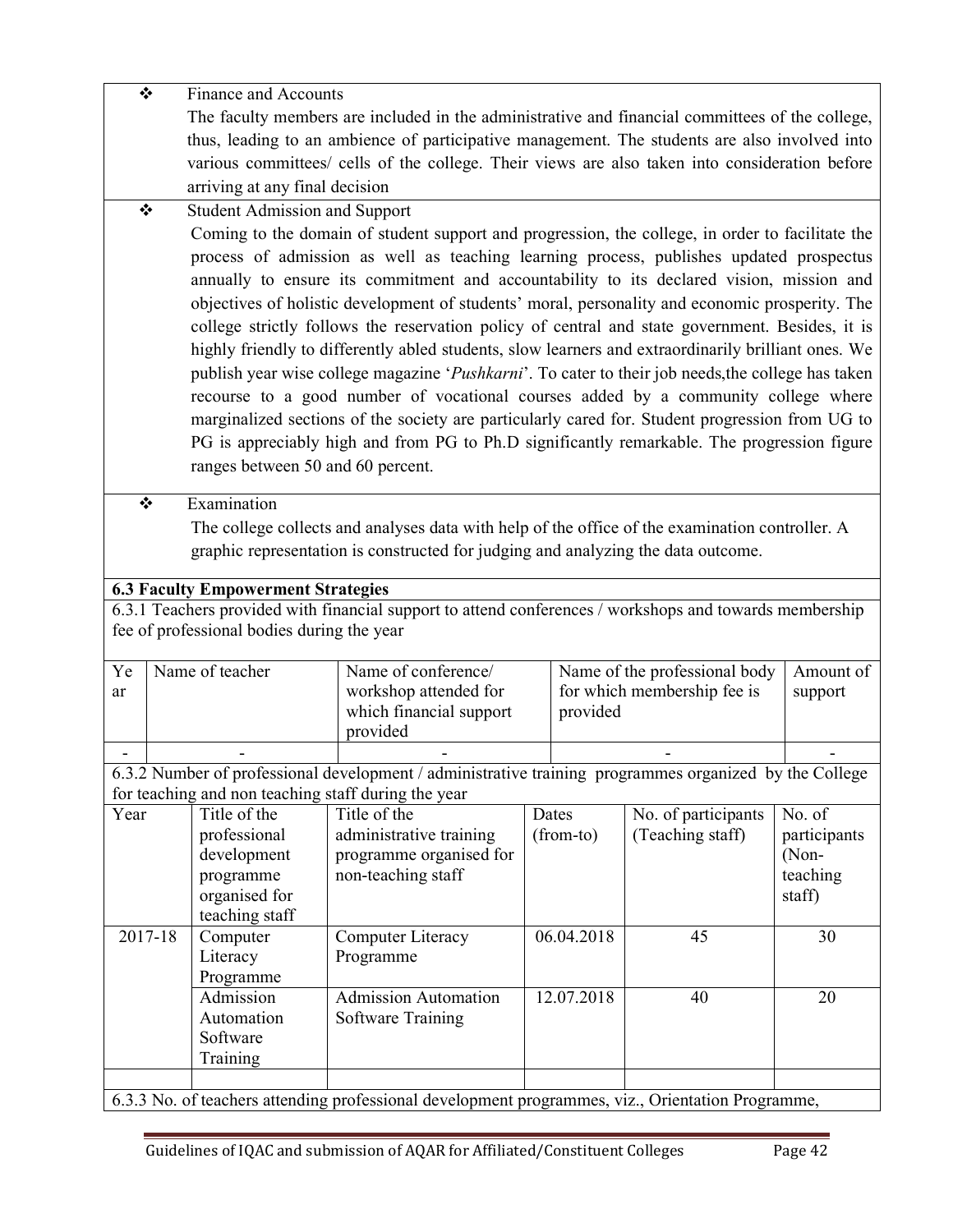| Title of the professional development<br>Number of teachers who attended<br>Date and Duration<br>$(from - to)$<br>programme<br>10.11.2018 to<br>07.12.2018<br>UGC - HRDC Orientation Programme<br>10<br>45<br><b>Computer Literacy Programme</b><br>1 day<br>6.3.4 Faculty and Staff recruitment (no. for permanent/fulltime recruitment):<br>Teaching<br>Non-teaching<br>Fulltime<br>Fulltime/temporary<br>Permanent<br>Permanent<br>11<br>11<br>02<br>02<br>6.3.5 Welfare schemes for<br>Teaching<br>Yes<br>Non teaching<br>Yes<br><b>Students</b><br>N <sub>0</sub><br>6.4 Financial Management and Resource Mobilization<br>6.4.1 Institution conducts internal and external financial audits regularly<br>(with in 100 words each)<br>The college gets its income and expenditure audited by a reputed chartered accountant yearly<br>and<br>occasionally when so needed. Last audit done was in the month of January 2014. Objection and details of<br>compliance, if any-No Objection.<br>6.4.2 Funds / Grants received from management, non-government bodies, individuals, philanthropies<br>during the year(not covered in Criterion III)<br>Name of the non government funding<br>Funds/ Grants received in Rs.<br>Purpose<br>agencies/individuals<br><b>RUSA</b><br><b>Infrastructure Grants from</b><br>1,50,00,000/-<br><b>UGC</b><br>6.4.2 Total corpus fund generated<br><b>6.5 Internal Quality Assurance System</b><br>6.5.1 Whether Academic and Administrative Audit (AAA) has been done?<br>External<br>Internal<br>Audit Type<br>Yes/No<br>Yes/No<br>Authority<br>Agency<br>Academic<br>N <sub>0</sub><br>N <sub>o</sub><br>N <sub>0</sub><br>N <sub>o</sub><br>Administrative<br>N <sub>0</sub><br>N <sub>0</sub><br>N <sub>0</sub><br>N <sub>0</sub><br>6.5.2 Activities and support from the Parent - Teacher Association (at least three)<br>Parents' meet is regularly held in which suggestion are given. Feasible suggestions are later<br>followed. | Refresher Course, Short Term Course, Faculty Development Programmes during the year |  |  |  |  |  |  |  |
|-----------------------------------------------------------------------------------------------------------------------------------------------------------------------------------------------------------------------------------------------------------------------------------------------------------------------------------------------------------------------------------------------------------------------------------------------------------------------------------------------------------------------------------------------------------------------------------------------------------------------------------------------------------------------------------------------------------------------------------------------------------------------------------------------------------------------------------------------------------------------------------------------------------------------------------------------------------------------------------------------------------------------------------------------------------------------------------------------------------------------------------------------------------------------------------------------------------------------------------------------------------------------------------------------------------------------------------------------------------------------------------------------------------------------------------------------------------------------------------------------------------------------------------------------------------------------------------------------------------------------------------------------------------------------------------------------------------------------------------------------------------------------------------------------------------------------------------------------------------------------------------------------------------------------------------------------------------------------------------|-------------------------------------------------------------------------------------|--|--|--|--|--|--|--|
|                                                                                                                                                                                                                                                                                                                                                                                                                                                                                                                                                                                                                                                                                                                                                                                                                                                                                                                                                                                                                                                                                                                                                                                                                                                                                                                                                                                                                                                                                                                                                                                                                                                                                                                                                                                                                                                                                                                                                                                   |                                                                                     |  |  |  |  |  |  |  |
|                                                                                                                                                                                                                                                                                                                                                                                                                                                                                                                                                                                                                                                                                                                                                                                                                                                                                                                                                                                                                                                                                                                                                                                                                                                                                                                                                                                                                                                                                                                                                                                                                                                                                                                                                                                                                                                                                                                                                                                   |                                                                                     |  |  |  |  |  |  |  |
|                                                                                                                                                                                                                                                                                                                                                                                                                                                                                                                                                                                                                                                                                                                                                                                                                                                                                                                                                                                                                                                                                                                                                                                                                                                                                                                                                                                                                                                                                                                                                                                                                                                                                                                                                                                                                                                                                                                                                                                   |                                                                                     |  |  |  |  |  |  |  |
|                                                                                                                                                                                                                                                                                                                                                                                                                                                                                                                                                                                                                                                                                                                                                                                                                                                                                                                                                                                                                                                                                                                                                                                                                                                                                                                                                                                                                                                                                                                                                                                                                                                                                                                                                                                                                                                                                                                                                                                   |                                                                                     |  |  |  |  |  |  |  |
|                                                                                                                                                                                                                                                                                                                                                                                                                                                                                                                                                                                                                                                                                                                                                                                                                                                                                                                                                                                                                                                                                                                                                                                                                                                                                                                                                                                                                                                                                                                                                                                                                                                                                                                                                                                                                                                                                                                                                                                   |                                                                                     |  |  |  |  |  |  |  |
|                                                                                                                                                                                                                                                                                                                                                                                                                                                                                                                                                                                                                                                                                                                                                                                                                                                                                                                                                                                                                                                                                                                                                                                                                                                                                                                                                                                                                                                                                                                                                                                                                                                                                                                                                                                                                                                                                                                                                                                   |                                                                                     |  |  |  |  |  |  |  |
|                                                                                                                                                                                                                                                                                                                                                                                                                                                                                                                                                                                                                                                                                                                                                                                                                                                                                                                                                                                                                                                                                                                                                                                                                                                                                                                                                                                                                                                                                                                                                                                                                                                                                                                                                                                                                                                                                                                                                                                   |                                                                                     |  |  |  |  |  |  |  |
|                                                                                                                                                                                                                                                                                                                                                                                                                                                                                                                                                                                                                                                                                                                                                                                                                                                                                                                                                                                                                                                                                                                                                                                                                                                                                                                                                                                                                                                                                                                                                                                                                                                                                                                                                                                                                                                                                                                                                                                   |                                                                                     |  |  |  |  |  |  |  |
|                                                                                                                                                                                                                                                                                                                                                                                                                                                                                                                                                                                                                                                                                                                                                                                                                                                                                                                                                                                                                                                                                                                                                                                                                                                                                                                                                                                                                                                                                                                                                                                                                                                                                                                                                                                                                                                                                                                                                                                   |                                                                                     |  |  |  |  |  |  |  |
|                                                                                                                                                                                                                                                                                                                                                                                                                                                                                                                                                                                                                                                                                                                                                                                                                                                                                                                                                                                                                                                                                                                                                                                                                                                                                                                                                                                                                                                                                                                                                                                                                                                                                                                                                                                                                                                                                                                                                                                   |                                                                                     |  |  |  |  |  |  |  |
|                                                                                                                                                                                                                                                                                                                                                                                                                                                                                                                                                                                                                                                                                                                                                                                                                                                                                                                                                                                                                                                                                                                                                                                                                                                                                                                                                                                                                                                                                                                                                                                                                                                                                                                                                                                                                                                                                                                                                                                   |                                                                                     |  |  |  |  |  |  |  |
|                                                                                                                                                                                                                                                                                                                                                                                                                                                                                                                                                                                                                                                                                                                                                                                                                                                                                                                                                                                                                                                                                                                                                                                                                                                                                                                                                                                                                                                                                                                                                                                                                                                                                                                                                                                                                                                                                                                                                                                   |                                                                                     |  |  |  |  |  |  |  |
|                                                                                                                                                                                                                                                                                                                                                                                                                                                                                                                                                                                                                                                                                                                                                                                                                                                                                                                                                                                                                                                                                                                                                                                                                                                                                                                                                                                                                                                                                                                                                                                                                                                                                                                                                                                                                                                                                                                                                                                   |                                                                                     |  |  |  |  |  |  |  |
|                                                                                                                                                                                                                                                                                                                                                                                                                                                                                                                                                                                                                                                                                                                                                                                                                                                                                                                                                                                                                                                                                                                                                                                                                                                                                                                                                                                                                                                                                                                                                                                                                                                                                                                                                                                                                                                                                                                                                                                   |                                                                                     |  |  |  |  |  |  |  |
|                                                                                                                                                                                                                                                                                                                                                                                                                                                                                                                                                                                                                                                                                                                                                                                                                                                                                                                                                                                                                                                                                                                                                                                                                                                                                                                                                                                                                                                                                                                                                                                                                                                                                                                                                                                                                                                                                                                                                                                   |                                                                                     |  |  |  |  |  |  |  |
|                                                                                                                                                                                                                                                                                                                                                                                                                                                                                                                                                                                                                                                                                                                                                                                                                                                                                                                                                                                                                                                                                                                                                                                                                                                                                                                                                                                                                                                                                                                                                                                                                                                                                                                                                                                                                                                                                                                                                                                   |                                                                                     |  |  |  |  |  |  |  |
|                                                                                                                                                                                                                                                                                                                                                                                                                                                                                                                                                                                                                                                                                                                                                                                                                                                                                                                                                                                                                                                                                                                                                                                                                                                                                                                                                                                                                                                                                                                                                                                                                                                                                                                                                                                                                                                                                                                                                                                   |                                                                                     |  |  |  |  |  |  |  |
|                                                                                                                                                                                                                                                                                                                                                                                                                                                                                                                                                                                                                                                                                                                                                                                                                                                                                                                                                                                                                                                                                                                                                                                                                                                                                                                                                                                                                                                                                                                                                                                                                                                                                                                                                                                                                                                                                                                                                                                   |                                                                                     |  |  |  |  |  |  |  |
|                                                                                                                                                                                                                                                                                                                                                                                                                                                                                                                                                                                                                                                                                                                                                                                                                                                                                                                                                                                                                                                                                                                                                                                                                                                                                                                                                                                                                                                                                                                                                                                                                                                                                                                                                                                                                                                                                                                                                                                   |                                                                                     |  |  |  |  |  |  |  |
|                                                                                                                                                                                                                                                                                                                                                                                                                                                                                                                                                                                                                                                                                                                                                                                                                                                                                                                                                                                                                                                                                                                                                                                                                                                                                                                                                                                                                                                                                                                                                                                                                                                                                                                                                                                                                                                                                                                                                                                   |                                                                                     |  |  |  |  |  |  |  |
|                                                                                                                                                                                                                                                                                                                                                                                                                                                                                                                                                                                                                                                                                                                                                                                                                                                                                                                                                                                                                                                                                                                                                                                                                                                                                                                                                                                                                                                                                                                                                                                                                                                                                                                                                                                                                                                                                                                                                                                   |                                                                                     |  |  |  |  |  |  |  |
|                                                                                                                                                                                                                                                                                                                                                                                                                                                                                                                                                                                                                                                                                                                                                                                                                                                                                                                                                                                                                                                                                                                                                                                                                                                                                                                                                                                                                                                                                                                                                                                                                                                                                                                                                                                                                                                                                                                                                                                   |                                                                                     |  |  |  |  |  |  |  |
|                                                                                                                                                                                                                                                                                                                                                                                                                                                                                                                                                                                                                                                                                                                                                                                                                                                                                                                                                                                                                                                                                                                                                                                                                                                                                                                                                                                                                                                                                                                                                                                                                                                                                                                                                                                                                                                                                                                                                                                   |                                                                                     |  |  |  |  |  |  |  |
|                                                                                                                                                                                                                                                                                                                                                                                                                                                                                                                                                                                                                                                                                                                                                                                                                                                                                                                                                                                                                                                                                                                                                                                                                                                                                                                                                                                                                                                                                                                                                                                                                                                                                                                                                                                                                                                                                                                                                                                   |                                                                                     |  |  |  |  |  |  |  |
|                                                                                                                                                                                                                                                                                                                                                                                                                                                                                                                                                                                                                                                                                                                                                                                                                                                                                                                                                                                                                                                                                                                                                                                                                                                                                                                                                                                                                                                                                                                                                                                                                                                                                                                                                                                                                                                                                                                                                                                   |                                                                                     |  |  |  |  |  |  |  |
|                                                                                                                                                                                                                                                                                                                                                                                                                                                                                                                                                                                                                                                                                                                                                                                                                                                                                                                                                                                                                                                                                                                                                                                                                                                                                                                                                                                                                                                                                                                                                                                                                                                                                                                                                                                                                                                                                                                                                                                   |                                                                                     |  |  |  |  |  |  |  |
|                                                                                                                                                                                                                                                                                                                                                                                                                                                                                                                                                                                                                                                                                                                                                                                                                                                                                                                                                                                                                                                                                                                                                                                                                                                                                                                                                                                                                                                                                                                                                                                                                                                                                                                                                                                                                                                                                                                                                                                   |                                                                                     |  |  |  |  |  |  |  |
|                                                                                                                                                                                                                                                                                                                                                                                                                                                                                                                                                                                                                                                                                                                                                                                                                                                                                                                                                                                                                                                                                                                                                                                                                                                                                                                                                                                                                                                                                                                                                                                                                                                                                                                                                                                                                                                                                                                                                                                   |                                                                                     |  |  |  |  |  |  |  |
|                                                                                                                                                                                                                                                                                                                                                                                                                                                                                                                                                                                                                                                                                                                                                                                                                                                                                                                                                                                                                                                                                                                                                                                                                                                                                                                                                                                                                                                                                                                                                                                                                                                                                                                                                                                                                                                                                                                                                                                   |                                                                                     |  |  |  |  |  |  |  |
|                                                                                                                                                                                                                                                                                                                                                                                                                                                                                                                                                                                                                                                                                                                                                                                                                                                                                                                                                                                                                                                                                                                                                                                                                                                                                                                                                                                                                                                                                                                                                                                                                                                                                                                                                                                                                                                                                                                                                                                   |                                                                                     |  |  |  |  |  |  |  |
|                                                                                                                                                                                                                                                                                                                                                                                                                                                                                                                                                                                                                                                                                                                                                                                                                                                                                                                                                                                                                                                                                                                                                                                                                                                                                                                                                                                                                                                                                                                                                                                                                                                                                                                                                                                                                                                                                                                                                                                   |                                                                                     |  |  |  |  |  |  |  |
|                                                                                                                                                                                                                                                                                                                                                                                                                                                                                                                                                                                                                                                                                                                                                                                                                                                                                                                                                                                                                                                                                                                                                                                                                                                                                                                                                                                                                                                                                                                                                                                                                                                                                                                                                                                                                                                                                                                                                                                   |                                                                                     |  |  |  |  |  |  |  |
|                                                                                                                                                                                                                                                                                                                                                                                                                                                                                                                                                                                                                                                                                                                                                                                                                                                                                                                                                                                                                                                                                                                                                                                                                                                                                                                                                                                                                                                                                                                                                                                                                                                                                                                                                                                                                                                                                                                                                                                   |                                                                                     |  |  |  |  |  |  |  |
|                                                                                                                                                                                                                                                                                                                                                                                                                                                                                                                                                                                                                                                                                                                                                                                                                                                                                                                                                                                                                                                                                                                                                                                                                                                                                                                                                                                                                                                                                                                                                                                                                                                                                                                                                                                                                                                                                                                                                                                   |                                                                                     |  |  |  |  |  |  |  |
|                                                                                                                                                                                                                                                                                                                                                                                                                                                                                                                                                                                                                                                                                                                                                                                                                                                                                                                                                                                                                                                                                                                                                                                                                                                                                                                                                                                                                                                                                                                                                                                                                                                                                                                                                                                                                                                                                                                                                                                   |                                                                                     |  |  |  |  |  |  |  |
|                                                                                                                                                                                                                                                                                                                                                                                                                                                                                                                                                                                                                                                                                                                                                                                                                                                                                                                                                                                                                                                                                                                                                                                                                                                                                                                                                                                                                                                                                                                                                                                                                                                                                                                                                                                                                                                                                                                                                                                   |                                                                                     |  |  |  |  |  |  |  |
|                                                                                                                                                                                                                                                                                                                                                                                                                                                                                                                                                                                                                                                                                                                                                                                                                                                                                                                                                                                                                                                                                                                                                                                                                                                                                                                                                                                                                                                                                                                                                                                                                                                                                                                                                                                                                                                                                                                                                                                   |                                                                                     |  |  |  |  |  |  |  |
|                                                                                                                                                                                                                                                                                                                                                                                                                                                                                                                                                                                                                                                                                                                                                                                                                                                                                                                                                                                                                                                                                                                                                                                                                                                                                                                                                                                                                                                                                                                                                                                                                                                                                                                                                                                                                                                                                                                                                                                   |                                                                                     |  |  |  |  |  |  |  |
|                                                                                                                                                                                                                                                                                                                                                                                                                                                                                                                                                                                                                                                                                                                                                                                                                                                                                                                                                                                                                                                                                                                                                                                                                                                                                                                                                                                                                                                                                                                                                                                                                                                                                                                                                                                                                                                                                                                                                                                   |                                                                                     |  |  |  |  |  |  |  |
|                                                                                                                                                                                                                                                                                                                                                                                                                                                                                                                                                                                                                                                                                                                                                                                                                                                                                                                                                                                                                                                                                                                                                                                                                                                                                                                                                                                                                                                                                                                                                                                                                                                                                                                                                                                                                                                                                                                                                                                   |                                                                                     |  |  |  |  |  |  |  |
|                                                                                                                                                                                                                                                                                                                                                                                                                                                                                                                                                                                                                                                                                                                                                                                                                                                                                                                                                                                                                                                                                                                                                                                                                                                                                                                                                                                                                                                                                                                                                                                                                                                                                                                                                                                                                                                                                                                                                                                   |                                                                                     |  |  |  |  |  |  |  |
|                                                                                                                                                                                                                                                                                                                                                                                                                                                                                                                                                                                                                                                                                                                                                                                                                                                                                                                                                                                                                                                                                                                                                                                                                                                                                                                                                                                                                                                                                                                                                                                                                                                                                                                                                                                                                                                                                                                                                                                   |                                                                                     |  |  |  |  |  |  |  |
|                                                                                                                                                                                                                                                                                                                                                                                                                                                                                                                                                                                                                                                                                                                                                                                                                                                                                                                                                                                                                                                                                                                                                                                                                                                                                                                                                                                                                                                                                                                                                                                                                                                                                                                                                                                                                                                                                                                                                                                   |                                                                                     |  |  |  |  |  |  |  |
| 6.5.3 Development programmes for support staff (at least three)                                                                                                                                                                                                                                                                                                                                                                                                                                                                                                                                                                                                                                                                                                                                                                                                                                                                                                                                                                                                                                                                                                                                                                                                                                                                                                                                                                                                                                                                                                                                                                                                                                                                                                                                                                                                                                                                                                                   |                                                                                     |  |  |  |  |  |  |  |
| <b>Computer Training Programme</b><br>$\bullet$                                                                                                                                                                                                                                                                                                                                                                                                                                                                                                                                                                                                                                                                                                                                                                                                                                                                                                                                                                                                                                                                                                                                                                                                                                                                                                                                                                                                                                                                                                                                                                                                                                                                                                                                                                                                                                                                                                                                   |                                                                                     |  |  |  |  |  |  |  |
| Admission Software Handling Programme                                                                                                                                                                                                                                                                                                                                                                                                                                                                                                                                                                                                                                                                                                                                                                                                                                                                                                                                                                                                                                                                                                                                                                                                                                                                                                                                                                                                                                                                                                                                                                                                                                                                                                                                                                                                                                                                                                                                             |                                                                                     |  |  |  |  |  |  |  |
|                                                                                                                                                                                                                                                                                                                                                                                                                                                                                                                                                                                                                                                                                                                                                                                                                                                                                                                                                                                                                                                                                                                                                                                                                                                                                                                                                                                                                                                                                                                                                                                                                                                                                                                                                                                                                                                                                                                                                                                   |                                                                                     |  |  |  |  |  |  |  |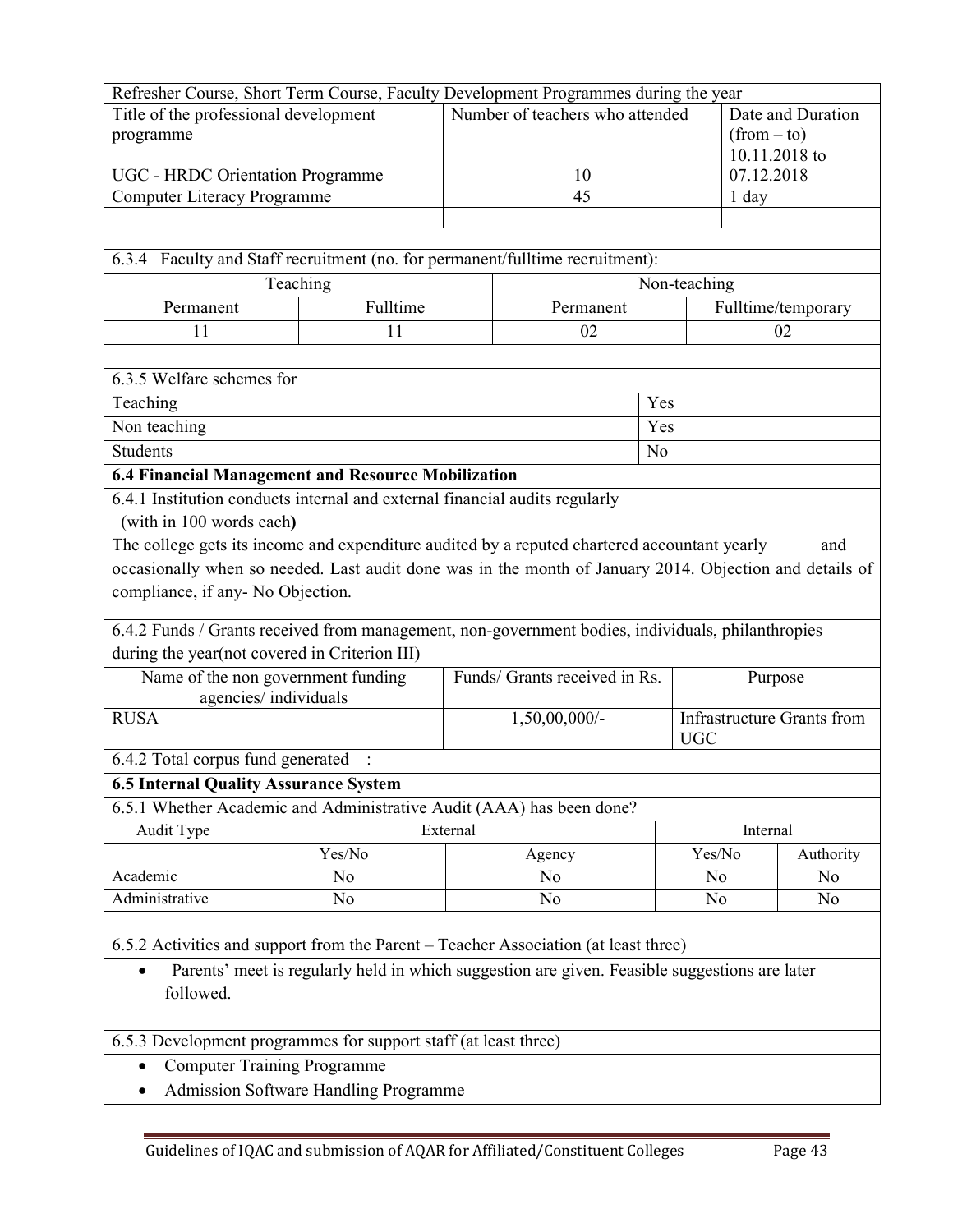| $\bullet$ | <b>Website Handling Training</b>                                |                    |                          |              |  |  |  |  |
|-----------|-----------------------------------------------------------------|--------------------|--------------------------|--------------|--|--|--|--|
|           | 6.5.4 Post Accreditation initiative(s) (mention at least three) |                    |                          |              |  |  |  |  |
| 6.5.5     |                                                                 |                    |                          |              |  |  |  |  |
|           | a. Submission of Data for AISHE portal                          | Yes                |                          |              |  |  |  |  |
|           | b. Participation in NIRF<br>N <sub>0</sub>                      |                    |                          |              |  |  |  |  |
|           | c. ISO Certification                                            | No                 |                          |              |  |  |  |  |
|           | d. NBA or any other quality audit                               | No                 |                          |              |  |  |  |  |
|           | 6.5.6 Number of Quality Initiatives undertaken during the year  |                    |                          |              |  |  |  |  |
|           | Name of quality initiative by                                   | Date of conducting | Duration (from------to-- | Number of    |  |  |  |  |
| Year      | IQAC                                                            | activity           | ----)                    | participants |  |  |  |  |
|           | Regular meeting of                                              |                    |                          |              |  |  |  |  |
|           | <b>Internal Quality</b>                                         |                    |                          |              |  |  |  |  |
|           | Assurance Cell (IQAC).                                          |                    |                          |              |  |  |  |  |
|           | Regular submission of                                           |                    |                          |              |  |  |  |  |
|           | DCF-II to All India                                             |                    |                          |              |  |  |  |  |
|           | Survey of Higher                                                |                    |                          |              |  |  |  |  |
|           | Education.                                                      |                    |                          |              |  |  |  |  |
|           | <b>Financial Audit</b>                                          |                    |                          |              |  |  |  |  |
|           | (Internal & External).                                          |                    |                          |              |  |  |  |  |
|           | Funds from RUSA                                                 |                    |                          |              |  |  |  |  |
|           | Proposal submitted to                                           |                    |                          |              |  |  |  |  |
|           | UGC for Heritage Status.                                        |                    |                          |              |  |  |  |  |
|           | Feedback from all                                               |                    |                          |              |  |  |  |  |
|           | stakeholders collected,                                         |                    |                          |              |  |  |  |  |
| 2017      | analysed and used for                                           |                    |                          |              |  |  |  |  |
|           | improvements.                                                   |                    |                          |              |  |  |  |  |
| 2018      |                                                                 | 03-11-2018         | 2018                     | 25           |  |  |  |  |
|           |                                                                 |                    |                          |              |  |  |  |  |

# **CRITERION VII – INSTITUTIONAL VALUES AND BEST PRACTICES**

# **7.1 - Institutional Values and Social Responsibilities**

7.1.1 Gender Equity (Number of gender equity promotion programmes organized by the institution during the year)

| Female |      |
|--------|------|
|        | Male |
|        |      |

7.1.2 Environmental Consciousness and Sustainability/Alternate Energy initiatives such as: Percentage of power requirement of the College met by the renewable energy sources

Eco Club of the college consisting of a team of teachers, local environmental activists and students act as a nodal agency for taking initiatives for green audit. Besides, forestation undertaken by this agency and Department of Forest, Government of Bihar, the Department of Botany of this college is undertaking efforts for mapping and conserving the bio-diversity of the L.S.College Campus. It shall be pertinent here to add that the sprawling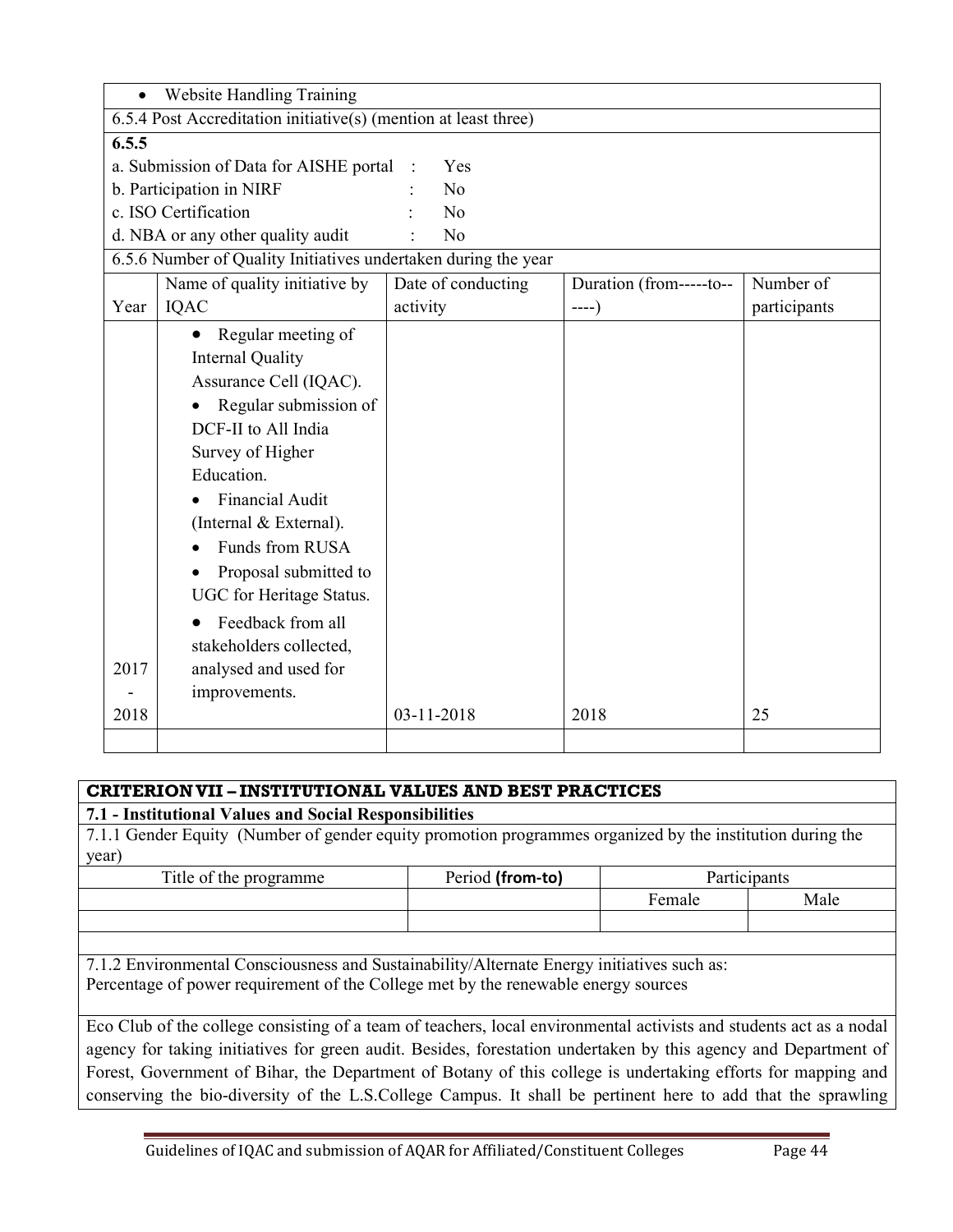campus of college has a rich variety of flora: some of which are more than a century old.

| 7.1.3 Differently abled (Divyangian) friendliness                                                          |                                                                                         |                                                                                                                                          |                                    |                        |                           |  |                      |                                                     |
|------------------------------------------------------------------------------------------------------------|-----------------------------------------------------------------------------------------|------------------------------------------------------------------------------------------------------------------------------------------|------------------------------------|------------------------|---------------------------|--|----------------------|-----------------------------------------------------|
| <b>Items Facilities</b>                                                                                    |                                                                                         |                                                                                                                                          |                                    | Yes/No                 |                           |  | No. of Beneficiaries |                                                     |
| Physical facilities                                                                                        |                                                                                         |                                                                                                                                          |                                    | Yes                    |                           |  | 32                   |                                                     |
| Provision for lift                                                                                         |                                                                                         |                                                                                                                                          |                                    |                        | N <sub>o</sub>            |  |                      |                                                     |
| Ramp/Rails                                                                                                 |                                                                                         |                                                                                                                                          |                                    | Yes                    |                           |  | 32                   |                                                     |
| <b>Braille Software/facilities</b>                                                                         |                                                                                         |                                                                                                                                          |                                    | Yes                    |                           |  | 05                   |                                                     |
| <b>Rest Rooms</b>                                                                                          |                                                                                         |                                                                                                                                          |                                    | Yes                    |                           |  | 02                   |                                                     |
| Scribes for examination                                                                                    |                                                                                         |                                                                                                                                          |                                    | Yes                    |                           |  | 01                   |                                                     |
|                                                                                                            |                                                                                         | Special skill development for differently abled students                                                                                 |                                    |                        | Yes                       |  |                      | 01                                                  |
| Any other similar facility                                                                                 |                                                                                         |                                                                                                                                          |                                    |                        | Yes                       |  |                      | $\blacksquare$                                      |
|                                                                                                            |                                                                                         |                                                                                                                                          |                                    |                        |                           |  |                      |                                                     |
| 7.1.4 Inclusion and Situatedness                                                                           |                                                                                         |                                                                                                                                          |                                    |                        |                           |  |                      |                                                     |
| Enlist most important initiatives taken to address locational advantages and disadvantages during the year |                                                                                         |                                                                                                                                          |                                    |                        |                           |  |                      |                                                     |
| Year                                                                                                       | Number of<br>initiatives to<br>address<br>locational<br>advantages and<br>disadvantages | Number of<br>Date and<br>duration of the<br>initiatives taken<br>to engage with<br>initiative<br>and contribute<br>to local<br>community |                                    |                        | Name of the<br>initiative |  | Issues<br>addressed  | Number of<br>participating<br>students and<br>staff |
|                                                                                                            |                                                                                         |                                                                                                                                          |                                    |                        |                           |  |                      |                                                     |
|                                                                                                            |                                                                                         |                                                                                                                                          |                                    |                        |                           |  |                      |                                                     |
|                                                                                                            | 7.1.5 Human Values and Professional Ethics                                              |                                                                                                                                          |                                    |                        |                           |  |                      |                                                     |
|                                                                                                            |                                                                                         | Code of conduct (handbooks) for various stakeholders                                                                                     |                                    |                        |                           |  |                      |                                                     |
| Date of Publication<br>Title                                                                               |                                                                                         |                                                                                                                                          | Follow up (maximum 100 words each) |                        |                           |  |                      |                                                     |
|                                                                                                            |                                                                                         |                                                                                                                                          |                                    |                        |                           |  |                      |                                                     |
|                                                                                                            |                                                                                         |                                                                                                                                          |                                    |                        |                           |  |                      |                                                     |
|                                                                                                            |                                                                                         | 7.1.6 Activities conducted for promotion of universal Values and Ethics                                                                  |                                    |                        |                           |  |                      |                                                     |
| Activity<br>Duration (from--------to-------)                                                               |                                                                                         |                                                                                                                                          |                                    | Number of participants |                           |  |                      |                                                     |

7.1.7 Initiatives taken by the institution to make the campus eco-friendly (at least five)

The College building has adopted electronic chokes and CFL bulbs for reducing the electricity consumption. On account of the college building being airy and having high ceiling the use of air conditioning is extremely limited. Computers, Printers, Copiers etc. which are not in use are shut down. It is ensured that fans & light are switched off in unoccupied class rooms and laboratories. Students  $\&$  staff have been sensitized to the need of energy conservation. Energy conservation project has been carried out by our students.

**- - -** 

Eco Club of the college consisting of a team of teachers, local environmental activists and students act as a nodal agency for taking initiatives for green audit. Besides, forestation undertaken by this agency and Department of Forest, Government of Bihar, the Department of Botany of this college is undertaking efforts for mapping and conserving the bio-diversity of the L.S.College Campus. It shall be pertinent here to add that the sprawling campus of college has a rich variety of flora: some of which are more than a century old.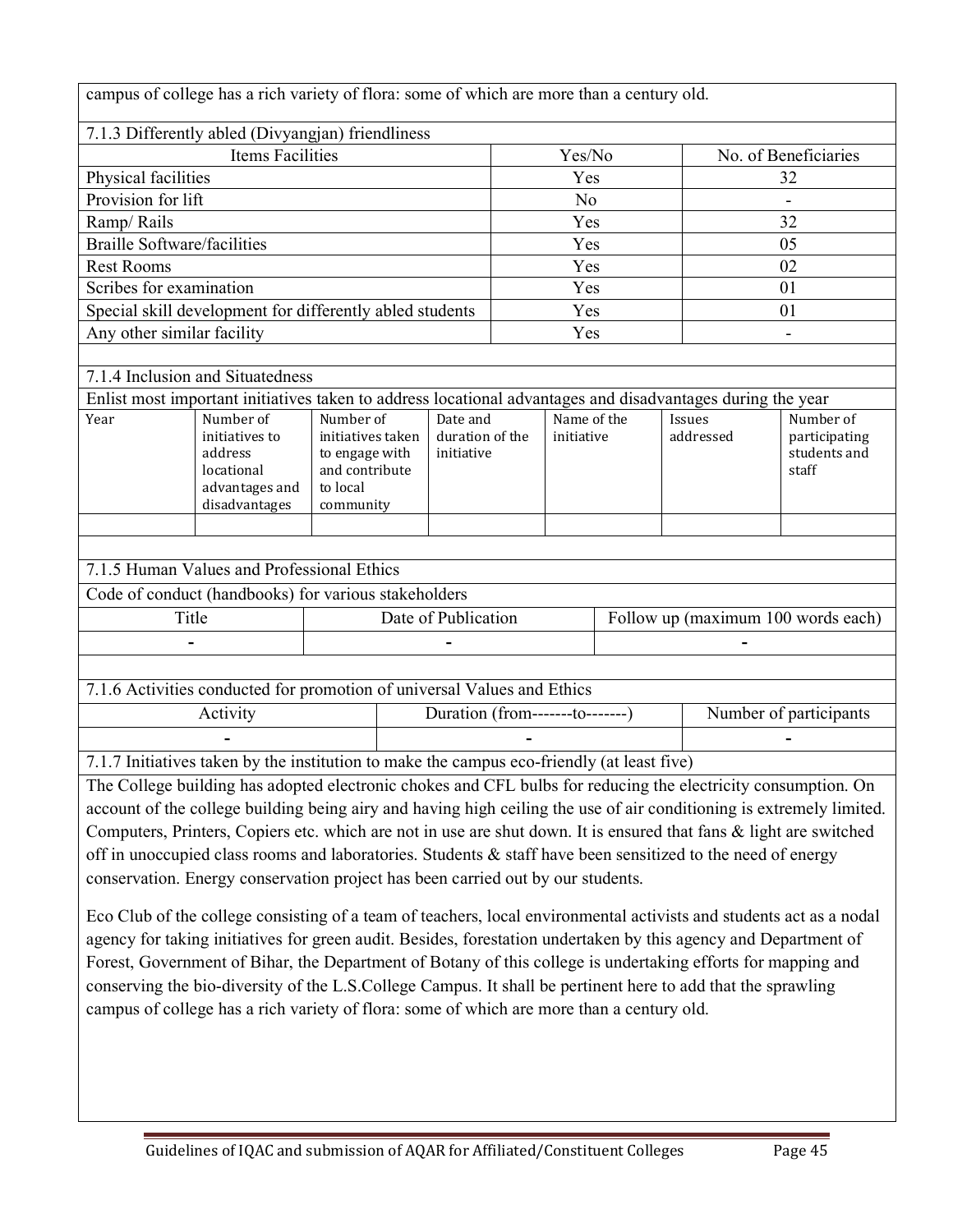## **7.2 Best Practices**

Describe at least two institutional best practices

Upload details of two best practices successfully implemented by the institution as per NAAC format on your institution website, provide the link

### **Best Practices**

## **1.Title: Value oriented Socio-Scientific Education.**

(a) Goal:

L. S. College was founded in 1899 in the backdrop of emerging nationalism. As such it contributed a lot to the cause of freedom struggle as the best practice of the institution. The nation building programmes were further incorporated as best practices when we got freedom from British imperialism. Since 1947 the college has been alive to the growing challenges of our time which demand incorporation of scientific and technological education. But the college is also very particular about the fact that lopsided scientific and technological education bereft of value oriented conventional education will not do for building that Bharat which our great forefathers dreamt of. Hence, the college tries to establish a balance between the technological and vocational education and conventional one. The goal has been to produce students possesed with holistic personality dedicated to the collective service to the society and the nation.

(b) Context:

The faculty members of different departments, the IQAC members, and the top administration have realized over the years that the higher education bereft of the value oriented teaching and learning has resulted in producing students as robots who, though men and women of genius in their particular fields of instruction, are not proving themselves to be good citizens. They are becoming more and more money-centric. This has led to the growth of a very deadly syndrome of caring for the narrow self-interest at the cost of the exploitation of others. Keeping in view the glorious past of this college which grew to serve the collective interest of the society and the emerging nation of India, we have decided to preserve its laudable tradition and see that if we retain the contents of the value of oriental education along with technical and vocational instruction, we may be able to produce students who would be helpful in creating a society free from corruption, poverty and exploitation our society, our nation is terribly beset with these days.

(c) Practice:

In actual practice, we enlist some of the noted values of Indian culture and socio-scientific pattern of instructions and discuss them periodically. For example, they are nationalism and patriotism, cultural pluralities and their respect, socioeconomic understanding of the rural and urban societies and our service to them, joint family as a social unit and its values, tolerance towards different religious faiths and values attached to them for a peaceful and prosperous life, inter-personal relationships and human respect for womankind, a concern for the marginalized and the depressed sections of the society, values embedded in health and hygiene, particularly in the context of growing allurement towards drug addiction among youths in and around the campus.

Every department of the college organizes debates, talks, discussions, cultural activities, paintings, essay writings, project works, etc. on the issues involved. The college administration too, from time to time, organizes such debates and discussions and holds cultural activities on important dates like Independence Day, Republic Day, the Foundation Day of the college and others which nourish and enrich the avowed values of nationalism patriotism, social service and brotherhood. Our NSS and NCC units are very keen to see that socio-economic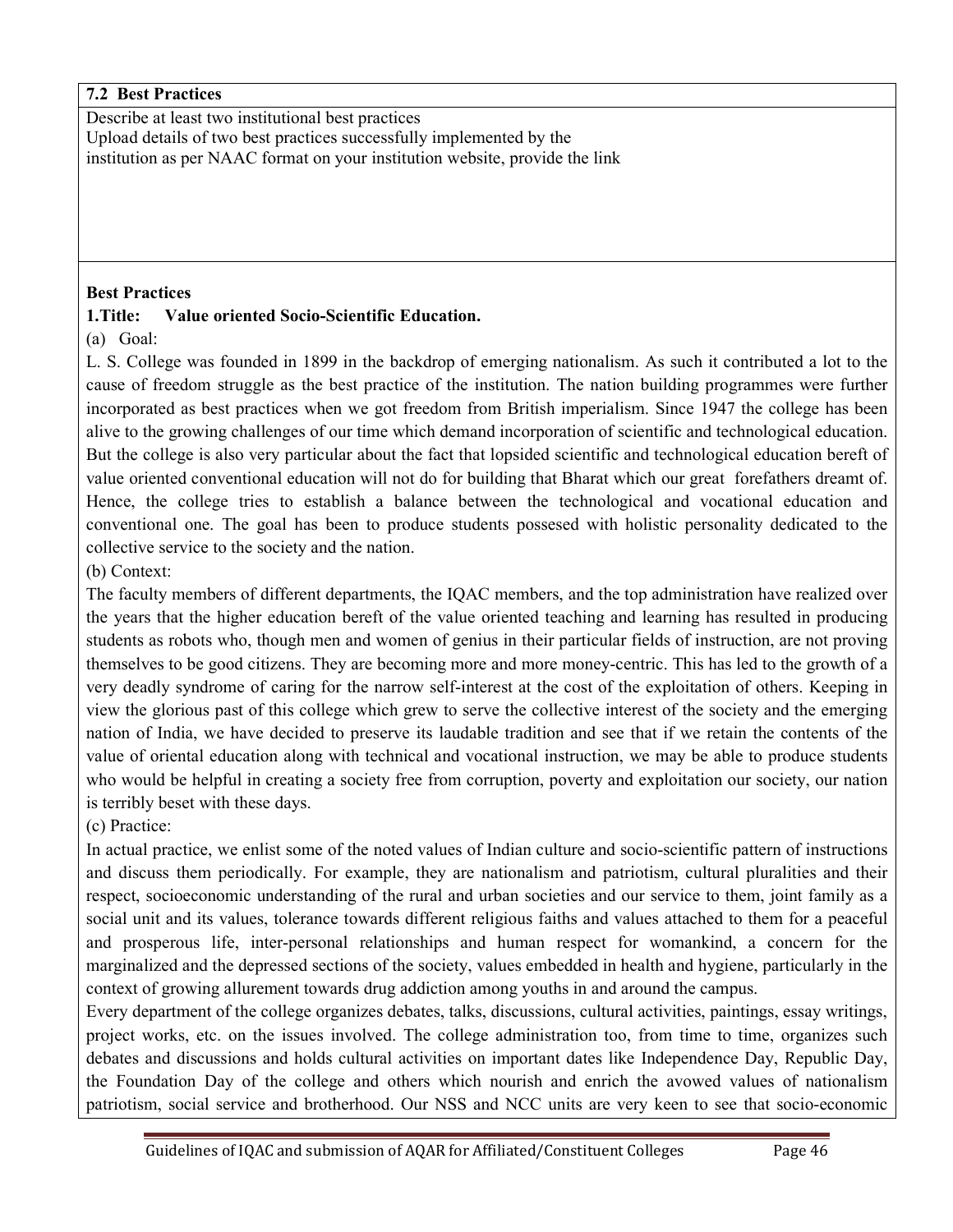services to the community are well attended. For this purpose these units periodically organize philanthropic activities. We also organize parents, teachers-cum-students meet to discuss the above-mentioned issues. From time to time, the college organizes sports activities to enrich not only the values embedded in health and hygiene but also to promote values of cooperative life and national pride. The faculty members of different departments meet together, particularly in the Department of History, to discuss the necessity of value-oriented education along with the growing need of promoting and adopting the Info tech instruction.

(d) Evidence of Success:

The evidence of success in the field of value-oriented socio-scientific education can be gleaned from the following points:

- The state government identified this college as a centre of excellence on 05.12.2012.
- Students from all over North Bihar first prefer to seek admission to this college.
- The cut-off marks for admission to this college in comparison with others have always been very high.
- The ranking position of the students of this college in the university has been very high.
- The pass percentage of students of this college has been high in comparison with other institutions of the university.
- We have a long list of value-oriented and scientific research publications. Besides, we have a grate number of research scholars.
- In order to promote national and secular values, the college has organized a series of lectures inviting Scholars not lesser than Ashgar Ali Engineer, Badrinarayan, Mammen Mathew, Md. Sajjad, Harisbansh and others.
- Our students have taken to field studies to promote nationalism, patriotism and collective service to the nation.
- To cater to the job requirement needs of the marginalized and disadvantaged group of students, we have set up a Community College.

(e) Problems encountered and Resources required:

Problems encountered and resources required are as follows:

- A systematic attack on the values of conventional Indian culture of sacrifice and service to others.
- It is well evident that we are faced with the onset of globalization allurred by the western concept of consumerism. They are easily swayed away by the slogan of 'earn and burn'. In this way, they are neglecting our age-old values of sacrifice and service to others. It is a pity that central and state governments are also upholding the global consumerism. Hence their educational policies are to promote prominently such type of education which generates employment. Employment is a necessity but not the only necessity of a person. A person devoid of noble virtues would be just like animals. That is what we are becoming these days. But the problems is that the consumerism wind is blowing too hard for the noble virtues of Indian ethos to stand. L.S.College is trying hard to preserve and promote the noble virtues of Indian culture along with meeting the employment challenges of the time.

(f) Resources required:

- We need financial help from Government, Government aided institutions, NGOs, support and community support.
- We are in dire need of human resources upholding the ideals of value oriented socio-scientific education.

7. If the college achieves autonomous status, we will be in a better position to carry out our best practices to our maximum satisfaction.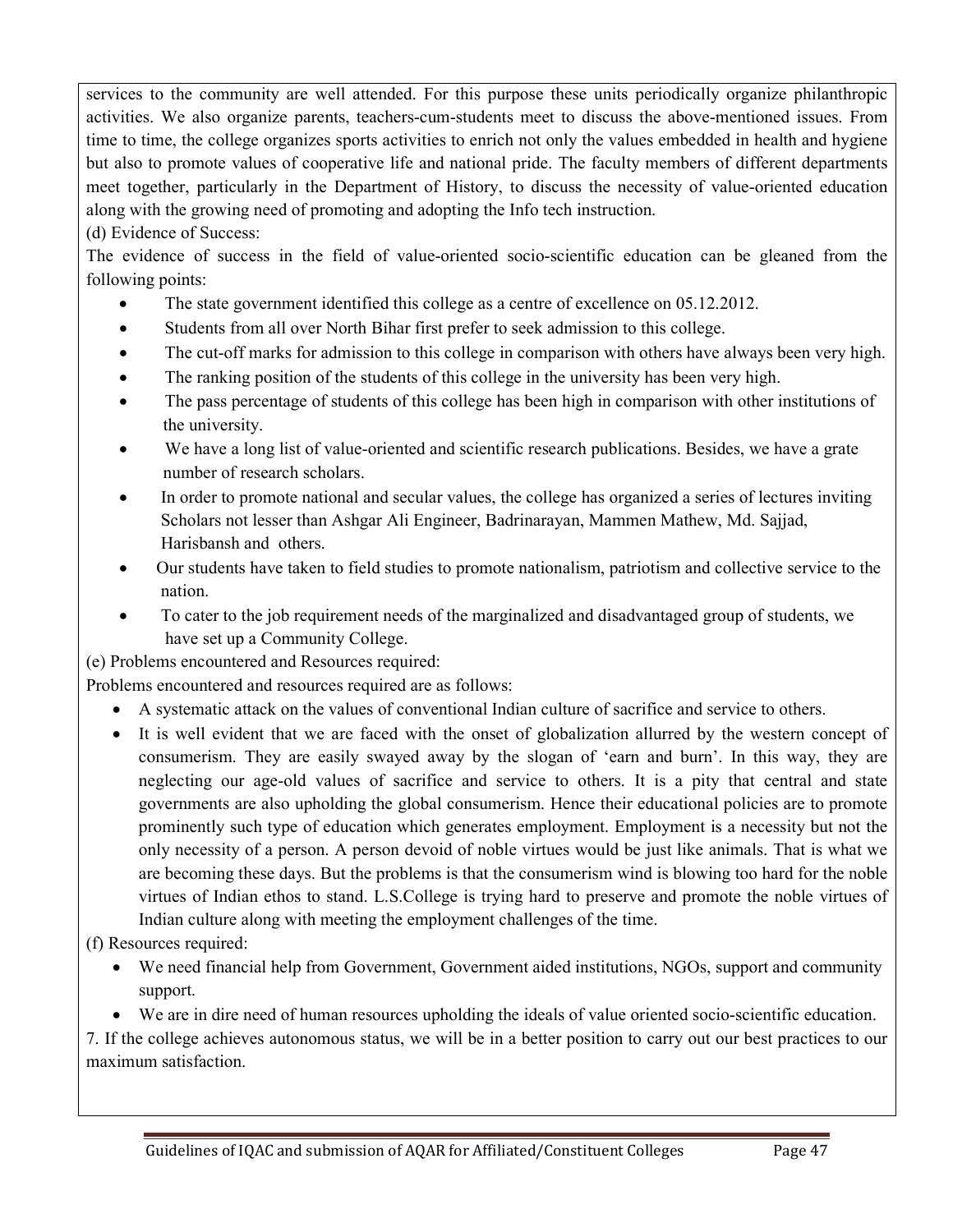# **2. Title: Inclusive Education for the Differently abled & Socio- economically Disadvantaged.**

## (a) Goal:

- It aims at creating an environment of belongingness and mutual respect and help for each human being on campus.
- It endeavours to promote an atmosphere of soci-economic justice on campus.
- It is an attempt to meet the global requirement of human rights obligations committed by our welfare state and the nation.

Having set up these goals and trying to achieve them optimally, the college aspires to be one of the most positive looking educational institutions of the state and the country.

# (b) Context:

IQAC members of the college feel deeply concerned about the census result in 2011 that 2.1 percent people in India are differently abled and out of which 1.9 million are only in Bihar. It is one of the highest percentages of the total differently abled persons. It has been found that in Muzaffarpur they are not only differently abled but most of them hail from soci-economically disadvantaged groups. Hence, they are often faced with awesome disadvantageous position in comparison with the general students. Sometimes, they are exposed to isolation and humiliation. This they feel much when they come having received their schooling from special schools made for them. They find that general colleges are not very much friendly to them. Having been faced with such challenging issues, we have decided to take up the cause of inclusive education policies and programme to lessen the difficulties of such students and to instill in them a sense of dignity, self-respect and socio-economic security.

# (c) Practice:

(a) The college, with the aid of our differently abled Professor, Dr. Sangeeta Agarwal of the Department of Sanskrit, is establishing an Enabling Unit for visually impaired and low vision students. We propose to name it as project LSC-SIGHT. This project has been designed keeping in view the special needs and challenges of the visually challenged in particular and of low vision in general. Towards this end, the project LSC-SIGHT would involve the practices such as:

- It would print books in audio-formats.
- Audio format CDs would be provided to visually challenged students.
- They provided equipment for hearing, such as head phones.
- The unit would provide comfortable sitting arrangements.
- The unit would try to convert important texts of the library into Braille Script.
- The unit would also work as counselling cell not only for its own students but also for all such students who come to the cell.
- A certificate programme for the visually challenged for a varied tasks as scanning, editing, reading, teaching and others as the need may arise.
- It is geared to provide personal and family guidance for helping the visually impaired.
- It also intends to support visually impaired and slow vision students to take part in co-curricular activities and make them feel an essential part of the society.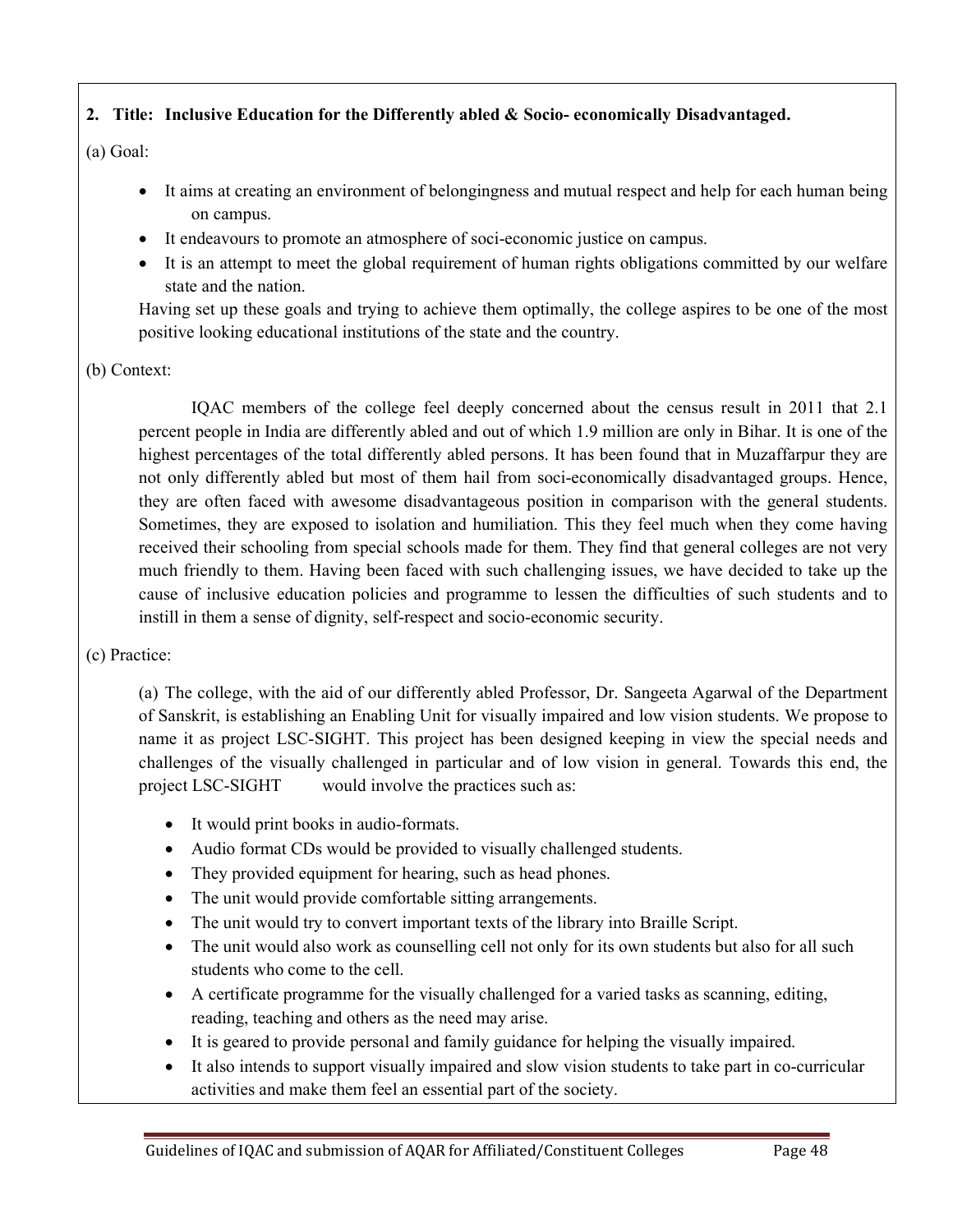• It has been found that many visually impaired ones are deprived of available opportunities owing to the lack of finances and awareness. This LSC-SIGHT intends to provide them with these services.

As for helping the socio-economically disadvantaged group of students, the college has adopted the practice of generously granting all the financial facilities provided by the state and central governments like free studentship, half free studentship, poorboys' fund scheme, hostel accommodation on college campus, remedial coaching, competitive examination coaching, English enhancing classes through language labs, opening up of Community College with courses like Automobile Engineering and Financial Management (Retail), Human Rights certificate course, by organizing awareness programmes of promoting socio-economic justice such as debates, seminars, talk and cultural activities, competitions and others. In all these the NSS and NCC units of the college play very vital roles. In these activities we are not confined simply to our campus, but we venture to take up such activities even beyond the campus, such as the slum areas and socio-economically depressed areas of habitations.

(d) Evidence of Success:

Our esteemed teacher Dr. Sangita Agrawal has been generously helping such students in her own capacity on campus and outside campus. She has submitted her proposal for establishing the LSC-SIGHT very recently and we hope to establish it as soon as possible and would be able to provide concrete evidences of success to the peer team whenever it visits the college.

As far as other facilities provided to them, we have the evidences of

- making the college campus wheel chair friendly.
- we have a good number of students enrolled in various disciplines who are socio-economically disadvantaged such as

| Year    | SC/ST |        | <b>OBC</b> |        |  |
|---------|-------|--------|------------|--------|--|
|         | Male  | Female | Male       | Female |  |
| 2017-18 | 496   | רד     | 1418       | 273    |  |
| 2016-17 | 455   | 39     | 1113       | 206    |  |

(e) Problems encountered and Resources required:

We are faced with unawareness of policies and programmes regarding differently abled persons, though the constitution of India has signed and ratified the United Nations Convention on the Rights of Persons with Disabilities(UNCRPD) as early as in 2008. Another problem encountered is lack of needed financial support and paucity of committed resource persons. Still we hope to overcome them with our strong will and dedication to the cause and would keep up the reputation of the college.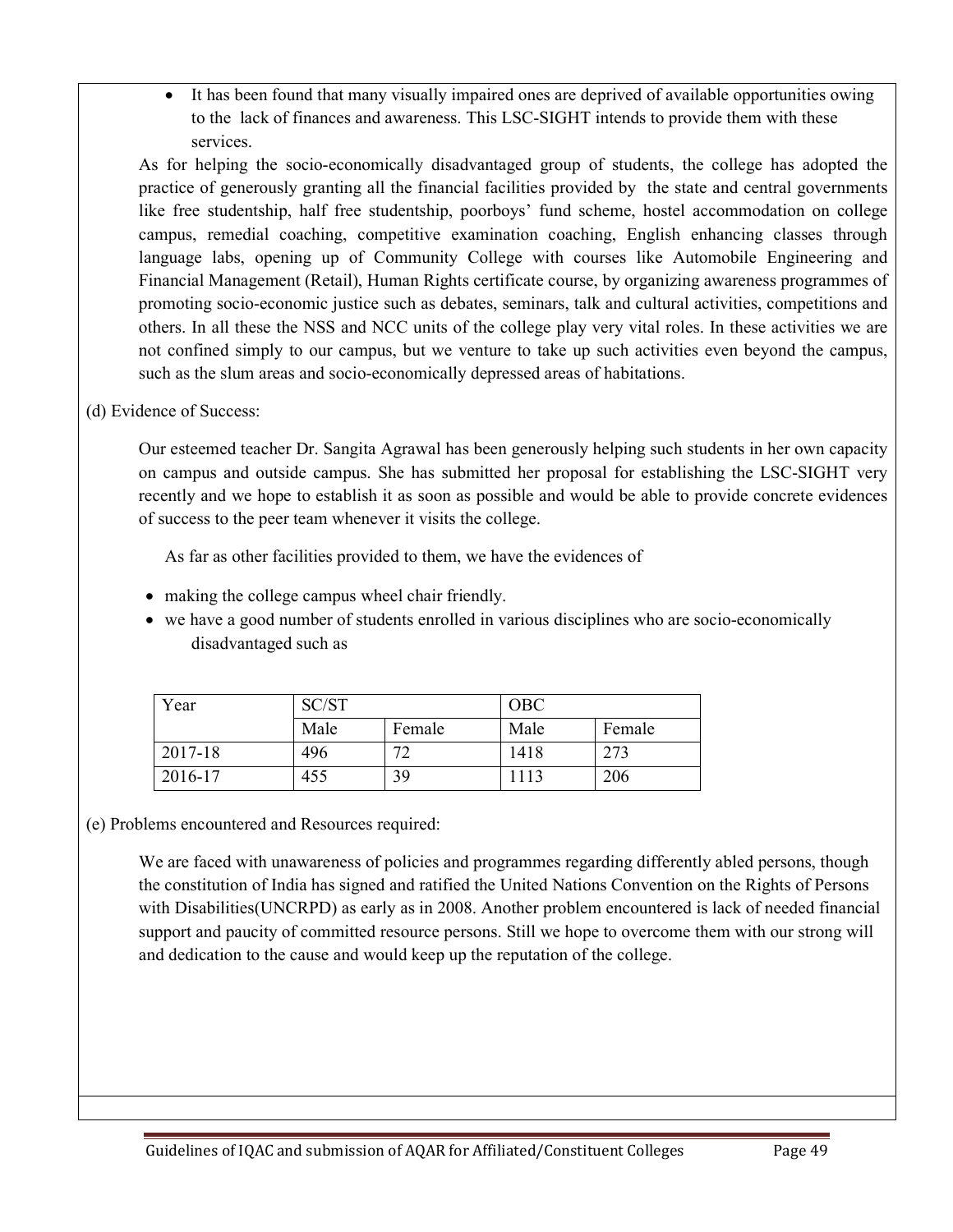## **7.3 Institutional Distinctiveness**

Provide the details of the performance of the institution in one area distinctive to its vision, priority and thrust Provide the weblink of the institution in not more than 500 words

In the backdrop of emerging Indian nationalism in the last quarter of the 19th century with its quest for an educational system incorporating the ethos of Indian value system and nationalism, Langat Singh College was founded in 1899 with broad based community support. In the course of time, it has evolved into the most prestigious institution of learning in North Bihar. Its claim of being a parent institution of present B. R. A. Bihar University is justifiable on account of the fact that all the postgraduate departments of the university have branched out from this institution. The overarching aim of the institution is to shape the students into a sensitized, self reliant citizens of the country imbued with the ideals of secularism and scientific temper.

Like any other pristine institution, the vision, mission and objectives of the college have some core essentials which are timeless in nature and characteristics but the flexibility is also reflected in the above categories with the incorporation of the needs of the changing time and the demands of the society.